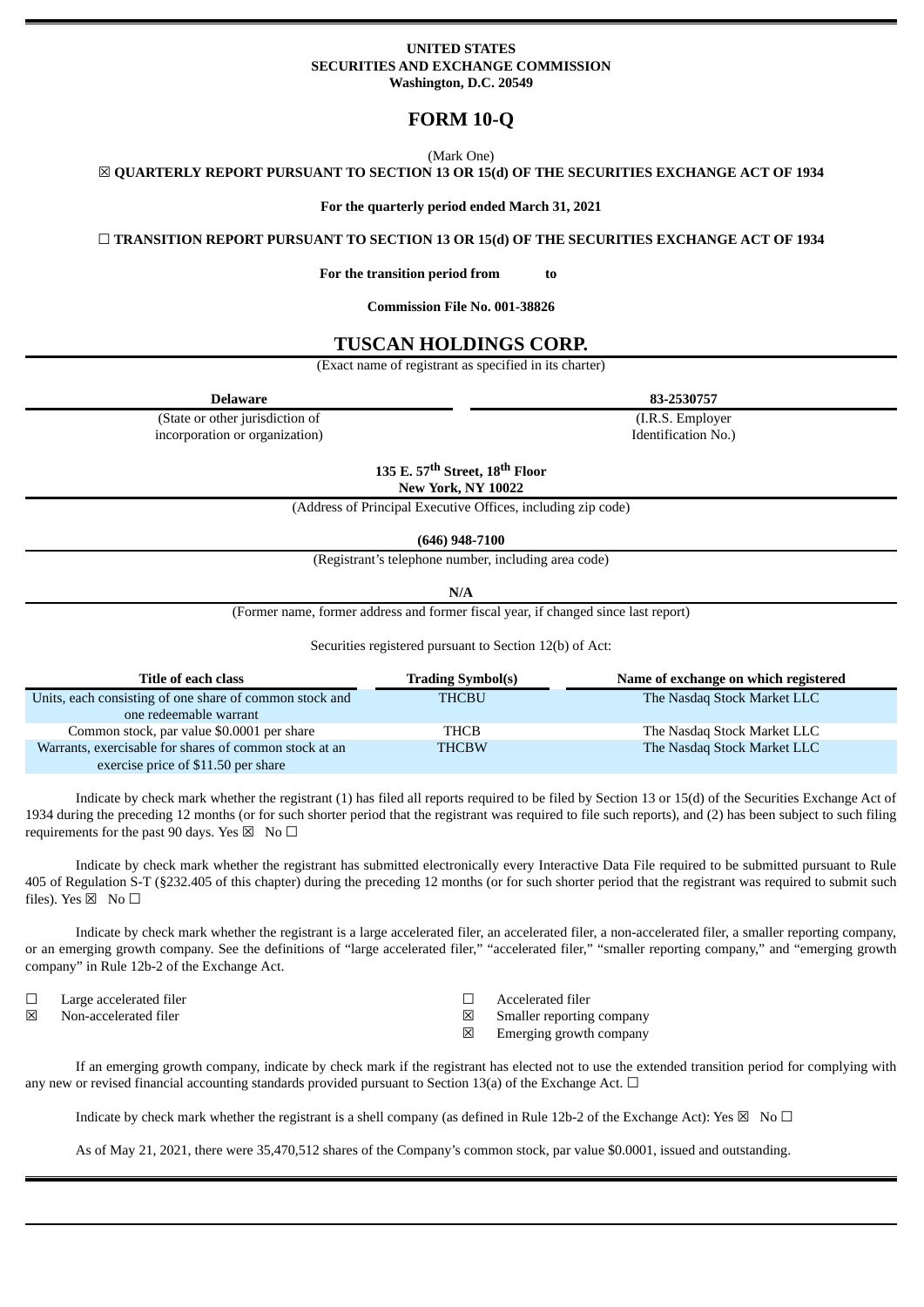# **TABLE OF CONTENTS**

| $\mathbf{1}$<br>$\mathbf{1}$<br>$\overline{2}$ |
|------------------------------------------------|
|                                                |
|                                                |
|                                                |
|                                                |
| 3                                              |
| $\overline{4}$                                 |
| 5                                              |
| 21                                             |
| 26                                             |
| 26                                             |
|                                                |
|                                                |
| 28                                             |
| 28                                             |
| 28                                             |
| 29                                             |
|                                                |
|                                                |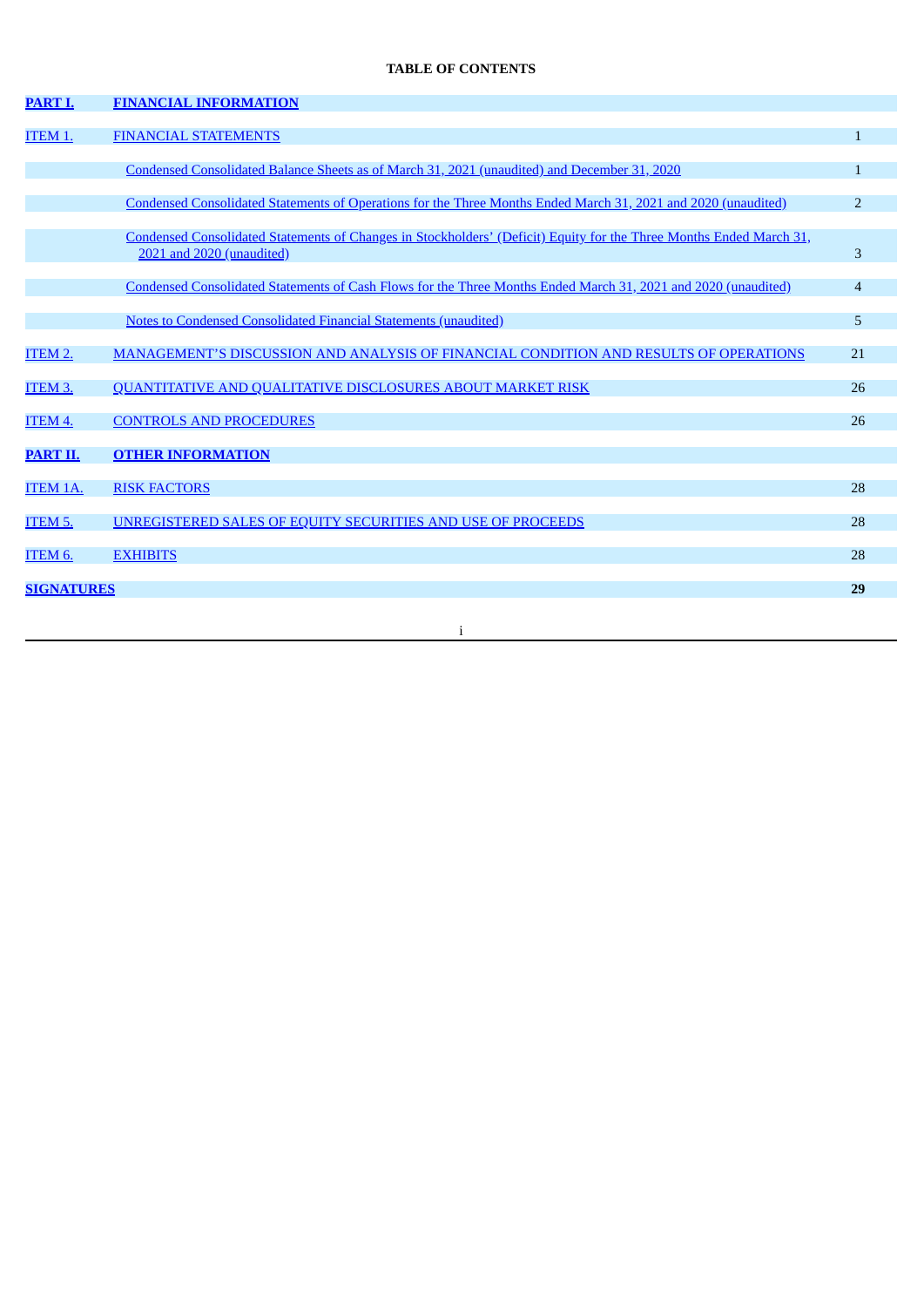# <span id="page-2-2"></span><span id="page-2-1"></span><span id="page-2-0"></span>**ITEM 1. FINANCIAL STATEMENTS**

## **TUSCAN HOLDINGS CORP. CONDENSED CONSOLIDATED BALANCE SHEETS**

|                                                                                                                                                                                                                            |     | March 31,<br>2021 | December 31,<br>2020 |
|----------------------------------------------------------------------------------------------------------------------------------------------------------------------------------------------------------------------------|-----|-------------------|----------------------|
| <b>ASSETS</b>                                                                                                                                                                                                              |     | (Unaudited)       | (Audited)            |
| Current assets                                                                                                                                                                                                             |     |                   |                      |
| Cash                                                                                                                                                                                                                       | \$  | 44,096            | \$<br>135,961        |
| Prepaid expenses and other current assets                                                                                                                                                                                  |     | 18,801            | 22,499               |
| <b>Total Current Assets</b>                                                                                                                                                                                                |     | 62,897            | 158,460              |
| Cash and marketable securities held in Trust Account                                                                                                                                                                       |     | 282,291,194       | 282,254,978          |
| <b>TOTAL ASSETS</b>                                                                                                                                                                                                        | \$  | 282,354,091       | \$282,413,438        |
| <b>LIABILITIES AND STOCKHOLDERS' (DEFICIT) EQUITY</b>                                                                                                                                                                      |     |                   |                      |
| <b>Current liabilities</b>                                                                                                                                                                                                 |     |                   |                      |
| Accounts payable and accrued expenses                                                                                                                                                                                      | \$  | 638,523           | \$<br>320,978        |
| Income taxes payable                                                                                                                                                                                                       |     | 302,547           | 302,547              |
| Advances from related party                                                                                                                                                                                                |     |                   | 22,179               |
| <b>Total Current Liabilities</b>                                                                                                                                                                                           |     | 941,070           | 645,704              |
| Convertible promissory notes - related party                                                                                                                                                                               |     | 1,056,000         | 200,000              |
| Warrant liability                                                                                                                                                                                                          |     | 3,064,020         | 4,204,440            |
| Deferred tax liability                                                                                                                                                                                                     |     |                   | 21,468               |
| <b>TOTAL LIABILITIES</b>                                                                                                                                                                                                   |     | 5,061,090         | 5,071,612            |
| <b>Commitments</b>                                                                                                                                                                                                         |     |                   |                      |
| Common stock subject to possible redemption, 27,596,802 and 26,675,733 as of March 31, 2021 and December 31,                                                                                                               |     |                   |                      |
| 2020, respectively                                                                                                                                                                                                         |     | 281,764,233       | 272,341,820          |
| <b>Stockholders' (Deficit) Equity</b>                                                                                                                                                                                      |     |                   |                      |
| Preferred stock, \$0.0001 par value; 1,000,000 shares authorized, none issued and outstanding                                                                                                                              |     |                   |                      |
| Common stock, \$0.0001 par value; 65,000,000 shares authorized; 7,887,000 and 8,808,069 shares issued and<br>outstanding (excluding 27,596,802 and 26,675,733 shares subject to possible redemption) at March 31, 2021 and |     |                   |                      |
| December 31, 2020, respectively                                                                                                                                                                                            |     | 789               | 881                  |
| Additional paid in capital                                                                                                                                                                                                 |     |                   | 4,028,907            |
| (Accumulated deficit)/Retained earnings                                                                                                                                                                                    |     | (4,472,021)       | 970,218              |
| <b>Total Stockholders' (Deficit) Equity</b>                                                                                                                                                                                |     | (4,471,232)       | 5,000,006            |
| TOTAL LIABILITIES AND STOCKHOLDERS' (DEFICIT) EQUITY                                                                                                                                                                       | SS. | 282,354,091       | \$282,413,438        |

The accompanying notes are an integral part of the condensed consolidated financial statements.

## 1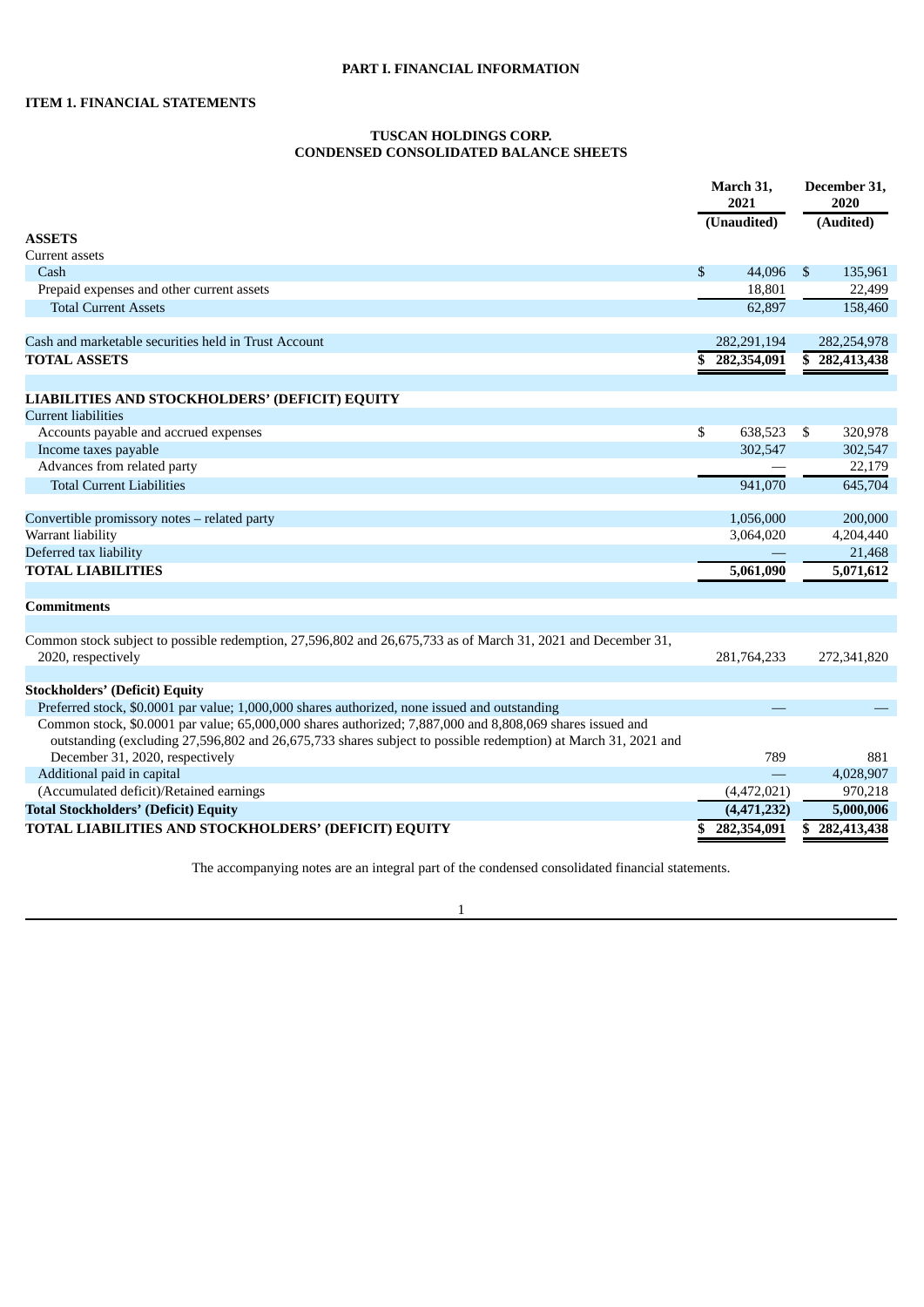## **TUSCAN HOLDINGS CORP. CONDENSED CONSOLIDATED STATEMENTS OF OPERATIONS (Unaudited)**

<span id="page-3-0"></span>

|                                                                                                    | <b>Three Months Ended</b><br>March 31, |            |    |            |
|----------------------------------------------------------------------------------------------------|----------------------------------------|------------|----|------------|
|                                                                                                    |                                        | 2021       |    | 2020       |
|                                                                                                    |                                        |            |    | (Restated) |
| Operating and formation costs                                                                      | \$                                     | 890,929    | \$ | 228,749    |
| <b>Loss from operations</b>                                                                        |                                        | (890, 929) |    | (228,749)  |
|                                                                                                    |                                        |            |    |            |
| Other income (expense):                                                                            |                                        |            |    |            |
| Interest income earned on marketable securities held in Trust Account                              |                                        | 35,796     |    | 1,027,157  |
| Unrealized gain on marketable securities held in Trust Account                                     |                                        | 420        |    | 1,438,240  |
| Change in the fair value of convertible promissory notes - related party                           |                                        | (356,000)  |    |            |
| Change in fair value of warrant liability                                                          |                                        | 1,140,420  |    | 137,400    |
| Other income, net                                                                                  |                                        | 820,636    |    | 2,602,797  |
| (Loss) income before income taxes                                                                  |                                        | (70, 293)  |    | 2,374,048  |
| Benefit (provision) for income taxes                                                               |                                        | 21,468     |    | (470,593)  |
| <b>Net (loss) income</b>                                                                           | \$                                     | (48, 825)  | \$ | 1,903,455  |
|                                                                                                    |                                        |            |    |            |
| Basic and diluted weighted average shares outstanding, Common stock subject to possible redemption |                                        | 26,675,733 |    | 27,086,524 |
|                                                                                                    |                                        |            |    |            |
| Basic and diluted net income per share, Common stock subject to possible redemption                | \$                                     | 0.00       | \$ | 0.07       |
| Basic weighted average shares outstanding, Non-redeemable common stock                             |                                        | 8,808,069  |    | 8,400,476  |
|                                                                                                    |                                        |            |    |            |
| Basic net loss per common share, Non-redeemable common stock                                       | \$                                     | (0.01)     | \$ | (0.00)     |
| Diluted weighted average shares outstanding, Non-redeemable common stock                           |                                        |            |    |            |
|                                                                                                    |                                        | 17,137,983 |    | 8,400,476  |
| Diluted net loss per common share, Non-redeemable common stock                                     | \$                                     | (0.07)     | S  | (0.00)     |

The accompanying notes are an integral part of the condensed consolidated financial statements.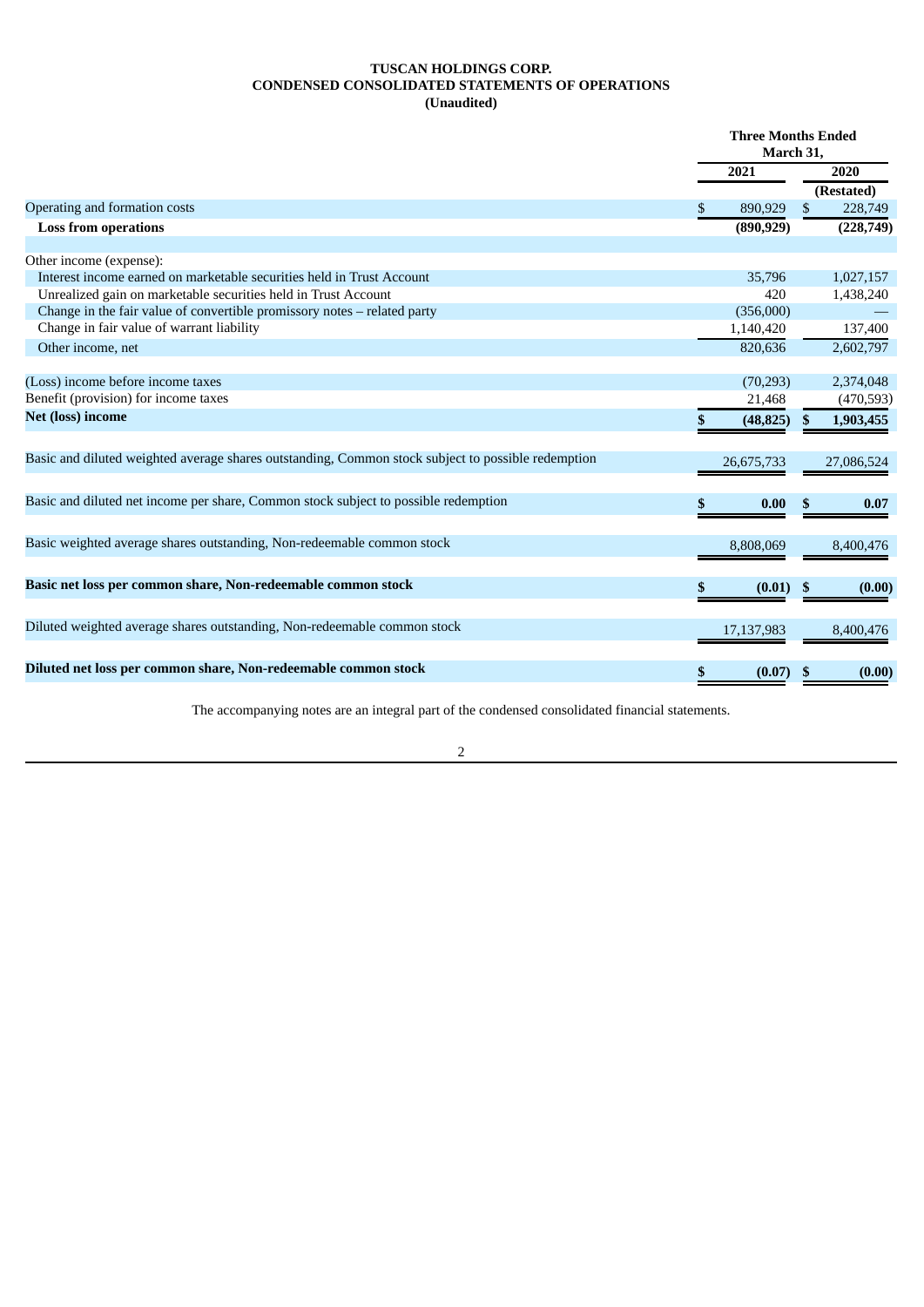# **TUSCAN HOLDINGS CORP. CONDENSED CONSOLIDATED STATEMENTS OF CHANGES IN STOCKHOLDERS' (DEFICIT) EQUITY (Unaudited)**

# **THREE MONTHS ENDED MARCH 31, 2021**

<span id="page-4-0"></span>

|                                                     | <b>Common Stock</b> |     |               | <b>Additional</b><br>Paid-in | <b>Retained</b><br>Earnings/<br>(Accumulated | <b>Total</b><br>Stockholders'<br><b>Equity</b> |
|-----------------------------------------------------|---------------------|-----|---------------|------------------------------|----------------------------------------------|------------------------------------------------|
|                                                     | <b>Shares</b>       |     | <b>Amount</b> | Capital                      | Deficit)                                     | (Deficit)                                      |
| Balance – January 1, 2021                           | 8,808,069           | \$. | 881           | 4,028,907                    | 970,218                                      | 5,000,006                                      |
|                                                     |                     |     |               |                              |                                              |                                                |
| Change in value of common stock subject to possible |                     |     |               |                              |                                              |                                                |
| redemption                                          | (921,069)           |     | (92)          | (4,028,907)                  | (5,393,414)                                  | (9,422,413)                                    |
|                                                     |                     |     |               |                              |                                              |                                                |
| Net loss                                            |                     |     |               |                              | (48, 825)                                    | (48, 825)                                      |
| <b>Balance – March 31, 2021</b>                     | 7,887,000           | \$  | 789           |                              | (4,472,021)                                  | (4,471,232)                                    |

# **THREE MONTHS ENDED MARCH 31, 2020 (Restated)**

|                                                     | <b>Common Stock</b> |           | <b>Additional</b><br>Paid-in  |   | <b>Retained</b> | <b>Total</b><br>Stockholders' |
|-----------------------------------------------------|---------------------|-----------|-------------------------------|---|-----------------|-------------------------------|
|                                                     | <b>Shares</b>       | Amount    | <b>Capital</b>                |   | Earnings        | <b>Equity</b>                 |
| Balance – January 1, 2020                           | 8,400,476           | \$<br>840 | 1,605,302                     | S | 3,393,867       | 5,000,009                     |
|                                                     |                     |           |                               |   |                 |                               |
| Change in value of common stock subject to possible |                     |           |                               |   |                 |                               |
| redemption                                          | 30,197              | 3         | (1,605,302)                   |   | (298, 163)      | (1,903,462)                   |
|                                                     |                     |           |                               |   |                 |                               |
| Net income                                          |                     |           |                               |   | 1,903,455       | 1,903,455                     |
| <b>Balance – March 31, 2020</b>                     | 8,430,673           | 843       | $\overbrace{\phantom{12333}}$ |   | 4,999,159       | 5,000,002                     |

The accompanying notes are an integral part of the condensed consolidated financial statements.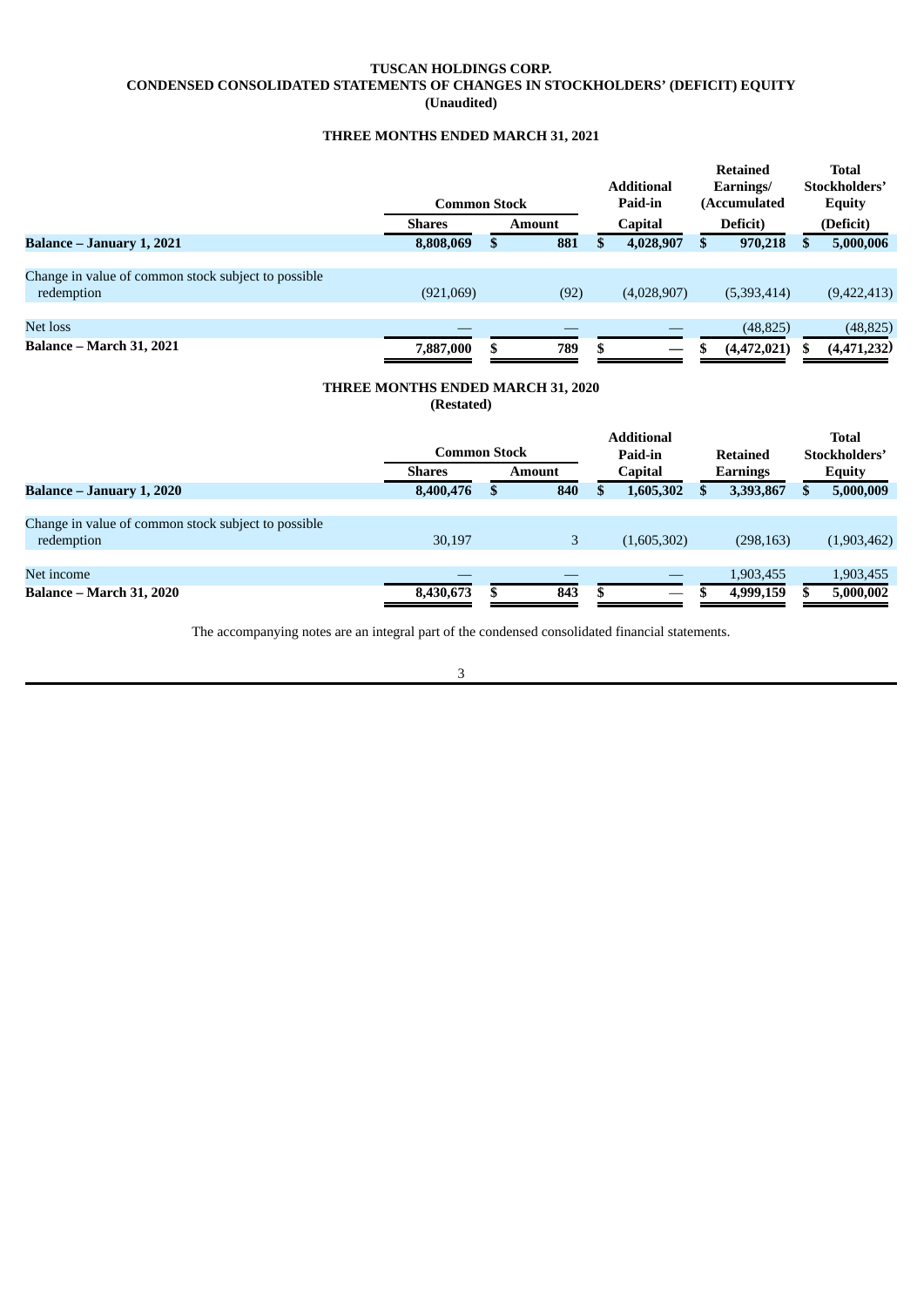## **TUSCAN HOLDINGS CORP. CONDENSED CONSOLIDATED STATEMENTS OF CASH FLOWS (Unaudited)**

<span id="page-5-0"></span>

|                                                                                      | March 31,       | <b>Three Months Ended</b> |
|--------------------------------------------------------------------------------------|-----------------|---------------------------|
|                                                                                      | 2021            | 2020                      |
|                                                                                      |                 | (Restated)                |
| <b>Cash Flows from Operating Activities:</b>                                         |                 |                           |
| Net (loss) income                                                                    | \$<br>(48, 825) | 1,903,455<br>\$           |
| Adjustments to reconcile net (loss) income to net cash used in operating activities: |                 |                           |
| Change in fair value of warrant liability                                            | (1,140,420)     | (137, 400)                |
| Change in fair value of convertible promissory notes - related party                 | 356,000         |                           |
| Interest earned on marketable securities held in Trust Account                       | (35,796)        | (1,027,157)               |
| Unrealized loss on marketable securities held in Trust Account                       | (420)           | (1,438,240)               |
| Deferred tax liability                                                               | (21, 468)       | 274,962                   |
| Changes in operating assets and liabilities:                                         |                 |                           |
| Prepaid expenses and other current assets                                            | 3,698           | (29, 827)                 |
| Prepaid income taxes                                                                 |                 | 69,818                    |
| Accounts payable and accrued expenses                                                | 317,545         | (155, 023)                |
| Income taxes payable                                                                 |                 | 125,813                   |
| Due to affiliate                                                                     |                 | 303,677                   |
| Net cash used in operating activities                                                | (569, 686)      | (109, 922)                |
| <b>Cash Flows from Investing Activities:</b>                                         |                 |                           |
| Cash withdrawn from Trust Account to pay income taxes                                |                 | 165,598                   |
| Net cash provided by investing activities                                            |                 | 165,598                   |
| <b>Cash Flows from Financing Activities:</b>                                         |                 |                           |
| Repayment of advances from related party                                             | (22, 179)       |                           |
| Proceeds from convertible promissory notes - related party                           | 500,000         |                           |
| Net cash provided by financing activities                                            | 477,821         |                           |
|                                                                                      |                 |                           |
| <b>Net Change in Cash</b>                                                            | (91, 865)       | 55,676                    |
| $Cash - Beginning$                                                                   | 135,961         | 140,303                   |
| <b>Cash - Ending</b>                                                                 | \$<br>44,096    | \$<br>195,979             |
|                                                                                      |                 |                           |
| Non-cash investing and financing activities:                                         |                 |                           |
| Change in value of common stock subject to possible redemption                       | \$<br>9,422,413 | 1,903,462<br>\$           |

The accompanying notes are an integral part of these condensed consolidated financial statements.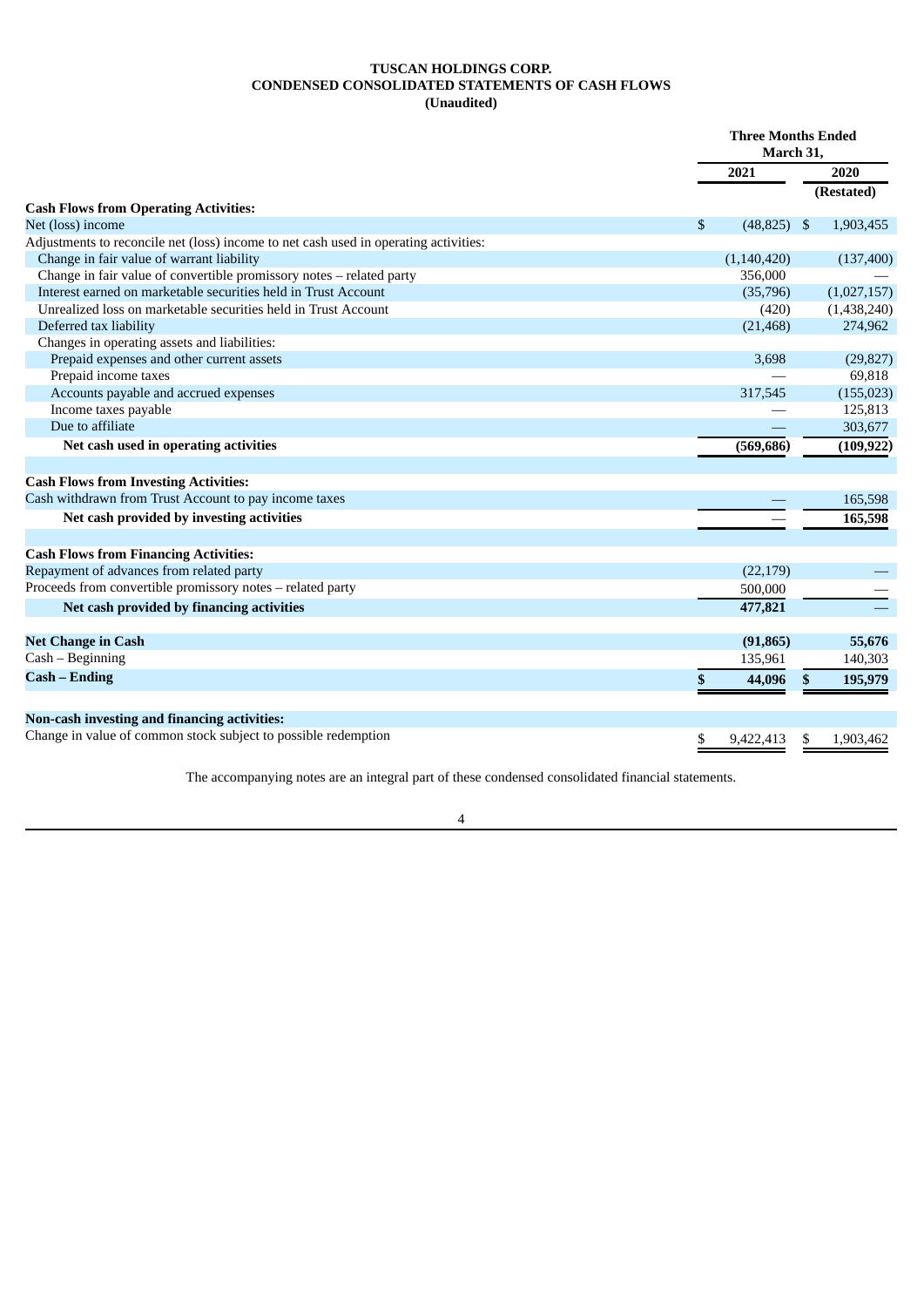#### <span id="page-6-0"></span>**NOTE 1. DESCRIPTION OF ORGANIZATION AND BUSINESS OPERATIONS**

Tuscan Holdings Corp. (the "Company") was incorporated in Delaware on November 5, 2018. The Company was formed for the purpose of entering into a merger, share exchange, asset acquisition, stock purchase, recapitalization, reorganization or similar business combination with one or more businesses or entities (the "Business Combination").

Although the Company is not limited to a particular industry or sector for purposes of consummating a Business Combination, the Company is focusing its search on companies in the cannabis industry.

The Company has one subsidiary, TSCN Merger Sub Inc., a wholly owned subsidiary of the Company incorporated in Delaware on January 21, 2021 ("Merger Sub") (see Note 6).

All activity through March 31, 2021 relates to the Company's formation, the initial public offering ("Initial Public Offering"), which is described below, identifying a target company for a Business Combination, and activities in connection with the proposed acquisition of Microvast, Inc., a Delaware corporation ("Microvast") (see Note 6). The Company will not generate any operating revenues until after the completion of a Business Combination, at the earliest. The Company generates non-operating income in the form of interest income from the proceeds derived from the Initial Public Offering.

The registration statement for the Company's Initial Public Offering was declared effective on March 5, 2019. On March 7, 2019, the Company consummated the Initial Public Offering of 24,000,000 units (the "Units" and, with respect to the shares of common stock included in the Units sold, the "Public Shares") at \$10.00 per Unit, generating gross proceeds of \$240,000,000, which is described in Note 3.

Simultaneously with the closing of the Initial Public Offering, the Company consummated the sale of 615,000 units (the "Private Units") at a price of \$10.00 per Private Unit in a private placement to Tuscan Holdings Acquisition LLC (the "Sponsor") and EarlyBirdCapital, Inc. ("EarlyBirdCapital") and its designee, generating gross proceeds of \$6,150,000, which is described in Note 4.

Following the closing of the Initial Public Offering on March 7, 2019, an amount of \$240,000,000 (\$10.00 per Unit) from the net proceeds of the sale of the Units in the Initial Public Offering and the sale of the Private Units was placed in a trust account ("Trust Account") which are invested in U.S. government securities, within the meaning set forth in Section 2(a)(16) of the Investment Company Act of 1940, as amended (the "Investment Company Act"), with a maturity of 180 days or less or in any open-ended investment company that holds itself out as a money market fund meeting the conditions of Rule 2a-7 of the Investment Company Act of 1940, as amended (the "Investment Company Act"), as determined by the Company, until the earlier of: (i) the completion of a Business Combination or (ii) the distribution of the Trust Account, as described below.

On March 12, 2019, the underwriters exercised their over-allotment option in full, resulting in the sale of an additional 3,600,000 Units for \$36,000,000, less the underwriters' discount of \$720,000. In connection with the underwriters' exercise of their over-allotment option, the Company also consummated the sale of an additional 72,000 Private Units at \$10.00 per Private Unit, generating total gross proceeds of \$720,000. A total of \$36,000,000 was deposited into the Trust Account from the sale of the additional Units pursuant to the over-allotment option and the additional sale of Private Units, bringing the aggregate proceeds held in the Trust Account to \$276,000,000.

Transaction costs amounted to \$6,059,098, consisting of \$5,520,000 of underwriting fees and \$539,098 of other offering costs.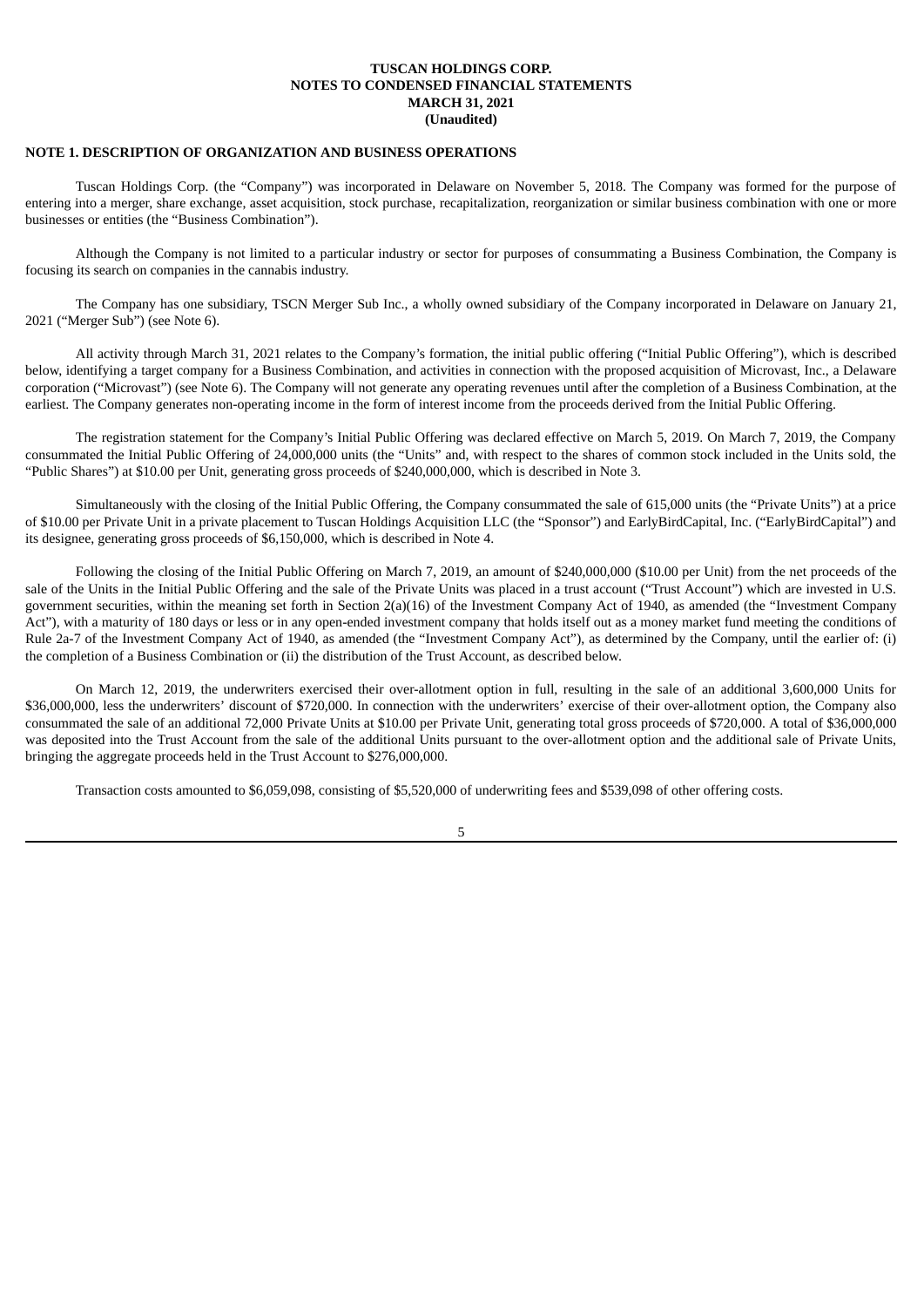The Company's management has broad discretion with respect to the specific application of the net proceeds of the Initial Public Offering and the sale of the Private Units, although substantially all of the net proceeds are intended to be applied generally toward consummating a Business Combination. The Company's Business Combination must be with one or more target businesses that together have a fair market value of at least 80% of the assets held in the Trust Account (excluding taxes payable on income earned on the Trust Account) at the time of the agreement to enter into a Business Combination. The Company will only complete a Business Combination if the post-transaction company owns or acquires 50% or more of the outstanding voting securities of the target or otherwise acquires a controlling interest in the target sufficient for it not to be required to register as an investment company under the Investment Company Act. There is no assurance that the Company will be able to complete a Business Combination successfully.

The Company will provide its holders of the outstanding Public Shares (the "public stockholders") with the opportunity to redeem all or a portion of their Public Shares upon the completion of a Business Combination either (i) in connection with a stockholder meeting called to approve the Business Combination or (ii) by means of a tender offer. The decision as to whether the Company will seek stockholder approval of a Business Combination or conduct a tender offer will be made by the Company, solely in its discretion. The public stockholders will be entitled to redeem their Public Shares for a pro rata portion of the amount then in the Trust Account (\$10.00 per Public Share, plus any pro rata interest earned on the funds held in the Trust Account and not previously released to the Company to pay its franchise and income tax obligations). There will be no redemption rights upon the completion of a Business Combination with respect to the Company's warrants.

The Company will proceed with a Business Combination only if the Company has net tangible assets of at least \$5,000,001 upon such consummation of a Business Combination and, solely if the Company seeks stockholder approval, a majority of the shares voted are voted in favor of the Business Combination. If a stockholder vote is not required by law and the Company does not decide to hold a stockholder vote for business or other legal reasons, the Company will, pursuant to its Amended and Restated Certificate of Incorporation (the "Amended and Restated Certificate of Incorporation"), conduct the redemptions pursuant to the tender offer rules of the U.S. Securities and Exchange Commission ("SEC") and file tender offer documents with the SEC prior to completing a Business Combination. If, however, stockholder approval of the transaction is required by law, or the Company decides to obtain stockholder approval for business or legal reasons, the Company will offer to redeem shares in conjunction with a proxy solicitation pursuant to the proxy rules and not pursuant to the tender offer rules. If the Company seeks stockholder approval in connection with a Business Combination, the Company's Sponsor and EarlyBirdCapital have agreed to vote their Founder Shares (as defined in Note 5), Private Shares (as defined in Note 4) and any Public Shares purchased after the Initial Public Offering in favor of approving a Business Combination and not to convert any shares in connection with a stockholder vote to approve a Business Combination or sell any shares to the Company in a tender offer in connection with a Business Combination. Additionally, each public stockholder may elect to redeem their Public Shares irrespective of whether they vote for or against the proposed transaction or do not vote at all.

The Sponsor and EarlyBirdCapital have agreed (a) to waive their rights to liquidating distributions from the Trust Account with respect to the Founder Shares and Private Shares if the Company fails to consummate a Business Combination and (b) not to propose an amendment to the Amended and Restated Certificate of Incorporation that would affect a public stockholders' ability to convert or sell their shares to the Company in connection with a Business Combination or affect the substance or timing of the Company's obligation to redeem 100% of its Public Shares if the Company does not complete a Business Combination, unless the Company provides the public stockholders with the opportunity to redeem their Public Shares in conjunction with any such amendment.

The Company had until December 7, 2020 to complete a Business Combination. On December 3, 2020, the Company held a special meeting pursuant to which the Company's stockholders approved extending the Combination Period from December 7, 2020 to April 30, 2021 (the "Extension Date"). In connection with the approval of the extension, stockholders elected to redeem an aggregate of 3,198 shares of the Company's common stock. As a result, an aggregate of approximately \$32,700 (or approximately \$10.22 per share) was released from the Company's Trust Account to pay such stockholders. Additionally, on May 10, 2021, at a reconvened annual meeting of stockholders initially convened on April 28, 2021, the Company received stockholder approval to further extend the date by which the Company is required to complete a business combination from April 30, 2021 to July 31, 2021 (the "Combination Period"). In connection with such extension, holders of an aggregate of 13,290 Public Shares exercised their right to redeem their shares for cash.

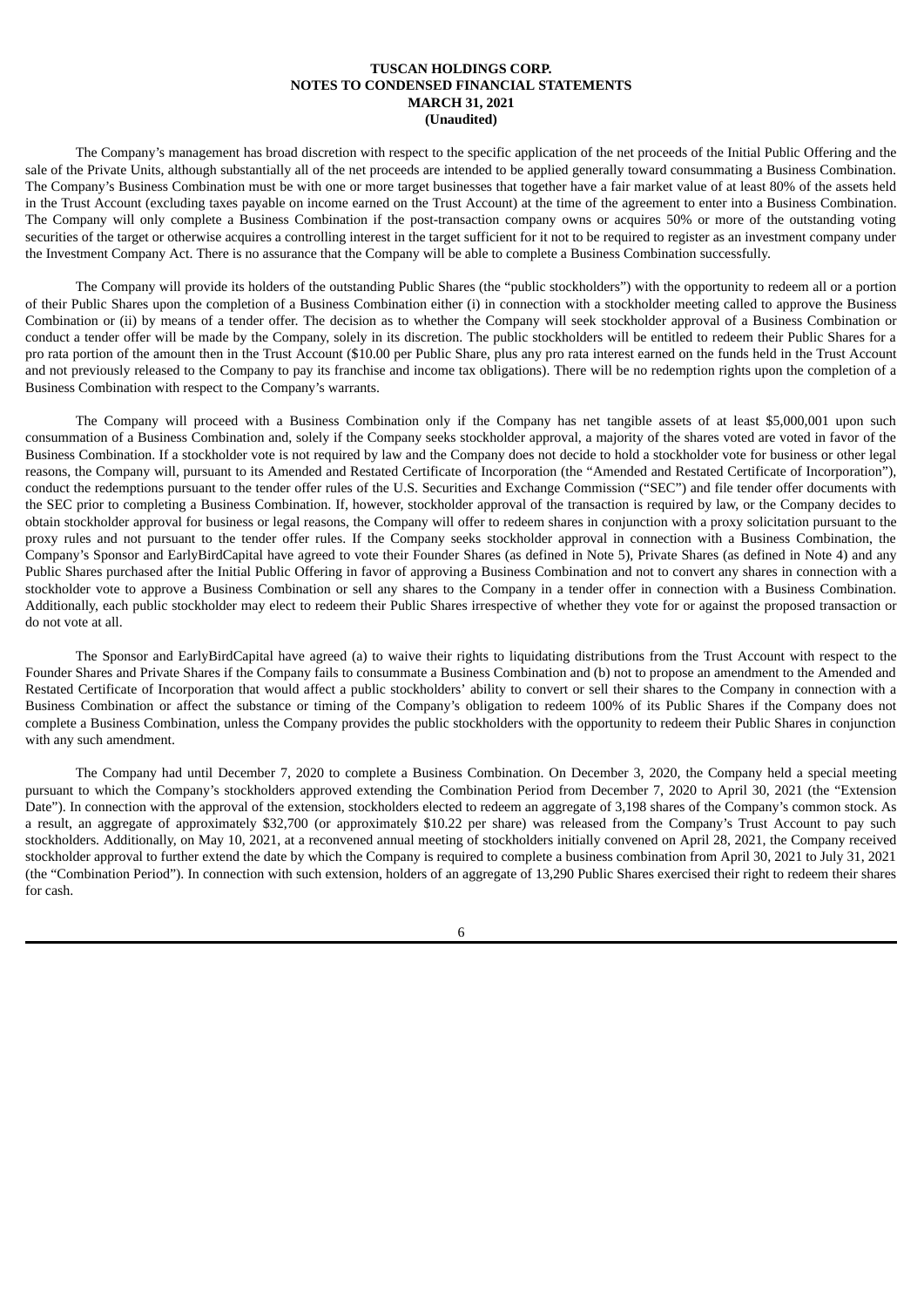If the Company is unable to complete a Business Combination within the Combination Period, the Company will (i) cease all operations except for the purpose of winding up, (ii) as promptly as reasonably possible but not more than ten business days thereafter, redeem the Public Shares, at a pershare price, payable in cash, equal to the aggregate amount then on deposit in the Trust Account including interest earned on the funds held in the Trust Account and not previously released to the Company to pay franchise and income taxes, divided by the number of then outstanding Public Shares, which redemption will completely extinguish public stockholders' rights as stockholders (including the right to receive further liquidating distributions, if any), subject to applicable law, and (iii) as promptly as reasonably possible following such redemption, subject to the approval of the Company's remaining stockholders and the Company's board of directors, dissolve and liquidate, subject in each case to the Company's obligations under Delaware law to provide for claims of creditors and the requirements of other applicable law. There will be no redemption rights or liquidating distributions with respect to the Company's warrants, which will expire worthless if the Company fails to complete a Business Combination within the Combination Period.

In order to protect the amounts held in the Trust Account, the Sponsor has agreed to be liable to the Company if and to the extent any claims by a third party for services rendered or products sold to the Company, or a prospective target business with which the Company has discussed entering into a transaction agreement, reduce the amount of funds in the Trust Account to below \$10.00 per Public Share, except as to any claims by a third party who executed an agreement with the Company waiving any right, title, interest or claim of any kind they may have in or to any monies held in the Trust Account and except as to any claims under the Company's indemnity of the underwriters of Initial Public Offering against certain liabilities, including liabilities under the Securities Act of 1933, as amended (the "Securities Act"). Moreover, in the event that an executed waiver is deemed to be unenforceable against a third party, the Insiders will not be responsible to the extent of any liability for such third-party claims. The Company will seek to reduce the possibility that the Sponsor will have to indemnify the Trust Account by endeavoring to have all vendors, service providers, prospective target businesses or other entities with which the Company does business, execute agreements with the Company waiving any right, title, interest or claim of any kind in or to monies held in the Trust Account.

#### **Risks and Uncertainties**

Management continues to evaluate the impact of the COVID-19 pandemic and has concluded that while it is reasonably possible that the virus could have a negative effect on the Company's financial position, results of its operations and/or search for a target company, the specific impact is not readily determinable as of the date of these financial statements. The financial statements do not include any adjustments that might result from the outcome of this uncertainty.

#### **Nasdaq Compliance**

On January 6, 2021, the Company received a notice from the Listing Qualifications Department of The Nasdaq Stock Market stating that the Company failed to hold an Annual Meeting of stockholders within 12 months after its fiscal year ended December 31, 2019, as required by Nasdaq Listing Rule 5620(a). In accordance with Nasdaq Listing Rule 5810(c)(2)(G), the Company submitted a plan to regain compliance on February 4, 2021. Nasdaq accepted the plan and granted the Company an extension through June 29, 2021 to hold an annual meeting. Nasdaq's decision is subject to certain conditions, including that the Company provide periodic updates with respect to its proposed business combination with Microvast. On April 28, 2021, the Company held an annual meeting of stockholders, in compliance with its plan.

## **Liquidity and Going Concern**

The Company has principally financed its operations from inception using proceeds from the sale of its equity securities to its stockholders prior to the Initial Public Offering and such amount of proceeds from the Initial Public Offering that were placed in an account outside of the Trust Account for working capital purposes. As of March 31, 2021, the Company had \$44,096 held outside of the Trust Account. As of April 21, 2020, the Sponsor entered into a convertible promissory note with the Company for an aggregate principal amount of \$300,000, of which \$200,000 was drawn upon on such date. On February 12, 2021, the Sponsor entered into a convertible promissory note with the Company for an aggregate principal amount of \$1,200,000. As a result of the February 12, 2021 convertible promissory note, the Sponsor had committed to the Company an aggregate of \$1,500,000, of which a total of \$700,000 has been drawn upon as of March 31, 2021. The loans are non-interest bearing, unsecured and due upon the consummation of a Business Combination. In the event that a Business Combination does not close, the loans would be repaid only out of funds held outside the Trust Account to the extent such funds are available. Otherwise, all amounts loaned to the Company would be forgiven. (see Note 5).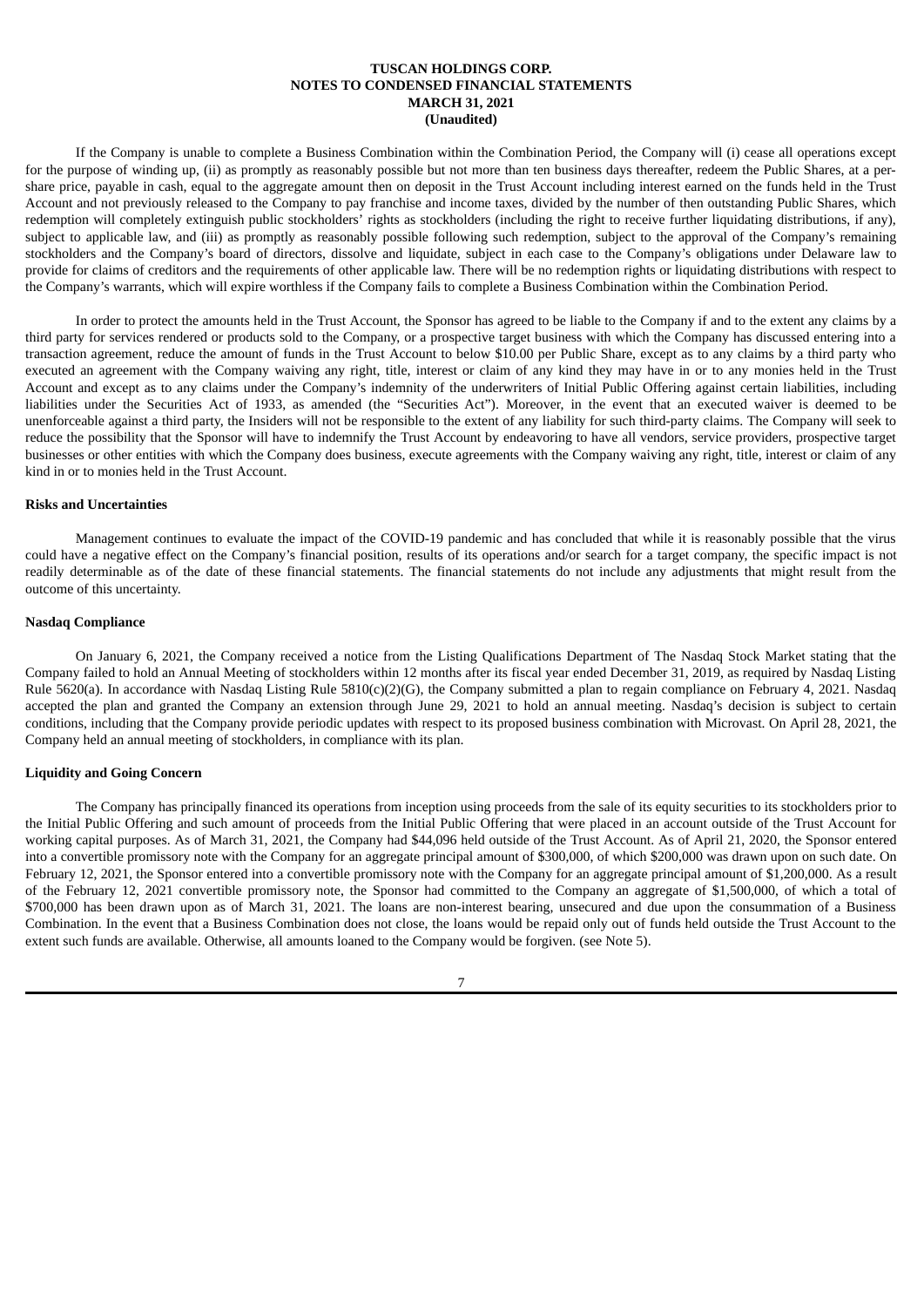Until the consummation of a Business Combination, the Company will be using the funds not held in the Trust Account for identifying and evaluating prospective acquisition candidates, performing due diligence on prospective target businesses, paying for travel expenditures, selecting the target business to acquire, and structuring, negotiating and consummating the Business Combination.

The Company will need to raise further additional capital through loans or additional investments from its Sponsor, stockholders, officers, directors, or third parties. In addition to the loan commitment described herein, the Company's officers, directors and Sponsor may, but are not obligated to, loan the Company funds, from time to time or at any time, in whatever amount they deem reasonable in their sole discretion, to meet the Company's working capital needs. Accordingly, the Company may not be able to obtain additional financing. If the Company is unable to raise additional capital, it may be required to take additional measures to conserve liquidity, which could include, but not necessarily be limited to, curtailing operations, suspending the pursuit of a potential transaction, and reducing overhead expenses. The Company cannot provide any assurance that new financing will be available to it on commercially acceptable terms, if at all. These conditions raise substantial doubt about the Company's ability to continue as a going concern through July 31, 2021, the current date that the Company will be required to cease all operations, except for the purpose of winding up, if a Business Combination is not consummated. These financial statements do not include any adjustments relating to the recovery of the recorded assets or the classification of the liabilities that might be necessary should the Company be unable to continue as a going concern.

## **NOTE 2. SUMMARY OF SIGNIFICANT ACCOUNTING POLICIES**

#### **Basis of Presentation**

The accompanying unaudited condensed consolidated financial statements have been prepared in accordance with accounting principles generally accepted in the United States of America ("GAAP") for interim financial information and in accordance with the instructions to Form 10-Q and Article 8 of Regulation S-X of the SEC. Certain information or footnote disclosures normally included in financial statements prepared in accordance with GAAP have been condensed or omitted, pursuant to the rules and regulations of the SEC for interim financial reporting. Accordingly, they do not include all the information and footnotes necessary for a complete presentation of financial position, results of operations, or cash flows. In the opinion of management, the accompanying unaudited condensed consolidated financial statements include all adjustments, consisting of a normal recurring nature, which are necessary for a fair presentation of the financial position, operating results and cash flows for the periods presented.

The accompanying unaudited condensed consolidated financial statements should be read in conjunction with the Company's Annual Report on Form 10-K/A for the year ended December 31, 2020 as filed with the SEC on June 1, 2021, which contains the audited financial statements and notes thereto. The interim results for the three months ended March 31, 2021 are not necessarily indicative of the results to be expected for the year ending December 31, 2021 or for any future interim periods.

## **Principles of Consolidation**

The accompanying condensed consolidated financial statements include the accounts of the Company and its wholly-owned subsidiary. All significant intercompany balances and transactions have been eliminated in consolidation.

#### **Emerging Growth Company**

The Company is an "emerging growth company," as defined in Section 2(a) of the Securities Act of 1933, as amended (the "Securities Act"), as modified by the Jumpstart Our Business Startups Act of 2012 (the "JOBS Act"), and it may take advantage of certain exemptions from various reporting requirements that are applicable to other public companies that are not emerging growth companies including, but not limited to, not being required to comply with the independent registered public accounting firm attestation requirements of Section 404 of the Sarbanes-Oxley Act, reduced disclosure obligations regarding executive compensation in its periodic reports and proxy statements, and exemptions from the requirements of holding a nonbinding advisory vote on executive compensation and stockholder approval of any golden parachute payments not previously approved.

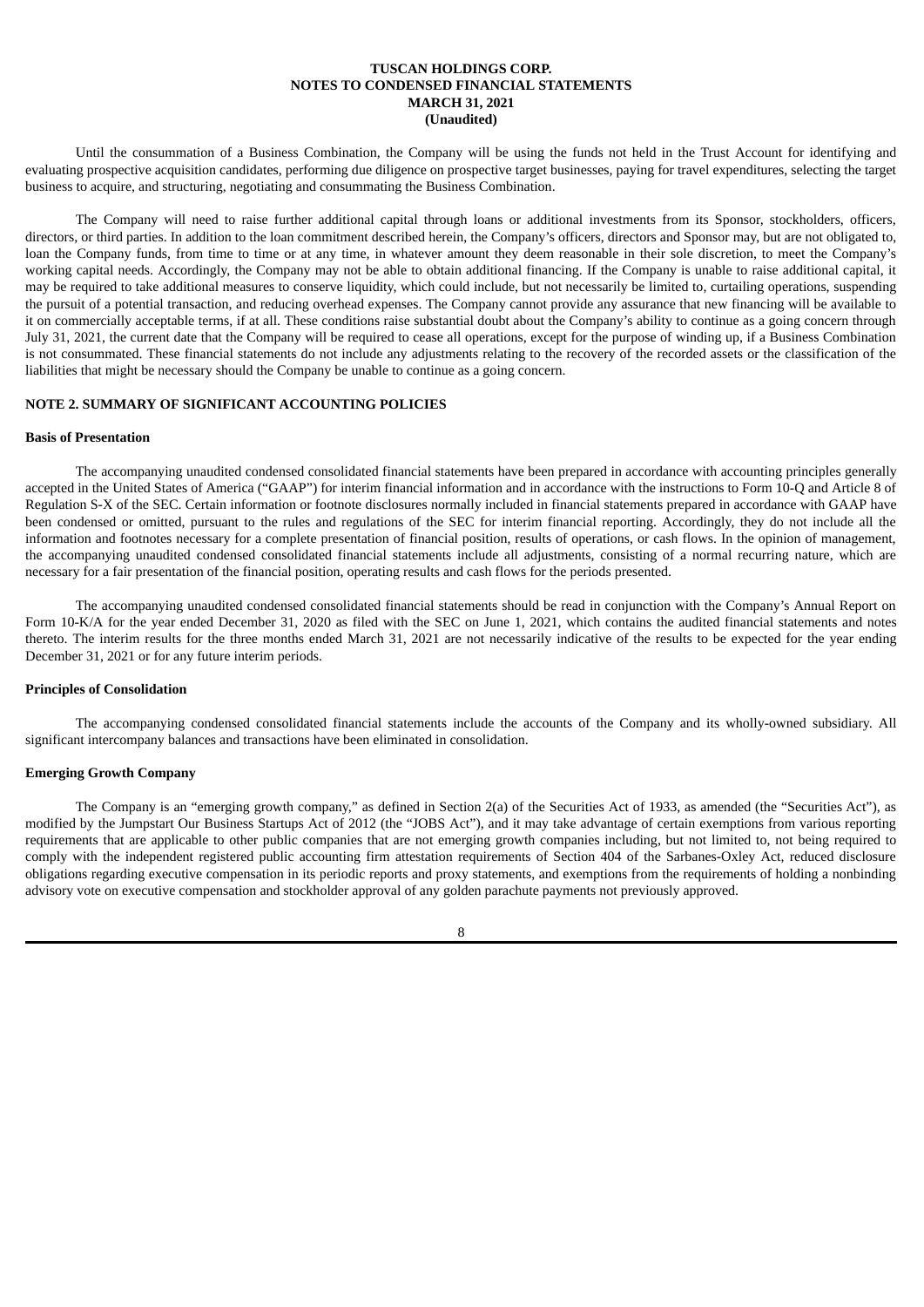Further, Section 102(b)(1) of the JOBS Act exempts emerging growth companies from being required to comply with new or revised financial accounting standards until private companies (that is, those that have not had a Securities Act registration statement declared effective or do not have a class of securities registered under the Exchange Act) are required to comply with the new or revised financial accounting standards. The JOBS Act provides that a company can elect to opt out of the extended transition period and comply with the requirements that apply to non-emerging growth companies but any such election to opt out is irrevocable. The Company has elected not to opt out of such extended transition period which means that when a standard is issued or revised and it has different application dates for public or private companies, the Company, as an emerging growth company, can adopt the new or revised standard at the time private companies adopt the new or revised standard. This may make comparison of the Company's financial statements with another public company which is neither an emerging growth company nor an emerging growth company which has opted out of using the extended transition period difficult or impossible because of the potential differences in accounting standards used.

#### **Use of Estimates**

The preparation of condensed consolidated financial statements in conformity with GAAP requires management to make estimates and assumptions that affect the reported amounts of assets and liabilities and disclosure of contingent assets and liabilities at the date of the financial statements and the reported amounts of revenues and expenses during the reporting period.

Making estimates requires management to exercise significant judgment. It is at least reasonably possible that the estimate of the effect of a condition, situation or set of circumstances that existed at the date of the financial statements, which management considered in formulating its estimate, could change in the near term due to one or more future events. Accordingly, the actual results could differ significantly from those estimates.

#### **Cash and Cash Equivalents**

The Company considers all short-term investments with an original maturity of three months or less when purchased to be cash equivalents. The Company did not have any cash equivalents as of March 31, 2021 and December 31, 2020.

## **Marketable Securities Held in Trust Account**

At March 31, 2021 and December 31, 2020, the assets held in the Trust Account were substantially held in U.S. Treasury Bills. Through March 31, 2021, the Company withdrew approximately \$1,417,000 of interest earned in the Trust Account to pay its franchise and income taxes, of which no amounts were withdrawn during the three months ended March 31, 2021.

#### **Warrant Liability**

The Company accounts for warrants in accordance with the guidance contained in ASC 815-40 under which the warrants do not meet the criteria for equity treatment and must be recorded as liabilities. As the Private Warrants meet the definition of a derivative as contemplated in ASC 815, the Company classifies the Private Warrants as liabilities at their fair value and adjusts the Private Warrants to fair value at each reporting period. This liability is subject to re-measurement at each balance sheet date until exercised, and any change in fair value is recognized in the condensed statement of operations. The Private Warrants for periods where no observable traded price was available are valued using a binomial lattice simulation model. For periods subsequent the detachment of the Private Warrants from the Units, the Public Warrant quoted market price was used as the fair value as of each relevant date.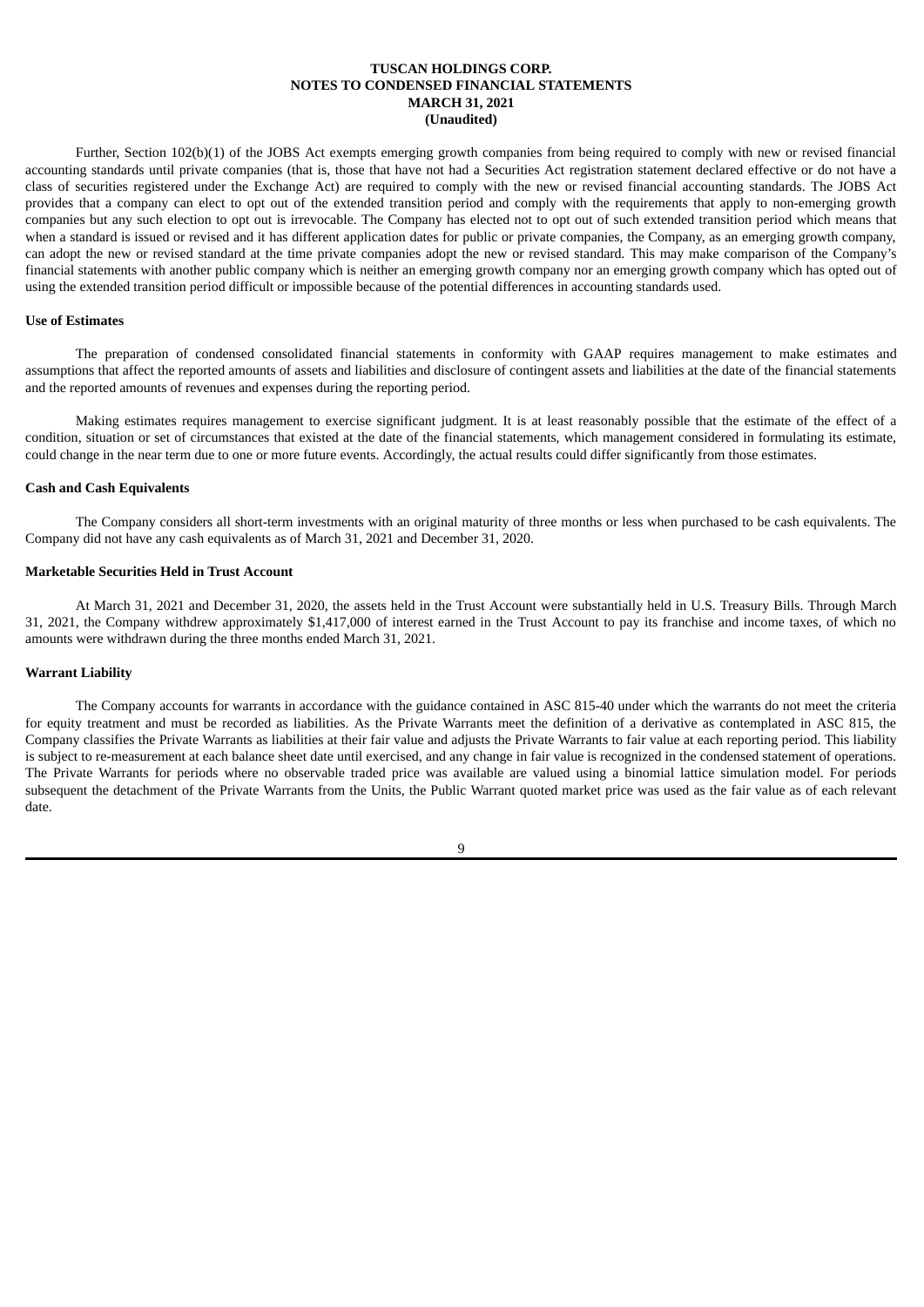#### **Common Stock Subject to Possible Redemption**

The Company accounts for its common stock subject to possible redemption in accordance with the guidance in Accounting Standards Codification ("ASC") Topic 480 "Distinguishing Liabilities from Equity." Common stock subject to mandatory redemption is classified as a liability instrument and is measured at fair value. Conditionally redeemable common stock (including common stock that feature redemption rights that is either within the control of the holder or subject to redemption upon the occurrence of uncertain events not solely within the Company's control) is classified as temporary equity. At all other times, common stock is classified as stockholders' equity. The Company's common stock features certain redemption rights that are considered to be outside of the Company's control and subject to occurrence of uncertain future events. Accordingly, common stock subject to possible redemption is presented at redemption value as temporary equity, outside of the stockholders' equity section of the Company's condensed consolidated balance sheets.

The Company recognizes changes in redemption value immediately as they occur and adjusts the carrying value of redeemable common stock to equal the redemption value at the end of each reporting period. Increases or decreases in the carrying amount of redeemable common stock are affected by charges against additional paid in capital and accumulated deficit.

#### **Income Taxes**

The Company follows the asset and liability method of accounting for income taxes under ASC 740, "Income Taxes." Deferred tax assets and liabilities are recognized for the estimated future tax consequences attributable to differences between the financial statements carrying amounts of existing assets and liabilities and their respective tax bases. Deferred tax assets and liabilities are measured using enacted tax rates expected to apply to taxable income in the years in which those temporary differences are expected to be recovered or settled. The effect on deferred tax assets and liabilities of a change in tax rates is recognized in income in the period that included the enactment date. Valuation allowances are established, when necessary, to reduce deferred tax assets to the amount expected to be realized.

ASC 740 prescribes a recognition threshold and a measurement attribute for the financial statement recognition and measurement of tax positions taken or expected to be taken in a tax return. For those benefits to be recognized, a tax position must be more likely than not to be sustained upon examination by taxing authorities. The Company recognizes accrued interest and penalties related to unrecognized tax benefits as income tax expense. There were no unrecognized tax benefits and no amounts accrued for interest and penalties as of March 31, 2021 and December 31, 2020. The Company is currently not aware of any issues under review that could result in significant payments, accruals or material deviation from its position. The Company is subject to income tax examinations by major taxing authorities since inception.

#### **Net Income (Loss) Per Common Share**

Net income (loss) per common share is computed by dividing net income (loss) by the weighted-average number of shares of common stock outstanding during the period.

The Company's statement of operations includes a presentation of income (loss) per share for common stock subject to possible redemption in a manner similar to the two-class method of income (loss) per share. Net income per common share, basic and diluted, for common stock subject to possible redemption is calculated by dividing the proportionate share of income on marketable securities held by the Trust Account, net of applicable franchise and income taxes, by the weighted average number of shares of common stock subject to possible redemption outstanding for the periods.

Net loss per common share, basic, for non-redeemable common stock is calculated by dividing the net income, adjusted for income on marketable securities attributable to Common Stock subject to possible redemption, by the weighted average number of non-redeemable common stock outstanding for the period. Net loss per common share, diluted, for non-redeemable common stock is calculated by dividing the non-redeemable net income, adjusted for the change in the fair value of the warrant liability, by the weighted average number of non-redeemable common stock outstanding for the periods, including the effects of any potentially dilutive securities. Diluted loss per common share gives effect to all dilutive potential of shares of common stock outstanding during the period, including warrants, using the treasury stock method. Diluted loss per common share excludes all dilutive potential of shares of common stock if their effect is anti-dilutive.

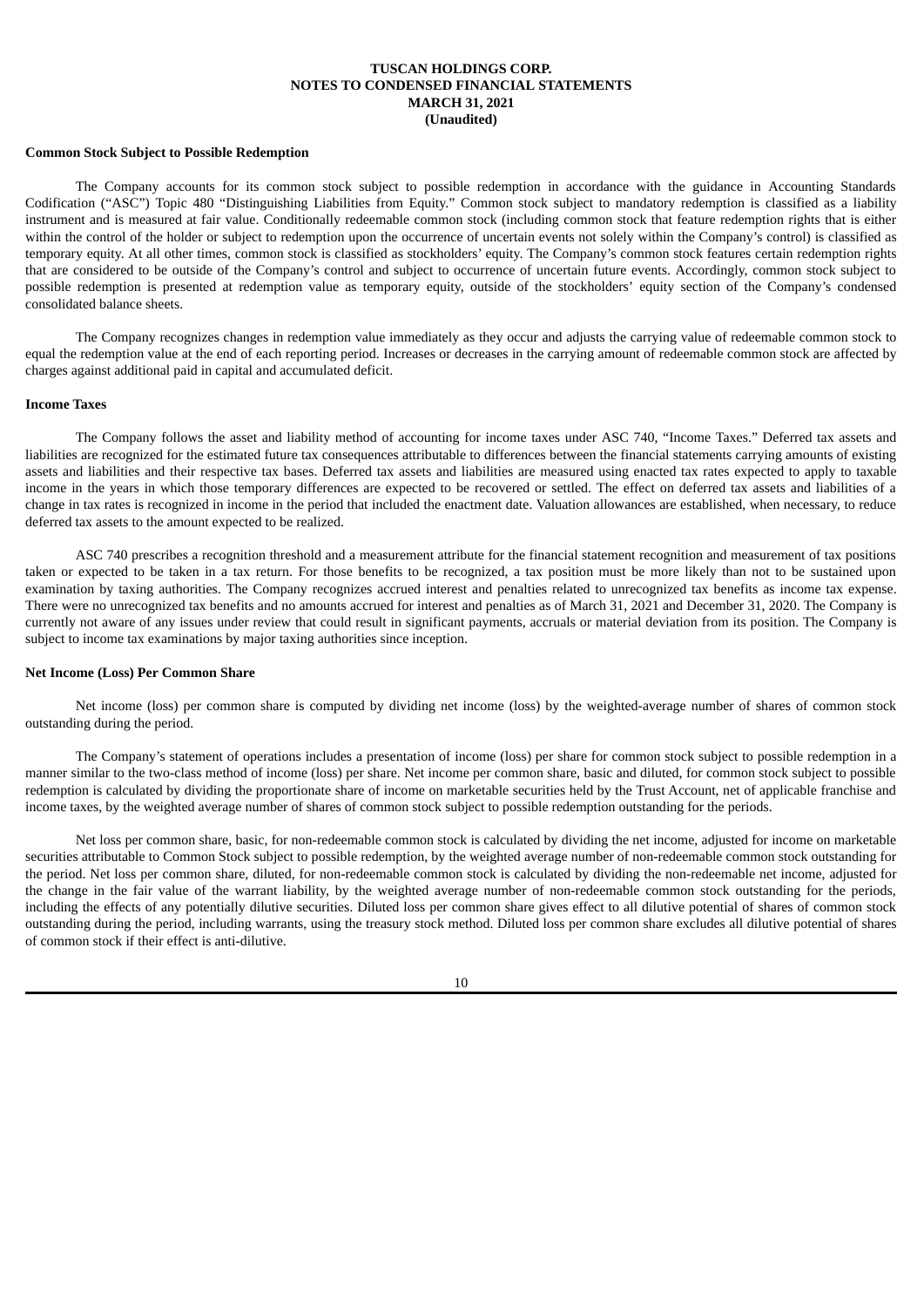Non-redeemable common stock includes Founder Shares and non-redeemable shares of common stock as these shares do not have any redemption features. Non-redeemable common stock participates in the income on marketable securities based on non-redeemable common stock shares' proportionate interest.

|                                                                                    |              | <b>Three Months Ended</b><br>March 31, |      |             |
|------------------------------------------------------------------------------------|--------------|----------------------------------------|------|-------------|
|                                                                                    |              | 2021                                   |      | 2020        |
| Common stock subject to possible redemption                                        |              |                                        |      |             |
| Numerator: Earnings allocable to common stock subject to possible redemption       |              |                                        |      |             |
| Interest earned on marketable securities held in Trust Account                     | $\mathbb{S}$ | 35,796                                 | \$   | 1,007,949   |
| Unrealized gain on marketable securities held in Trust Account                     |              | 420                                    |      | 1,411,345   |
| Less: Company's portion available to pay taxes                                     |              | (28, 532)                              |      | (510, 858)  |
| Net earnings allocable to common stock subject to possible redemption              |              | 7,684                                  | \$   | 1,908,436   |
| Denominator: Weighted average common stock subject to possible redemption          |              |                                        |      |             |
| Basic and diluted weighted average shares outstanding                              |              | 26,675,733                             |      | 27,086,524  |
| Basic and diluted net income per common share                                      |              | 0.00                                   |      | 0.07        |
| Non-Redeemable Common Stock                                                        |              |                                        |      |             |
| <b>Basic Loss per Share</b>                                                        |              |                                        |      |             |
| Numerator Net (Loss) Income minus Net Earnings                                     |              |                                        |      |             |
| Net (loss) income                                                                  | \$           | (48, 825)                              | - \$ | 1,903,455   |
| Less: Net earnings allocable to common stock subject to possible redemption        |              | (7,684)                                |      | (1,908,436) |
| Non-Redeemable Net Loss - Basic                                                    |              | (56, 509)                              | \$   | (4,981)     |
| Denominator: Weighted Average Non-Redeemable Common Stock                          |              |                                        |      |             |
| Basic weighted average shares outstanding                                          |              | 8,808,069                              |      | 8,400,476   |
| Basic net loss per common share                                                    |              | (0.01)                                 | -S   | (0.00)      |
| Diluted Loss per Share                                                             |              |                                        |      |             |
| Numerator: Non-Redeemable Net Loss minus Change in fair value of warrant liability |              |                                        |      |             |
| Non-Redeemable Net Loss - Basic                                                    | \$           | (56, 509)                              | \$   | (4,981)     |
| Less: Change in fair value of warrant liability                                    |              | (1, 140, 420)                          |      |             |
| Non-Redeemable Net Loss - Diluted $(1)$                                            | S            | (1, 196, 929)                          | \$   | (4,981)     |
| Denominator: Weighted Average Non-Redeemable Common Stock                          |              |                                        |      |             |
| Diluted weighted average shares outstanding $(1)$                                  |              | 17,137,983                             |      | 8,400,476   |
| Diluted net loss per common share                                                  | \$           | (0.07)                                 | \$   | (0.00)      |

(1) As of March 31, 2020, non-redeemable net loss – diluted is not adjusted for the change in fair value of warrant liability and diluted shares do not include the effect of warrants to purchase 28,287,000 shares of common stock as the inclusion of such warrants would be anti-dilutive.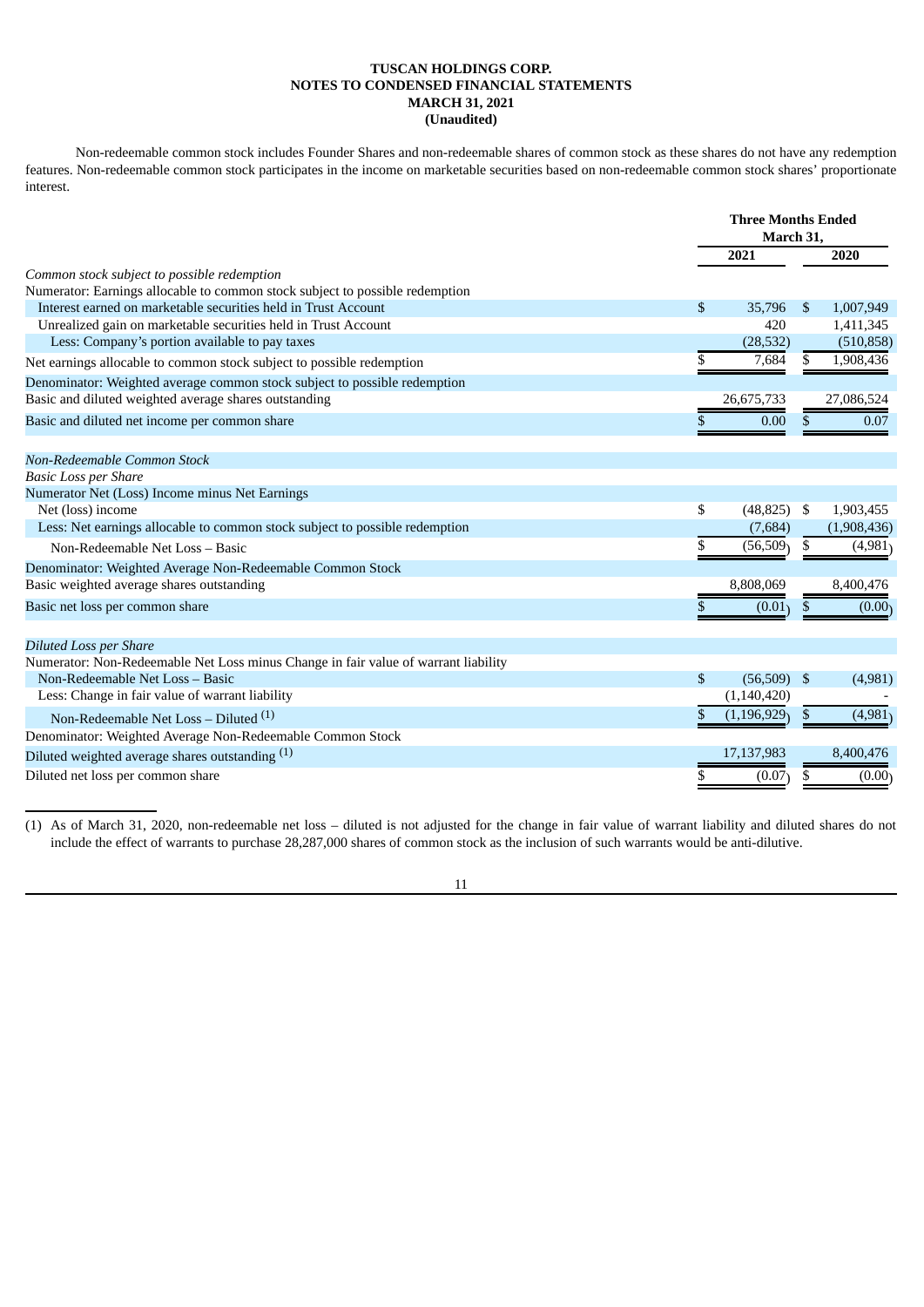#### **Concentration of Credit Risk**

Financial instruments that potentially subject the Company to concentrations of credit risk consist of a cash account in a financial institution which, at times may exceed the Federal Depository Insurance Coverage of \$250,000. The Company has not experienced losses on this account and management believes the Company is not exposed to significant risks on such account.

#### **Fair Value of Financial Instruments**

The fair value of the Company's assets and liabilities, which qualify as financial instruments under ASC 820, "Fair Value Measurement," approximates the carrying amounts represented in the accompanying condensed consolidated balance sheets, primarily due to their short-term nature, except for the Private Warrants (see Note 9).

#### **Fair Value Measurements**

Fair value is defined as the price that would be received for sale of an asset or paid for transfer of a liability, in an orderly transaction between market participants at the measurement date. GAAP establishes a three-tier fair value hierarchy, which prioritizes the inputs used in measuring fair value. The hierarchy gives the highest priority to unadjusted quoted prices in active markets for identical assets or liabilities (Level 1 measurements) and the lowest priority to unobservable inputs (Level 3 measurements). These tiers include:

- Level 1, defined as observable inputs such as quoted prices (unadjusted) for identical instruments in active markets;
- Level 2, defined as inputs other than quoted prices in active markets that are either directly or indirectly observable such as quoted prices for similar instruments in active markets or quoted prices for identical or similar instruments in markets that are not active; and
- Level 3, defined as unobservable inputs in which little or no market data exists, therefore requiring an entity to develop its own assumptions, such as valuations derived from valuation techniques in which one or more significant inputs or significant value drivers are unobservable.

In some circumstances, the inputs used to measure fair value might be categorized within different levels of the fair value hierarchy. In those instances, the fair value measurement is categorized in its entirety in the fair value hierarchy based on the lowest level input that is significant to the fair value measurement.

## **Derivative Financial Instruments**

The Company evaluates its financial instruments to determine if such instruments are derivatives or contain features that qualify as embedded derivatives in accordance with ASC Topic 815, "Derivatives and Hedging". For derivative financial instruments that are accounted for as liabilities, the derivative instrument is initially recorded at its fair value on the grant date and is then re-valued at each reporting date, with changes in the fair value reported in the statements of operations. The classification of derivative instruments, including whether such instruments should be recorded as liabilities or as equity, is evaluated at the end of each reporting period. Derivative liabilities are classified in the balance sheet as current or non-current based on whether or not net-cash settlement or conversion of the instrument could be required within 12 months of the balance sheet date.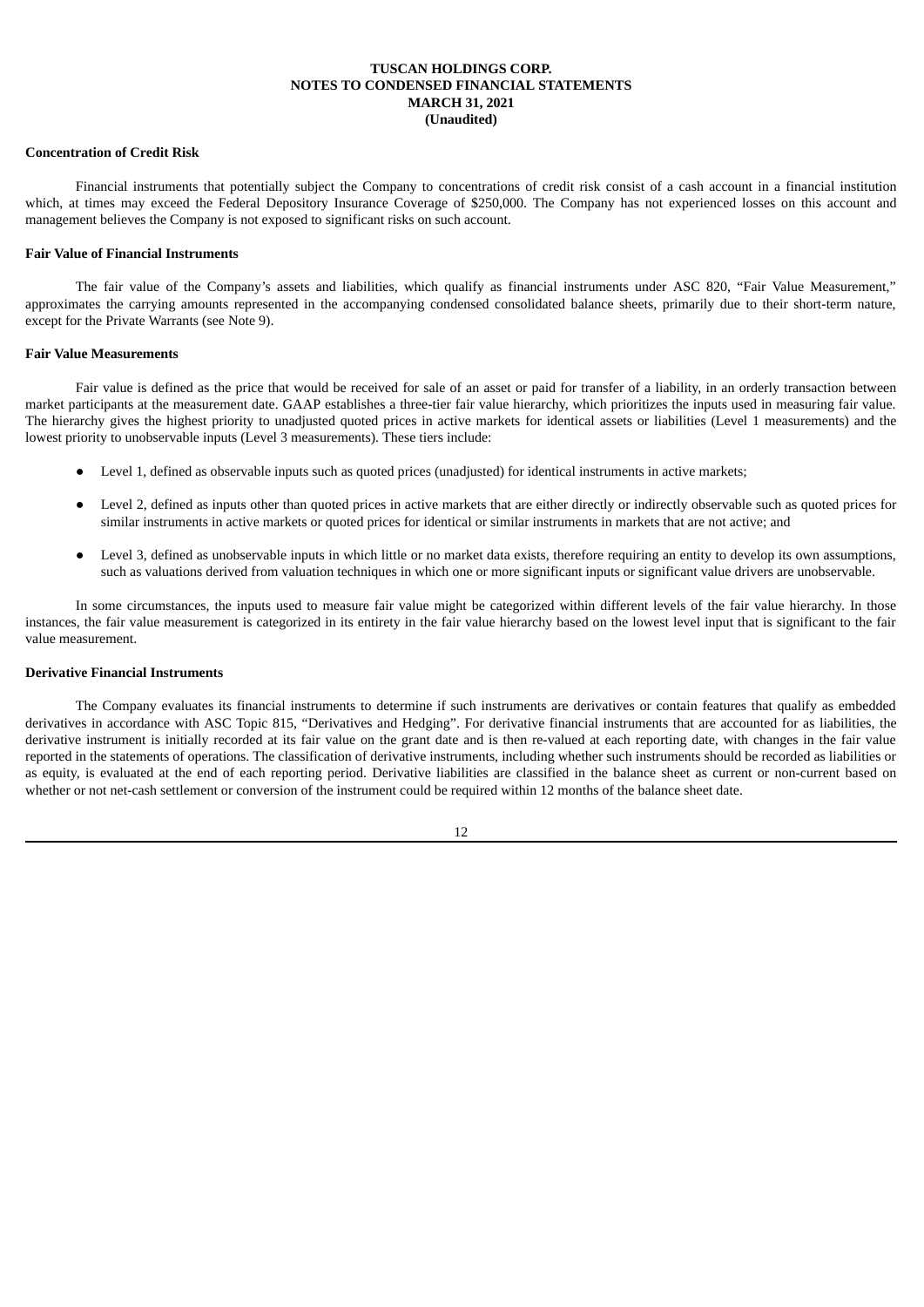#### **Recently Issued Accounting Standards**

In August 2020, the FASB issued ASU No. 2020-06, "Debt—Debt with Conversion and Other Options (Subtopic 470-20) and Derivatives and Hedging—Contracts in Entity's Own Equity (Subtopic 815-40): Accounting for Convertible Instruments and Contracts in an Entity's Own Equity" ("ASU 2020-06"), which simplifies accounting for convertible instruments by removing major separation models required under current GAAP. ASU 2020-06 removes certain settlement conditions that are required for equity contracts to qualify for the derivative scope exception and it also simplifies the diluted earnings per share calculation in certain areas. ASU 2020-06 is effective for fiscal years beginning after December 15, 2023, including interim periods within those fiscal years, with early adoption permitted. The Company adopted ASU 2020-06 effective as of January 1, 2021. The adoption of ASU 2020- 06 did not have an impact on the Company's financial statements.

Management does not believe that any other recently issued, but not yet effective, accounting standards, if currently adopted, would have a material effect on the Company's condensed financial statements.

## **NOTE 3. INITIAL PUBLIC OFFERING**

On March 7, 2019, the Company consummated the Initial Public Offering and sold 24,000,000 units at a price of \$10.00 per Unit. Each Unit consists of one share of common stock and one warrant ("Public Warrant"). On March 12, 2019, in connection with the underwriters' exercise of the overallotment option in full, the Company sold an additional 3,600,000 Units at a price of \$10.00 per Unit. Each Public Warrant entitles the holder to purchase one share of common stock at a price of \$11.50 per share, subject to adjustment (see Note 7).

## **NOTE 4. PRIVATE PLACEMENT**

Simultaneously with the closing of the Initial Public Offering, the Sponsor and EarlyBirdCapital and its designee purchased an aggregate of 615,000 Private Units at a price of \$10.00 per Private Unit, for an aggregate purchase price of \$6,150,000. The Sponsor purchased 500,047 Private Units and EarlyBirdCapital and its designee purchased an aggregate of 114,953 Private Units. On March 12, 2019, in connection with the underwriters' exercise of the over-allotment option in full, the purchasers purchased an aggregate of an additional 72,000 additional Private Units, of which 58,542 Private Units were purchased by the Sponsor and 13,458 Private Units were purchased by EarlyBirdCapital and its designee, for an aggregate purchase price of \$720,000. Each Private Unit consists of one share of common stock ("Private Share") and one warrant ("Private Warrant"). Each Private Warrant is exercisable to purchase one share of common stock at an exercise price of \$11.50 per share, subject to adjustment (see Note 7). The proceeds from the Private Units were added to the proceeds from the Initial Public Offering held in the Trust Account. If the Company does not complete a Business Combination within the Combination Period, the proceeds from the sale of the Private Units will be used to fund the redemption of the Public Shares (subject to the requirements of applicable law), and the Private Units and all underlying securities will be worthless.

# **NOTE 5. RELATED PARTY TRANSACTIONS**

#### **Founder Shares**

In November 2018, the Sponsor purchased 5,750,000 shares (the "Founder Shares") of the Company's common stock for an aggregate price of \$25,000. On March 5, 2019, the Company effected a stock dividend of 0.2 shares of common stock for each outstanding share (the "Stock Dividend"), resulting in 6,900,000 Founder Shares being issued and outstanding.

The 6,900,000 Founder Shares included an aggregate of up to 900,000 shares subject to forfeiture by the Sponsor to the extent that the underwriters' over-allotment was not exercised in full or in part, so that the holders of the Founder Shares would collectively own 20% of the Company's issued and outstanding shares after the Initial Public Offering (assuming the holders did not purchase any Public Shares in the Initial Public Offering and excluding the Private Units and Representative Shares (see Note 7). In connection with the underwriters' exercise of the over-allotment option in full on March 12, 2019, 900,000 Founder Shares are no longer subject to forfeiture.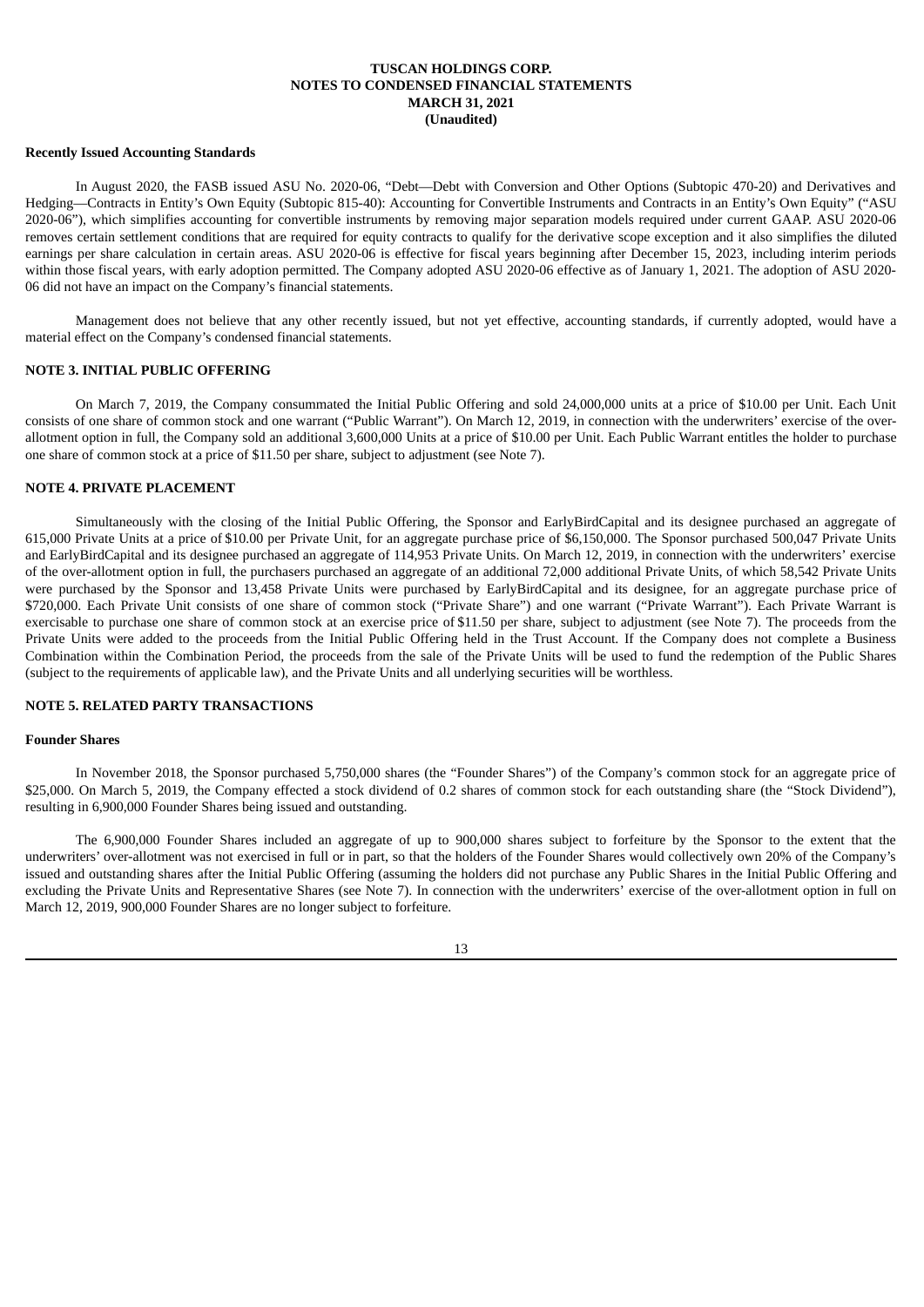The holders of the Founder Shares have agreed, subject to certain limited exceptions, not to transfer, assign or sell any of the Founder Shares until, with respect to 50% of the Founder Shares, the earlier of one year after the consummation of a Business Combination and the date on which the closing price of the common stock equals or exceeds \$12.50 per share (as adjusted for stock splits, stock dividends, reorganizations, recapitalizations and the like) for any 20 trading days within a 30-trading day period commencing after a Business Combination and, with respect to the remaining 50% of the Founder Shares, until the one year after the consummation of a Business Combination, or earlier, in either case, if, subsequent to a Business Combination, the Company completes a liquidation, merger, stock exchange or other similar transaction which results in all of the Company's stockholders having the right to exchange their shares of common stock for cash, securities or other property.

#### **Administrative Service Fee**

Vogel Partners, LLP, an affiliate of Mr. Vogel, has agreed that, until the earlier of the consummation of an initial business combination or the Company's liquidation, it will make available to the Company certain general and administrative services, including office space, utilities and administrative support, as the Company may require from time to time. The Company has agreed to pay Vogel Partners, LLP \$10,000 per month for these services. For the three months ended March 31, 2021 and 2020, the Company incurred \$30,000 in fees for these services. At March 31, 2021 and December 31, 2020, fees amounting to \$10,000 are included in accounts payable and accrued expenses in the accompanying condensed consolidated balance sheets.

#### **Related Party Loans**

In addition, in order to finance transaction costs in connection with a Business Combination, the Sponsor or certain of the Company's officers and directors or their affiliates may, but are not obligated to, loan the Company funds as may be required ("Working Capital Loans"). If the Company completes a Business Combination, the Company would repay the Working Capital Loans out of the proceeds of the Trust Account released to the Company. Otherwise, the Working Capital Loans would be repaid only out of funds held outside the Trust Account to the extent such funds are available. In the event that a Business Combination does not close, the Company may use a portion of proceeds held outside the Trust Account to repay the Working Capital Loans, but no proceeds held in the Trust Account will be used to repay the Working Capital Loans. The Working Capital Loans would either be repaid upon consummation of a Business Combination, without interest, or, at the lender's discretion, up to \$1,500,000 of such Working Capital Loans may be convertible into units of the post Business Combination entity at a price of \$10.00 per unit. The units would be identical to the Private Units.

On April 21, 2020, the Company issued an unsecured promissory note to the Sponsor in the aggregate amount of \$300,000 (the "Note"), of which \$200,000 was drawn upon on such date. On February 12, 2021, the Company issued an unsecured promissory note to the Sponsor in the aggregate amount of \$1,200,000 (together, with the Note, the "Convertible Promissory Notes"). The Convertible Promissory Notes are non-interest bearing and payable upon the consummation of a Business Combination. The Convertible Promissory Notes are convertible, at the lender's option, into units of the post Business Combination entity at a price of \$10.00 per unit. The units would be identical to the Private Units. If a Business Combination is not consummated, the Convertible Promissory Notes will not be repaid by the Company and all amounts owed thereunder by the Company will be forgiven except to the extent that the Company has funds available to it outside of its Trust Account.

As of March 31, 2021 and December 31, 2020, the aggregate fair market value of the Convertible Promissory Notes was \$1,056,000 and \$200,000 (see Note 9).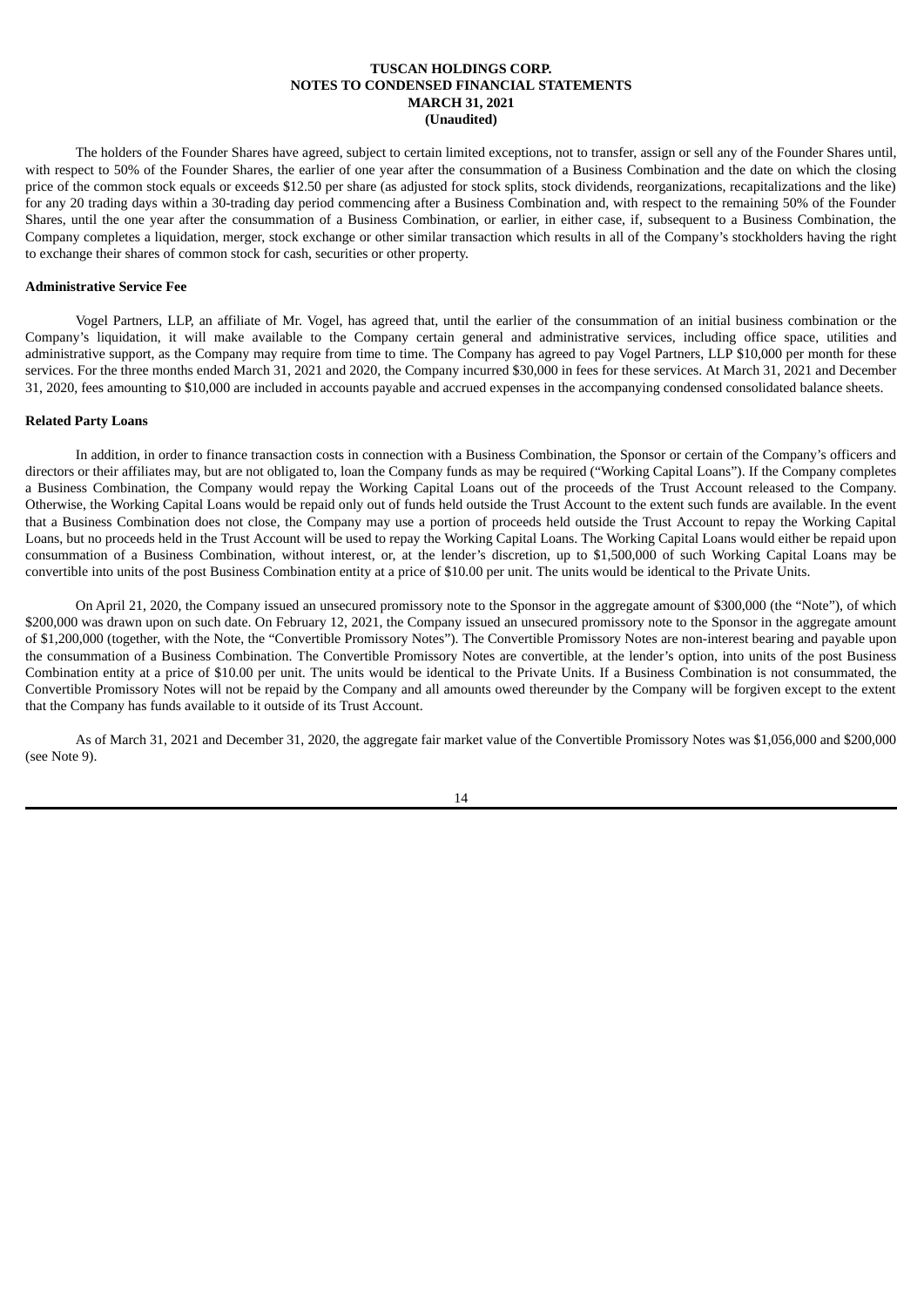#### **NOTE 6. COMMITMENTS**

#### **Registration Rights**

Pursuant to a registration rights agreement entered into on March 7, 2019, the holders of the Founder Shares, Representative Shares, Private Units, and any units that may be issued upon conversion of Working Capital Loans (and all underlying securities) are entitled to registration rights. The holders of the majority of these securities are entitled to make up to two demands that the Company register such securities. The holders of the majority of the Founder Shares can elect to exercise these registration rights at any time commencing three months prior to the date on which the Founder Shares are to be released from escrow. The holders of a majority of the Representative Shares, Private Units or units issued in payment of working capital loans made to the Company (or underlying securities) can elect to exercise these registration rights at any time commencing after the Company consummates a Business Combination. Notwithstanding anything to the contrary, EarlyBirdCapital and its designee may only make a demand on one occasion and only during the five-year period beginning on the effective date of the Initial Public Offering. In addition, the holders have certain "piggy-back" registration rights with respect to registration statements filed subsequent to the consummation of a Business Combination; provided, however, that EarlyBirdCapital and its designee may participate in a "piggy-back" registration only during the seven-year period beginning on the effective date of the Initial Public Offering. The Company will bear the expenses incurred in connection with the filing of any such registration statements.

#### **Business Combination Marketing Agreement**

The Company has engaged EarlyBirdCapital as an advisor in connection with a Business Combination to assist the Company in holding meetings with its shareholders to discuss the potential Business Combination and the target business' attributes, introduce the Company to potential investors that are interested in purchasing the Company's securities in connection with a Business Combination, assist the Company in obtaining shareholder approval for the Business Combination and assist the Company with its press releases and public filings in connection with the Business Combination. The Company will pay EarlyBirdCapital a cash fee for such services upon the consummation of a Business Combination in an amount equal to \$9,660,000 (exclusive of any applicable finders' fees which might become payable); provided that up to 30% of the fee may be allocated at the Company's sole discretion to other FINRA members that assist the Company in identifying and consummating a Business Combination.

## **Engagement of Morgan Stanley**

The Company has engaged Morgan Stanley & Co. LLC ("Morgan Stanley") to provide financial advisory services in connection with the Microvast business combination (see below), and, upon consummation of the transaction with Microvast, the Company will pay Morgan Stanley a transaction fee of \$5.5 million, plus expenses. Morgan Stanley also acted as placement agent in connection with the PIPE Financing (see below), and the Company is obligated to pay Morgan Stanley a placement fee equal to (i)  $3.5\%$  of the sum of (x) the aggregate gross proceeds raised in the PIPE Financing up to \$300 million (not including funds from the sale of certain excluded securities) and (y) any borrowings pursuant to a bridge financing provided in connection with the proposed business combination by investors introduced by Morgan Stanley, and (ii) 2.5% of the aggregate gross proceeds raised in the PIPE Financing above \$300 million. The fee will not be payable in the event the Company does not consummate a Business Combination.

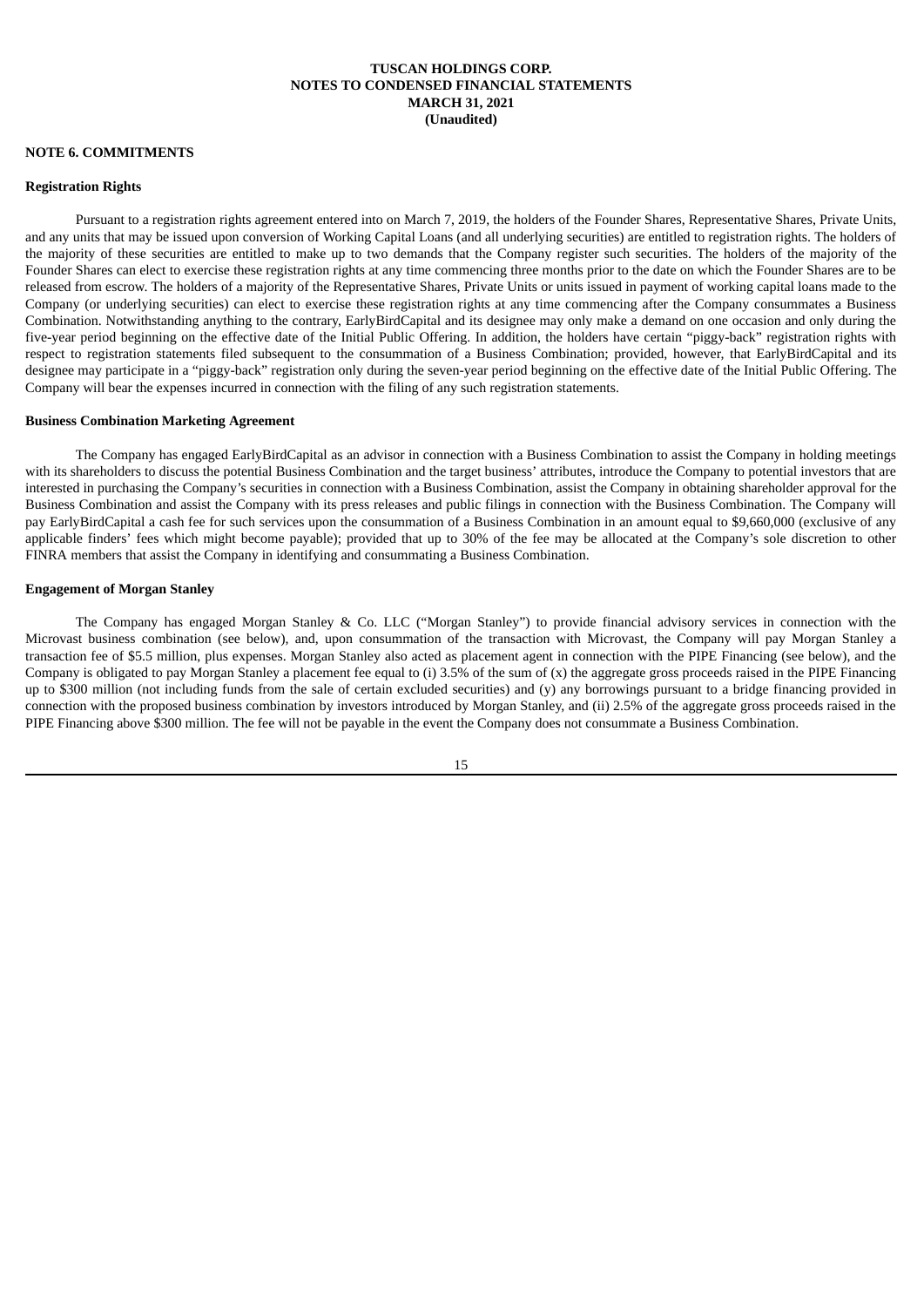#### **Proposed Business Combination**

On February 1, 2021, the Company entered into an agreement and plan of merger (the "Merger Agreement") with Microvast and Merger Sub. Pursuant to the Merger Agreement, Merger Sub will merge with and into Microvast and Microvast will survive the merger and become a wholly owned subsidiary of the Company. Under the Merger Agreement, all of the equity interests of Microvast will be converted into an aggregate of 210,000,000 shares of common stock ("closing shares"). The Microvast shareholders and the investors in Microvast's majority-owned subsidiary, Microvast Power System (Houzhou) Co. Ltd. ("MPS"), will also have the ability to earn an additional 20,000,000 shares of common stock ("earnout shares") if the daily volume weighted average price of the common stock is greater than or equal to \$18.00 for any 20 trading days within a 30 trading day period (or a change of control occurs that results in the holders of common stock receiving a per share price equal to or in excess of \$18.00), during the period commencing on the closing date and ending on the third anniversary of the closing date. Concurrently with the execution of the Merger Agreement, the Company and Microvast will jointly acquire 100% ownership of MPS and will discharge certain convertible loans of MPS.

Additionally, the Merger Agreement provides that the Company will issue an aggregate of 6,736,111 shares of common stock upon conversion (the "Bridge Notes Conversion") of an aggregate of \$57,500,000 outstanding promissory notes issued by Microvast.

Further, on February 1, 2021, the Company, the Sponsor, Microvast and certain stockholders of the Company entered into the Sponsor Support Agreement (the "Sponsor Support Agreement"), pursuant to which the Sponsor and certain officers and directors of the Company (collectively, the "Sponsor Group") agreed, among other things, to vote all equity interests of the Company held by such member of the Sponsor Group in favor of the approval and adoption of the proposed business combination with Microvast. Additionally, such members of the Sponsor Group have agreed not to (a) transfer any of their equity interests in the Company (or enter into any arrangement with respect thereto) other than as set forth therein or (b) exercise any conversion rights of any equity interests held by such member of the Sponsor Group in connection with the approval of the proposed business combination.

The Sponsor also agreed that, to the extent that certain expenses of the Company are in excess of \$46,000,000 (unless such expenses shall have been approved by Microvast), the Sponsor will either (i) pay any such excess amount in cash or (ii) forfeit to the Company such number of shares of common stock held by the Sponsor that would have a value equal to such excess. The Sponsor also agreed to amend the escrow agreement to make certain adjustments to the terms of the escrow of its shares of common stock as set forth in the Sponsor Support Agreement.

Contemporaneously with the execution of the Merger Agreement, certain investors entered into subscription agreements (the "Subscription Agreements"), pursuant to which such investors subscribed for an aggregate value of \$482,500,000, representing 48,250,000 shares of the Company's common stock at a purchase price of \$10.00 per share in a private placement (the "PIPE Financing") to be consummated immediately prior to the consummation of the Transactions. Affiliates of InterPrivate, a co-sponsor of the Company, subscribed to purchase 6.5 million shares in the PIPE Financing for an aggregate purchase price of \$65 million.

Consummation of the proposed business combination is subject to customary conditions and covenants of the respective parties, including approval of the Company's stockholders and Tuscan having available cash of at least \$250,000,000.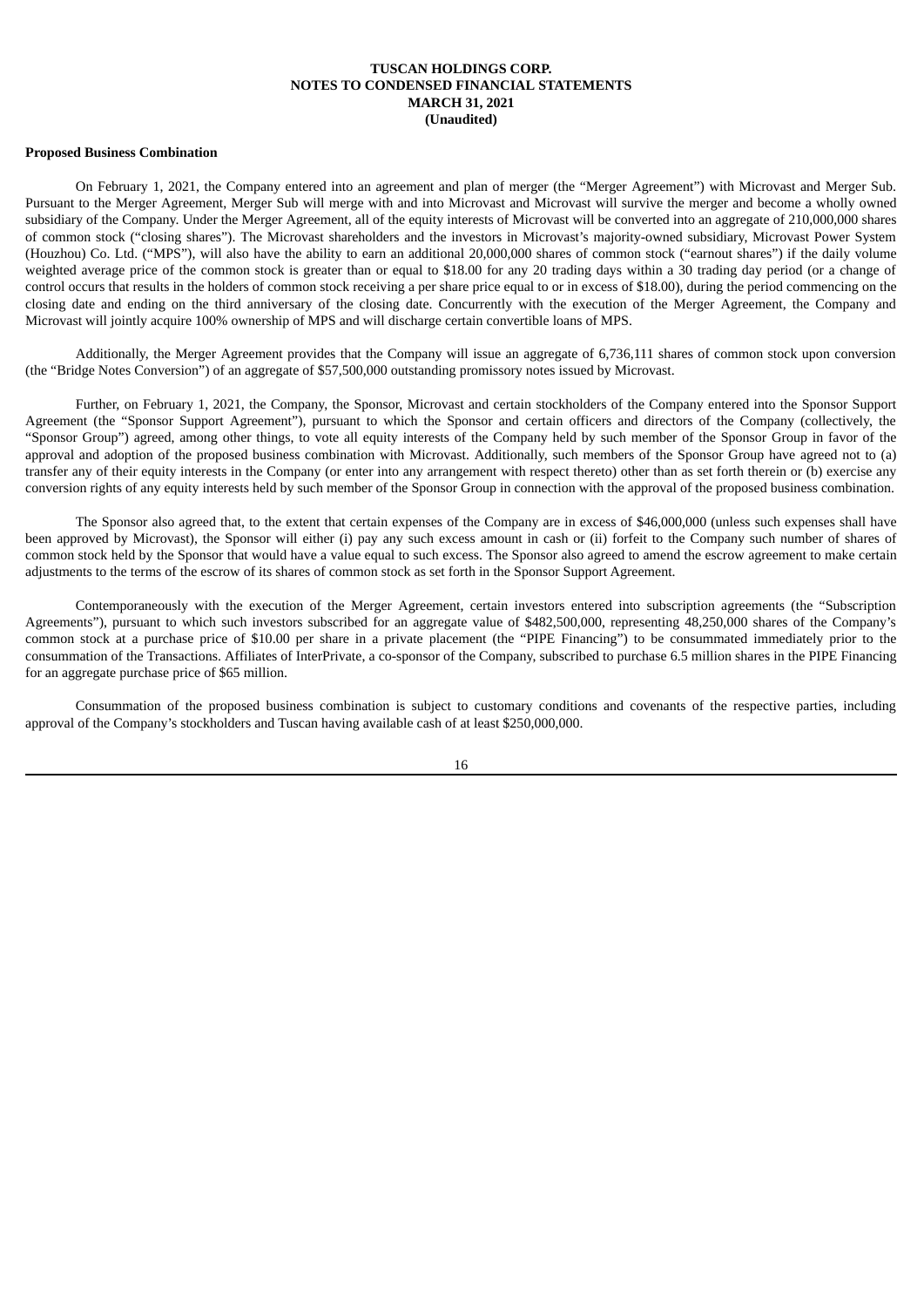#### **NOTE 7. STOCKHOLDERS' EQUITY**

**Preferred Stock — The Company is authorized to issue 1,000,000 shares of preferred stock with a par value of \$0.0001 per share with such** designation, rights and preferences as may be determined from time to time by the Company's board of directors. At March 31, 2021 and December 31, 2020, there were no shares of preferred stock issued or outstanding.

**Common Stock** — The Company is authorized to issue 65,000,000 shares of common stock with a par value of \$0.0001 per share. Holders of the common stock are entitled to one vote for each share. At March 31, 2021 and December 31, 2020, there were 7,887,000 and 8,808,069 shares of common stock issued and outstanding, excluding 27,596,802 and 26,675,733 shares of common stock subject to possible redemption, respectively.

The Company determined the common stock subject to redemption to be equal to the redemption value of approximately \$10.21 per share of common stock while also taking into consideration a redemption cannot result in net tangible assets being less than \$5,000,001. Upon considering the impact of the PIPE Financing and associated Subscription Agreements, it was concluded that the redemption value should include all shares of common stock Public Shares resulting in the common stock subject to possible redemption being equal to \$281,764,233. This resulted in a measurement adjustment to the initial carrying value of the common stock subject to redemption with the offset recorded to additional paid-in capital and accumulated deficit.

#### **Representative Shares**

In November 2018, the Company issued to the designees of EarlyBirdCapital, for a nominal consideration, 300,000 shares (after giving effect to the Stock Dividend) of common stock (the "Representative Shares"). The Company accounted for the Representative Shares as an offering cost of the Initial Public Offering, with a corresponding credit to stockholders' equity. The Company estimated the fair value of Representative Shares to be \$1,200 based upon the price of the Founder Shares issued to the Sponsor. The holders of the Representative Shares have agreed not to transfer, assign or sell any such shares until the completion of a Business Combination. In addition, the holders have agreed (i) to waive their redemption rights (or to sell any shares in a tender offer) with respect to such shares in connection with the completion of a Business Combination and (ii) to waive their rights to liquidating distributions from the Trust Account with respect to such shares if the Company fails to complete a Business Combination within the Combination Period.

## **NOTE 8. WARRANTS**

The Public Warrants will become exercisable 30 days after the completion of a Business Combination. No warrants will be exercisable for cash unless the Company has an effective and current registration statement covering the shares of common stock issuable upon exercise of the warrants and a current prospectus relating to such shares of common stock. Notwithstanding the foregoing, if a registration statement covering the shares of common stock issuable upon exercise of the public warrants is not effective within 90 days following the consummation of a Business Combination, warrant holders may, until such time as there is an effective registration statement and during any period when the Company shall have failed to maintain an effective registration statement, exercise warrants on a cashless basis pursuant to the exemption provided by Section 3(a)(9) of the Securities Act, provided that such exemption is available. If that exemption, or another exemption, is not available, holders will not be able to exercise their warrants on a cashless basis. The Public Warrants will expire five years after the completion of a Business Combination or earlier upon redemption or liquidation.

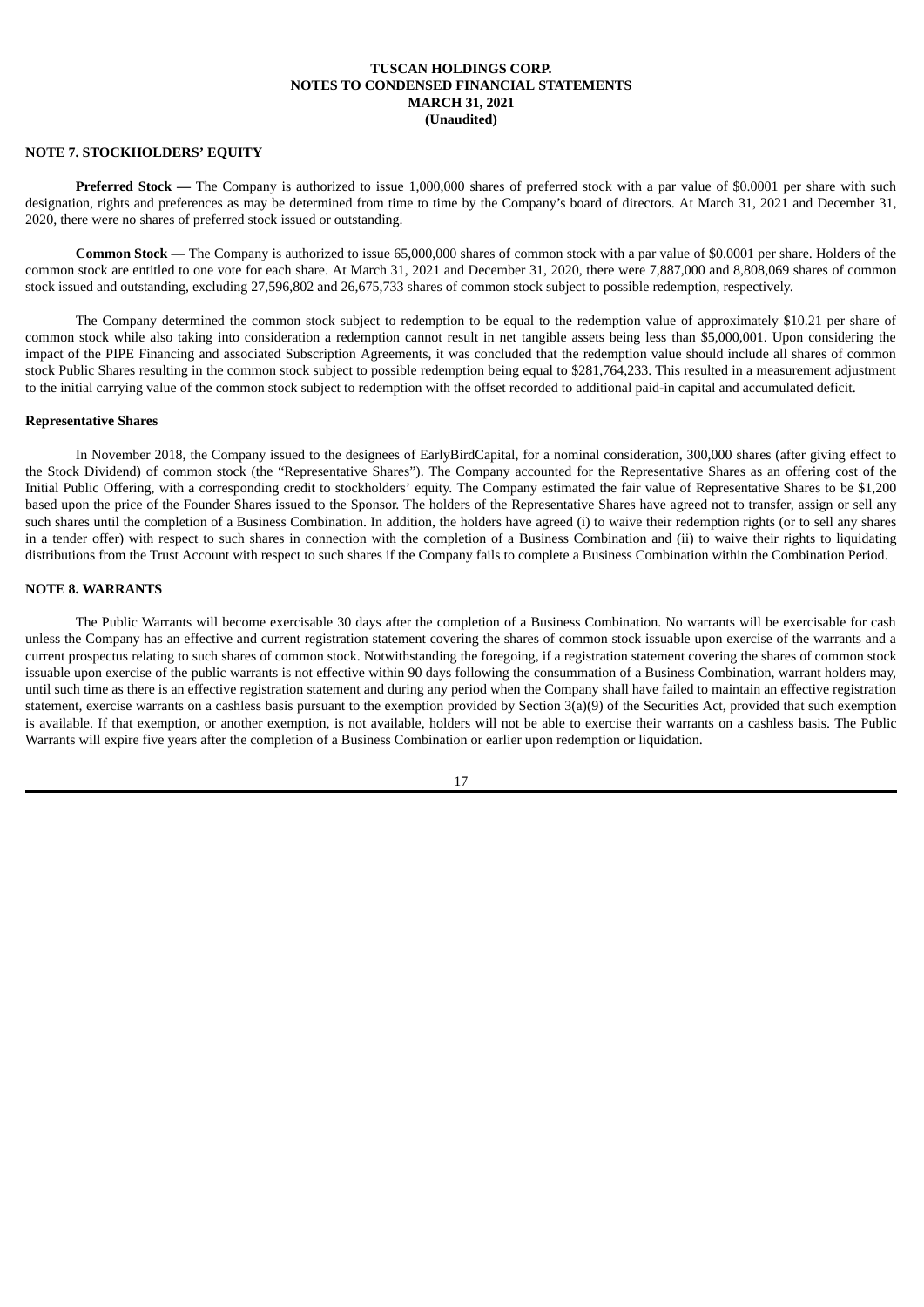Once the Public Warrants become exercisable, the Company may redeem the Public Warrants:

- in whole and not in part;
- at a price of \$0.01 per warrant;
- upon not less than 30 days' prior written notice of redemption;
- if, and only if, the reported last sale price of the Company's common stock equals or exceeds \$18.00 per share for any 20 trading days within a 30-trading day period ending on the third business day prior to the notice of redemption to the warrant holders; and
- If, and only if, there is a current registration statement in effect with respect to the shares of common stock underlying the warrants.

If the Company calls the Public Warrants for redemption, management will have the option to require all holders that wish to exercise the Public Warrants to do so on a "cashless basis," as described in the warrant agreement.

The Private Warrants are identical to the Public Warrants underlying the Units sold in the Initial Public Offering, except that the Private Warrants will be exercisable for cash or on a cashless basis, at the holder's option, and be non-redeemable so long as they are held by the initial purchasers or their permitted transferees. If the Private Warrants are held by someone other than the initial purchasers or their permitted transferees, the Private Warrants will be redeemable by the Company and exercisable by such holders on the same basis as the Public Warrants. In addition, so long as the Private Warrants are held by EarlyBirdCapital and its designee, the Private Warrants will expire five years from the effective date of the Initial Public Offering.

The exercise price and number of shares of common stock issuable upon exercise of the warrants may be adjusted in certain circumstances including in the event of a stock dividend, or recapitalization, reorganization, merger or consolidation. However, the warrants will not be adjusted for issuance of common stock at a price below its exercise price. Additionally, in no event will the Company be required to net cash settle the warrants. If the Company is unable to complete a Business Combination within the Combination Period and the Company liquidates the funds held in the Trust Account, holders of warrants will not receive any of such funds with respect to their warrants, nor will they receive any distribution from the Company's assets held outside of the Trust Account with the respect to such warrants. Accordingly, the warrants may expire worthless.

In addition, if (x) the Company issues additional shares of common stock or equity-linked securities for capital raising purposes in connection with the closing of an initial Business Combination at an issue price or effective issue price of less than \$9.50 per share of common stock (with such issue price or effective issue price to be determined in good faith by the Company's board of directors, and in the case of any such issuance to our Sponsor, initial stockholders or their affiliates, without taking into account any founders'shares held by them prior to such issuance), (y) the aggregate gross proceeds from such issuances represent more than 60% of the total equity proceeds, and interest thereon, available for the funding of an initial Business Combination on the date of the consummation of an initial Business Combination (net of redemptions), and (z) the volume weighted average trading price of the common stock during the 20 trading day period starting on the trading day prior to the day on which the Company consummated an initial Business Combination (such price, the "Market Value") is below \$9.50 per share, the exercise price of the warrants will be adjusted (to the nearest cent) to be equal to 115% of the greater of (i) the Market Value or (ii) the price at which the Company issues the additional shares of common stock or equity-linked securities.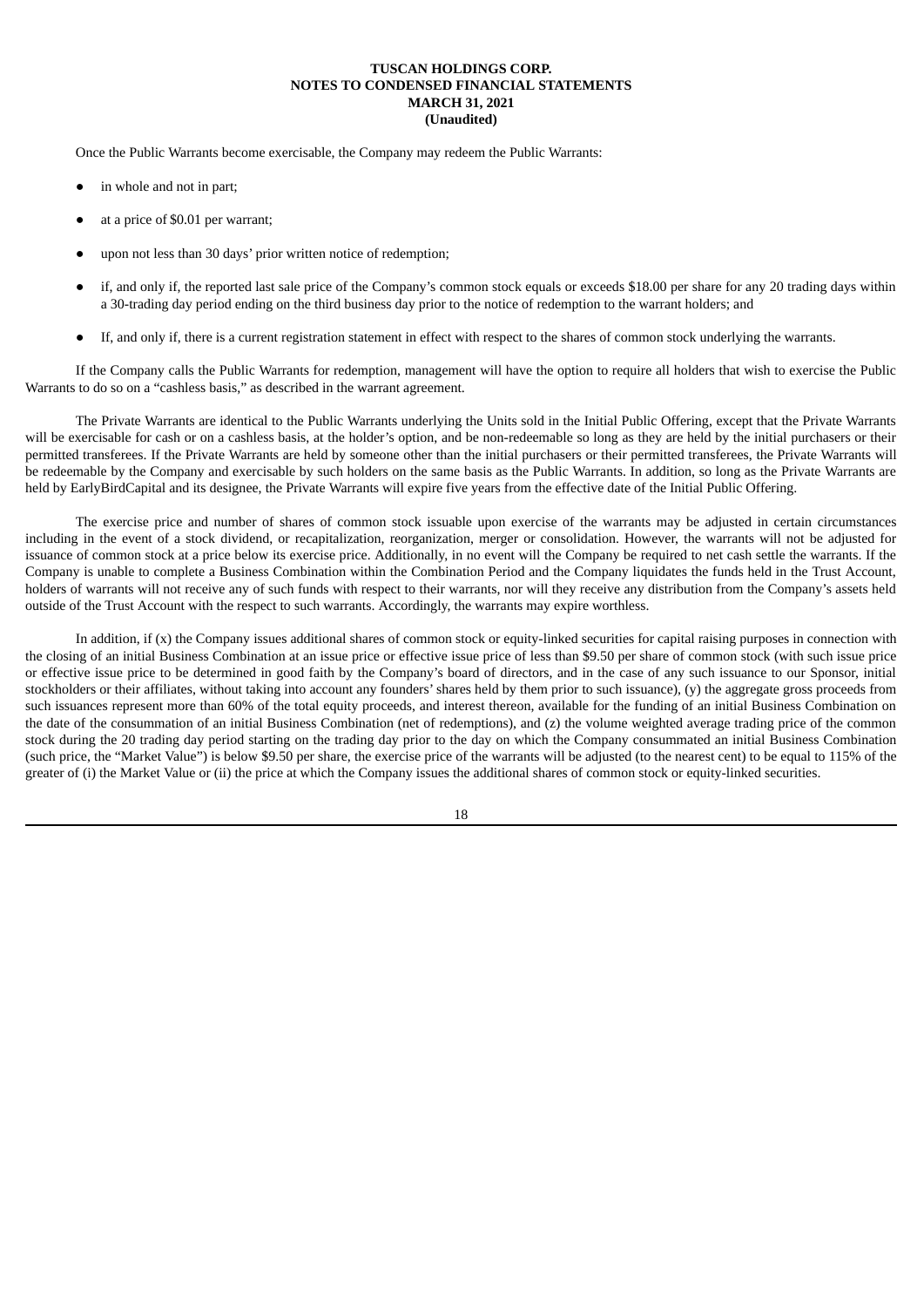## **NOTE 9. FAIR VALUE MEASUREMENTS**

The Company follows the guidance in ASC 820 for its financial assets and liabilities that are re-measured and reported at fair value at each reporting period, and non-financial assets and liabilities that are re-measured and reported at fair value at least annually.

The following table presents information about the Company's assets and liabilities that are measured at fair value on a recurring basis at March 31, 2021 and December 31, 2020 and indicates the fair value hierarchy of the valuation inputs the Company utilized to determine such fair value:

|                                                      |       | March 31,                     | December 31, |
|------------------------------------------------------|-------|-------------------------------|--------------|
| <b>Description</b>                                   | Level | 2021                          | 2020         |
| Assets:                                              |       |                               |              |
| Cash and marketable securities held in Trust Account |       | $$282,291,194$ $$282,254,978$ |              |
|                                                      |       |                               |              |
| Liabilities:                                         |       |                               |              |
| Warrant Liability – Private Warrants                 |       | 3.064.020                     | 4,204,440    |
| Convertible Promissory Notes - Related Party         |       | 1,056,000                     | 200,000      |

The Private Warrants were accounted for as liabilities in accordance with ASC 815-40 and are presented within warrant liabilities in the condensed balance sheet. The warrant liabilities are measured at fair value at inception and on a recurring basis, with changes in fair value presented within change in fair value of warrant liabilities in the condensed statement of operations.

The Private Warrants were valued using a binomial lattice simulation model, which is considered to be a Level 3 fair value measurement. The binomial lattice model's primary unobservable input utilized in determining the fair value of the Private Warrants is the expected volatility of the common stock. The expected volatility as of the Initial Public Offering date was derived from observable public warrant pricing on comparable 'blank-check' companies without an identified target. The expected volatility as of subsequent valuation dates was implied from the Company's own public warrant pricing.

The estimated fair value of the Private Warrants was based on the following significant inputs:

|                       | March 31,<br>2021 |         | December 31,<br>2020 |  |
|-----------------------|-------------------|---------|----------------------|--|
| <b>Exercise</b> price | 11.50             | -S      | 11.50                |  |
| Stock price           | 12.30             | -S      | 17.10                |  |
| <b>Volatility</b>     |                   | 38.3%   | 19.5%                |  |
| Term                  | 5.00              |         | 5.00                 |  |
| Risk-free rate        |                   | 0.86%   | 0.26%                |  |
| Dividend yield        |                   | $0.0\%$ | $0.0\%$              |  |

The following table presents the changes in the fair value of the Level 3 warrant liabilities:

| Fair value as of January 1, 2021 | S. | 4.204.440   |
|----------------------------------|----|-------------|
| Change in fair value             |    | (1,140,420) |
| Fair value as of March 31, 2021  |    | 3,064,020   |

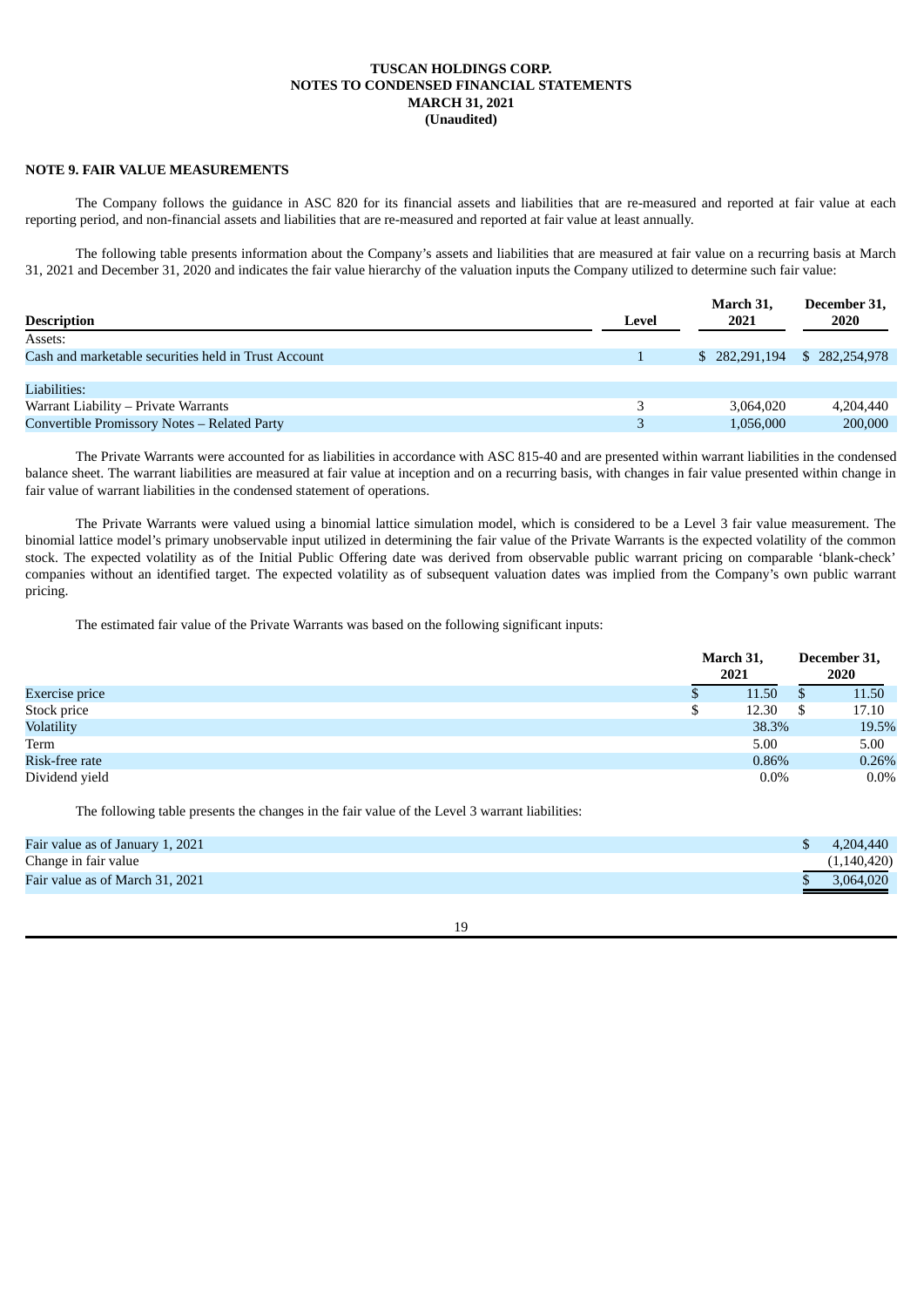The Company elected the fair value option for the Convertible Promissory Notes. The fair value of the Convertible Promissory Notes was determined using a binomial lattice simulation model, which is considered to be a Level 3 fair value measurement.

The estimated fair value of the Convertible Promissory Notes was based on the following significant inputs:

|                       |    | March 31,<br>2021 |  |  |
|-----------------------|----|-------------------|--|--|
| <b>Exercise</b> price | Ф  | 11.50             |  |  |
| Stock price           | \$ | 19.89             |  |  |
| Volatility            |    | 47.3%             |  |  |
| Term                  |    | 5.00              |  |  |
| Risk-free rate        |    | 0.42%             |  |  |
| Dividend yield        |    | $0.0\%$           |  |  |

There were no transfers in or out of Level 3 from other levels in the fair value hierarchy during the three months ended March 31, 2021.

The following table presents the changes in the fair value of the Level 3 Convertible Promissory Notes:

| Fair value as of January 1, 2021               | 200,000   |
|------------------------------------------------|-----------|
| Proceeds received Convertible Promissory Notes | 500,000   |
| Change in fair value                           | 356,000   |
| Fair value as of March 31, 2021                | 1.056.000 |

#### **NOTE 10. SUBSEQUENT EVENTS**

The Company evaluated subsequent events and transactions that occurred after the balance sheet date up to the date that the condensed consolidated financial statements were issued. Based upon this review, other than as described below, the Company did not identify any subsequent events that would have required adjustment or disclosure in the condensed consolidated financial statements.

On April 28, 2021, the Company convened its annual meeting of stockholders (the "Annual Meeting") virtually. At the Annual Meeting, the Company's shareholders approved a proposal to elect Amy Butte as a Class I director, and approved a proposal to adjourn the Annual Meeting to a later date if there had been insufficient votes at the time of the Annual Meeting to approve the proposal to extend the date by which the Company must complete its initial business combination from April 30, 2021 to July 31, 2021 (the "Extension Amendment Proposal"). The Annual Meeting was adjourned to May 10, 2021 solely with respect to the voting on the Extension Amendment Proposal.

At the time the Annual Meeting was convened on April 28, 2021, a quorum representing at least a majority of shares outstanding on the record date of March 17, 2021 was present in person or by proxy. However, the Company had not received the approval of holders of 65% of its shares outstanding on the record date then necessary to approve the Extension Amendment Proposal, as provided in Article Sixth of the Company's certificate of incorporation ("Article Sixth"). According to Article Sixth, as of May 1, 2021, the vote required for approval of the Extension Amendment Proposal was reduced from 65% of the shares outstanding to a majority of the shares outstanding on the record date, based on the following provisions. Article Sixth provides that at any time during the "Target Business Acquisition Period," any amendment to Article Sixth requires the affirmative vote of the holders of at least 65% of the then outstanding shares of common stock. The "Target Business Acquisition Period" ends on the "Termination Date," which is defined in Article Sixth as April 30, 2021. Therefore, the 65% vote threshold in Article Sixth will no longer apply as of May 1, 2021, and the Extension Amendment Proposal may be approved by a majority of the shares outstanding on the record date. On May 10, 2021, the Company reconvened the Annual Meeting, at which the Extension Amendment Proposal was approved by the Company's stockholders. Following the Annual Meeting, the Company filed an amendment to its certificate of incorporation extending the date by which the Company must complete its initial business combination from April 30, 2021 to July 31, 2021.

On May 28, 2021, the Company received a notice from the Listing Qualifications Department of The Nasdaq Stock Market stating that because we failed to timely file our Quarterly Report on Form 10-Q for the quarter ended March 31, 2021, we were not in compliance with Nasdaq Listing Rule 5250(c)(1). This Quarterly Report on Form 10-Q constitutes such filing and, accordingly, as of the date of this filing we should regain compliance with the listing rule.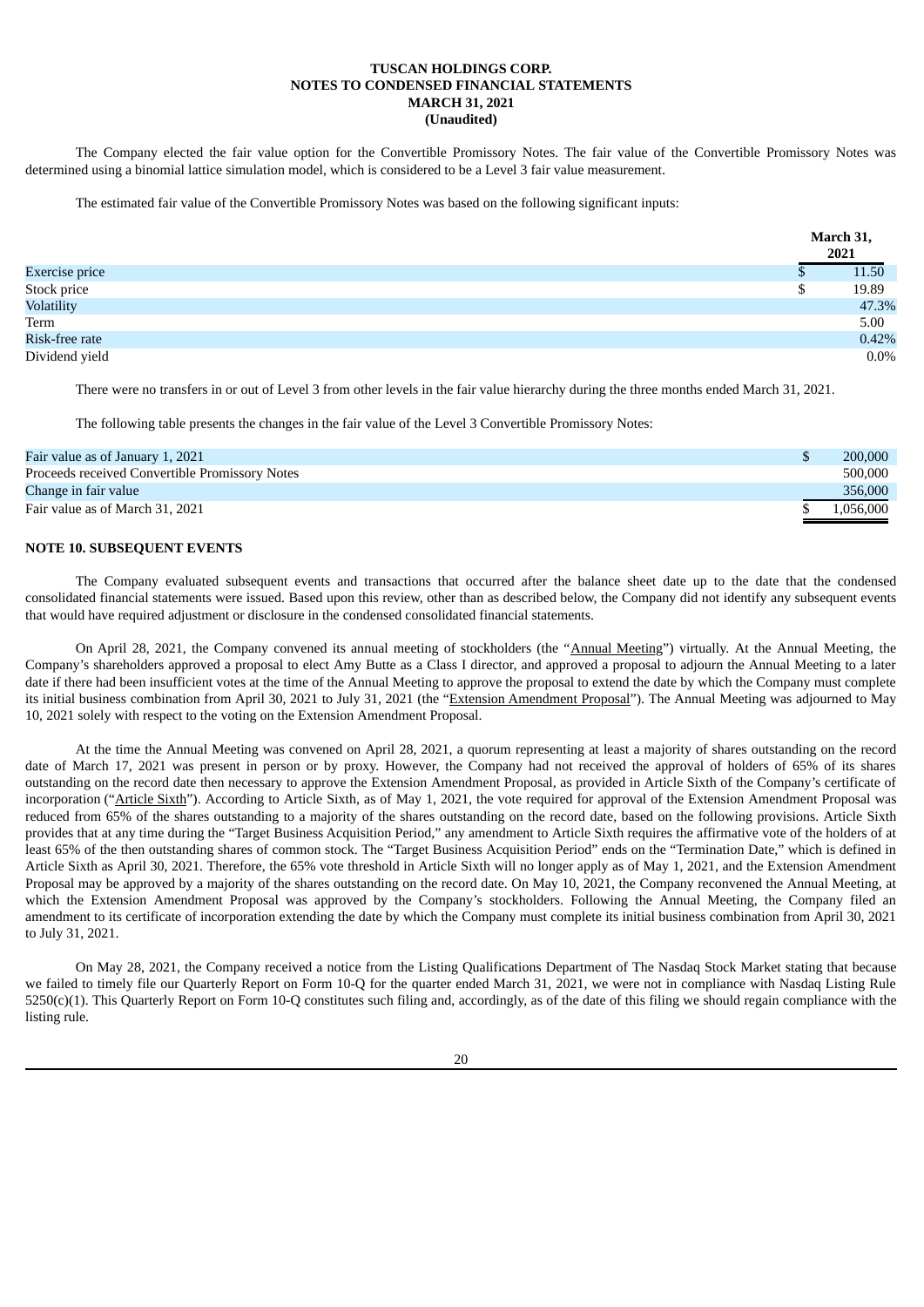#### <span id="page-22-0"></span>**ITEM 2. MANAGEMENT'S DISCUSSION AND ANALYSIS OF FINANCIAL CONDITION AND RESULTS OF OPERATIONS**

References in this report (the "Quarterly Report") to "we," "us" or the "Company" refer to Tuscan Holdings Corp. References to our "management" or our "management team" refer to our officers and directors, references to the "Sponsor" refer to Tuscan Holdings Acquisition LLC. The following discussion and analysis of the Company's financial condition and results of operations should be read in conjunction with the financial statements and the notes thereto contained elsewhere in this Quarterly Report. Certain information contained in the discussion and analysis set forth below includes forward-looking statements that involve risks and uncertainties.

#### **Special Note Regarding Forward-Looking Statements**

This Quarterly Report includes "forward-looking statements" within the meaning of Section 27A of the Securities Act of 1933 and Section 21E of the Exchange Act that are not historical facts and involve risks and uncertainties that could cause actual results to differ materially from those expected and projected. All statements, other than statements of historical fact included in this Form 10-Q including, without limitation, statements in this "Management's Discussion and Analysis of Financial Condition and Results of Operations" regarding the Company's financial position, business strategy and the plans and objectives of management for future operations, are forward-looking statements. Words such as "expect," "believe," "anticipate," "intend," "estimate," "seek" and variations and similar words and expressions are intended to identify such forward-looking statements. Such forwardlooking statements relate to future events or future performance, but reflect management's current beliefs, based on information currently available. A number of factors could cause actual events, performance or results to differ materially from the events, performance and results discussed in the forwardlooking statements. For information identifying important factors that could cause actual results to differ materially from those anticipated in the forwardlooking statements, please refer to the Risk Factors section of the Company's Annual Report on Form 10-K/A filed with the U.S. Securities and Exchange Commission (the "SEC") on June 1, 2021. The Company's securities filings can be accessed on the EDGAR section of the SEC's website at www.sec.gov. Except as expressly required by applicable securities law, the Company disclaims any intention or obligation to update or revise any forward-looking statements whether as a result of new information, future events or otherwise.

#### **Overview**

We are a blank check company incorporated on November 5, 2018 as a Delaware corporation and formed for the purpose of entering into a merger, share exchange, asset acquisition, stock purchase, recapitalization, reorganization or similar Business Combination with one or more businesses or entities. We intend to effectuate our initial Business Combination using cash from the proceeds of the Initial Public Offering and the sale of the Private Units, our capital stock, debt or a combination of cash, stock and debt.

Our entire activity since inception relates to our formation, to prepare for our Initial Public Offering, which was consummated on March 7, 2019, and identifying a company for a Business Combination.

#### **Recent Developments**

#### *Microvast Business Combination*

On February 1, 2021, we entered into the Merger Agreement with Microvast and Merger Sub. Pursuant to the Merger Agreement, Merger Sub will merge with and into Microvast and Microvast will survive the merger and become our wholly owned subsidiary. Under the Merger Agreement, all of the equity interests of Microvast will be converted into an aggregate of 210,000,000 shares of common stock. The Microvast shareholders and the investors in Microvast's majority-owned subsidiary, MPS, will also have the ability to earn an additional 20,000,000 shares of common stock if the daily volume weighted average price of the common stock is greater than or equal to \$18.00 for any 20 trading days within a 30 trading day period (or a change of control occurs that results in the holders of common stock receiving a per share price equal to or in excess of \$18.00), during the period commencing on the closing date and ending on the third anniversary of the closing date. Concurrently with the execution of the Merger Agreement, we and Microvast will jointly acquire 100% ownership of MPS and will discharge certain convertible loans of MPS.

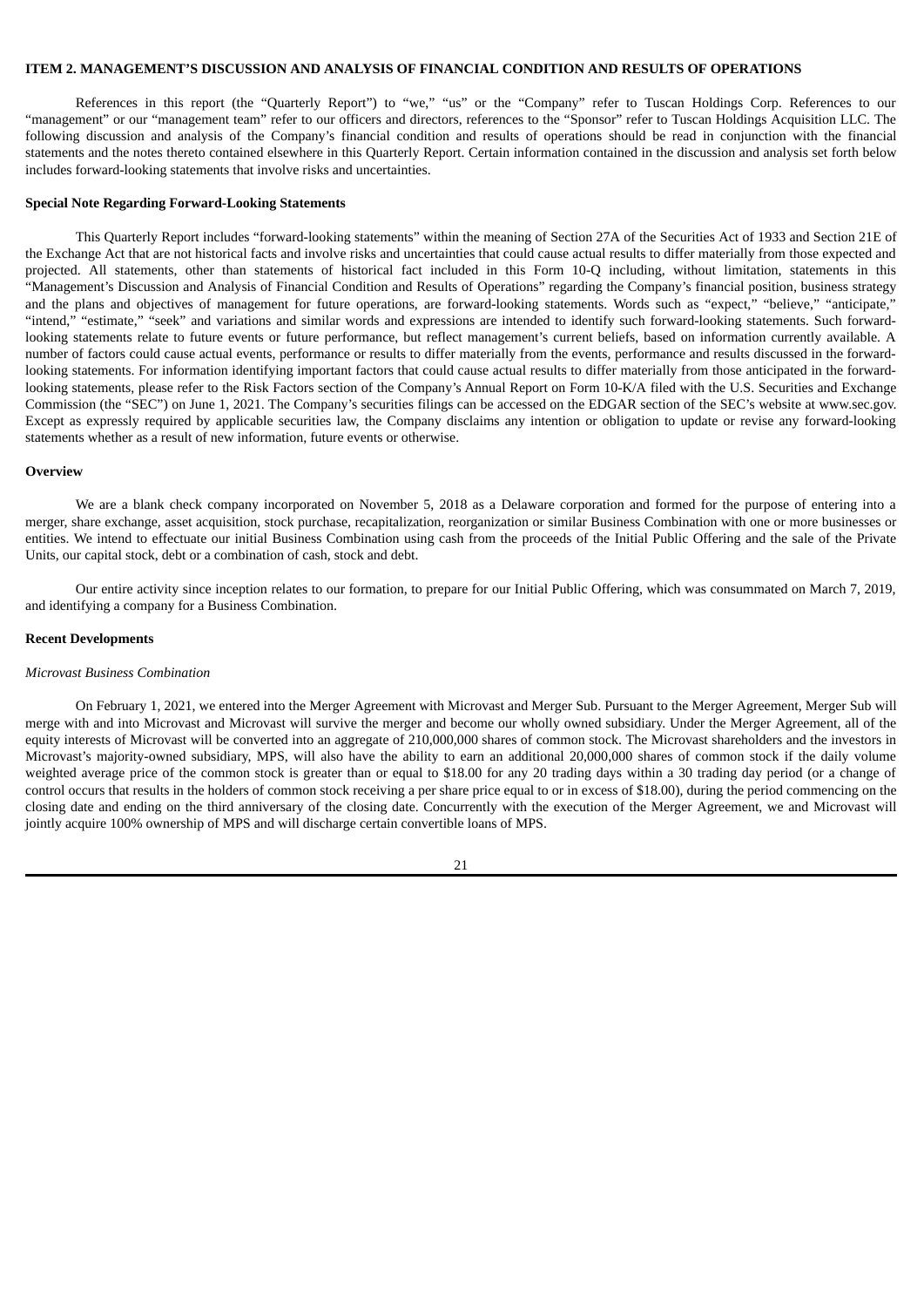Additionally, the Merger Agreement provides that we will issue an aggregate of 6,736,111 shares of common stock in connection with the Bridge Note Conversion.

Further, on February 1, 2021, we, the Sponsor, Microvast and certain of our stockholders entered into the Sponsor Support Agreement, pursuant to which the Sponsor Group agreed, among other things, to vote all equity interests of the Company held by such member of the Sponsor Group in favor of the approval and adoption of the proposed business combination with Microvast. Additionally, such members of the Sponsor Group have agreed not to (a) transfer any of their equity interests in the Company (or enter into any arrangement with respect thereto) other than as set forth therein or (b) exercise any conversion rights of any equity interests held by such member of the Sponsor Group in connection with the approval of the proposed business combination.

The Sponsor also agreed that, to the extent that certain of our expenses are in excess of \$46,000,000 (unless such expenses shall have been approved by Microvast), the Sponsor will either (i) pay any such excess amount in cash or (ii) forfeit to us such number of shares of common stock held by the Sponsor that would have a value equal to such excess. The Sponsor also agreed to amend the escrow agreement to make certain adjustments to the terms of the escrow of its shares of common stock as set forth in the Sponsor Support Agreement.

Contemporaneously with the execution of the Merger Agreement, certain investors entered into Subscription Agreements pursuant to which such investors subscribed for an aggregate value of \$482,500,000, representing 48,250,000 shares of our common stock at a purchase price of \$10.00 per share in a private placement to be consummated immediately prior to the consummation of the Transactions. Affiliates of InterPrivate, our co-sponsor, subscribed to purchase 6.5 million shares in the PIPE Financing for an aggregate purchase price of \$65 million.

#### *Extension Amendment*

On December 3, 2020, we received stockholder approval to extend the date by which it must complete an initial business combination from December 7, 2020 to April 30, 2021. In connection with such extension, holders of 3,198 Public Shares exercised their right to convert their shares into cash at a conversion price of approximately \$10.22 per share, for an aggregate conversion amount of approximately \$32,684. Additionally, on May 10, 2021, at a reconvened annual meeting of stockholders initially convened on April 28, 2021, we received stockholder approval to further extend the date by which we are required to complete a business combination from April 30, 2021 to July 31, 2021. In connection with such extension, holders of an aggregate of 13,290 Public Shares exercised their right to redeem their shares for cash.

#### *Loan Commitment*

On February 12, 2021, we issued an unsecured promissory note to the Sponsor in the aggregate amount of \$1,200,000. The Convertible Promissory Notes are non-interest bearing and payable upon the consummation of a Business Combination. The Convertible Promissory Notes are convertible, at the lender's option, into units of the post Business Combination entity at a price of \$10.00 per unit. The units would be identical to the Private Units. If a Business Combination is not consummated, the Convertible Promissory Notes will not be repaid by the Company and all amounts owed thereunder by the Company will be forgiven except to the extent that the Company has funds available to it outside of its Trust Account.

#### *Nasdaq Notification*

On January 6, 2021, we received a notice from the Listing Qualifications Department of The Nasdaq Stock Market stating that we failed to hold an Annual Meeting of stockholders within 12 months after our fiscal year ended December 31, 2019, as required by Nasdaq Listing Rule 5620(a). In accordance with Nasdaq Listing Rule  $5810(c)(2)(G)$ , we submitted a plan to regain compliance on February 4, 2021. Nasdaq accepted our plan and granted us an extension through June 29, 2021 to hold an annual meeting. Nasdaq's decision is subject to certain conditions, including that we provide periodic updates with respect to our proposed business combination with Microvast. On April 28, 2021, we held an annual meeting of stockholders, in compliance with our plan.

On May 28, 2021, the Company received a notice from the Listing Qualifications Department of The Nasdaq Stock Market stating that because we failed to timely file our Quarterly Report on Form 10-Q for the quarter ended March 31, 2021, we were not in compliance with Nasdaq Listing Rule 5250(c)(1). This Quarterly Report on Form 10-Q constitutes such filing and, accordingly, as of the date of this filing we should regain compliance with the listing rule.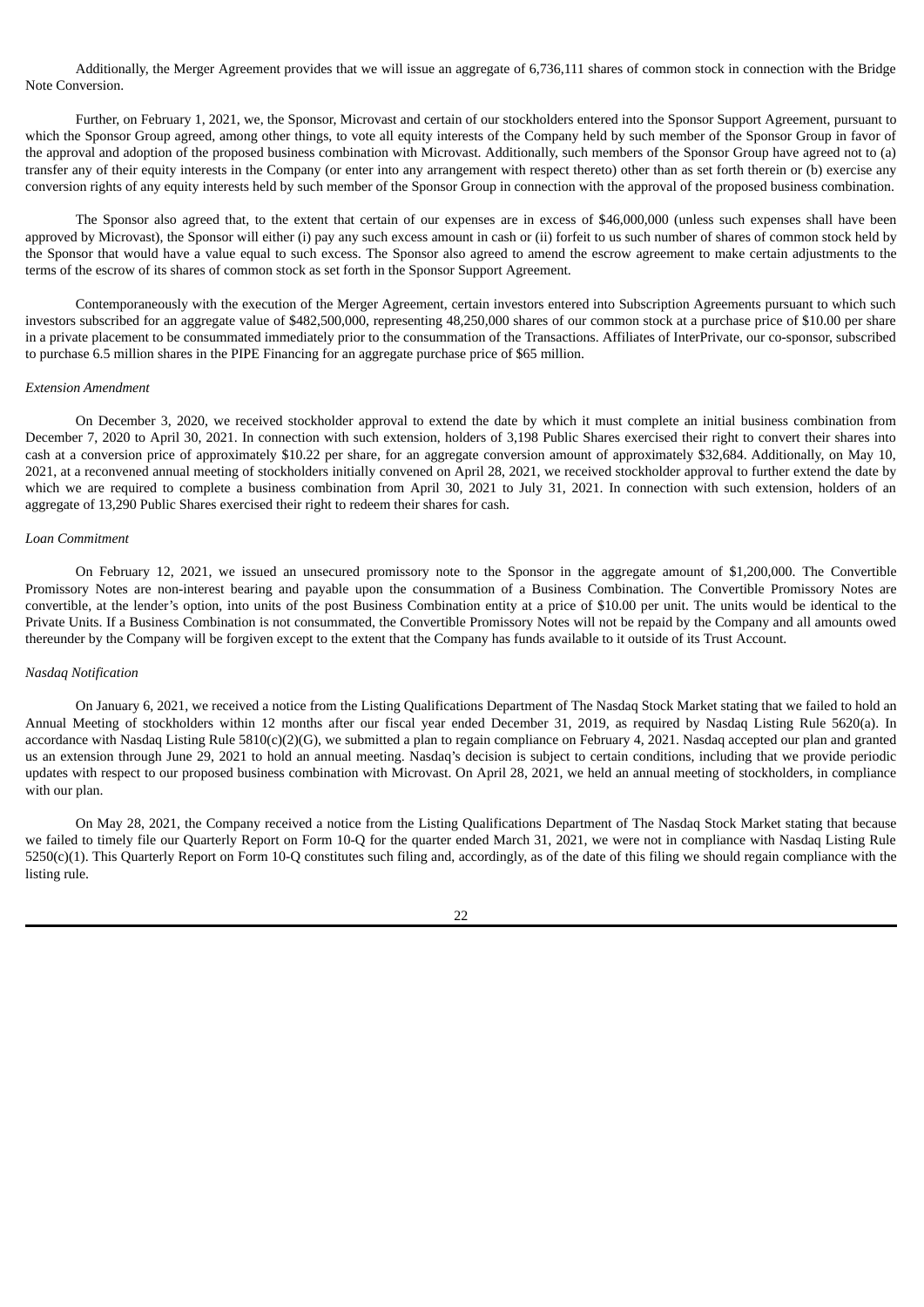#### **Results of Operations**

Our only activities through March 31, 2021 were organizational activities, those necessary to consummate the Initial Public Offering, described below, searching for a target company for a Business Combination, and activities in connection with the proposed acquisition of Microvast. We do not expect to generate any operating revenues until after the completion of our Business Combination. We generate non-operating income in the form of interest income on marketable securities held in the Trust Account. We incur expenses as a result of being a public company (for legal, financial reporting, accounting and auditing compliance), as well as for due diligence expenses.

For the three months ended March 31, 2021, we had a net loss of \$48,825, which consisted of operating costs of \$890,929 and a change in the fair value of convertible promissory notes of \$356,000, offset by a change in fair value of warrants of \$1,140,240, interest income of \$35,796 and an unrealized gain of \$420.

For the three months ended March 31, 2020, we had a net income of \$1,903,455, which consisted of change in fair value of warrants of \$137,400, interest income of \$1,027,157 and unrealized gains of \$1,438,240, offset by operating costs of \$228,749 and a provision for income taxes of \$470,593.

#### **Liquidity and Capital Resources**

On March 7, 2019, we consummated our Initial Public Offering of 24,000,000 Units, at a price of \$10.00 per Unit, generating gross proceeds of \$240,000,000. Simultaneously with the closing of the Initial Public Offering, we consummated the sale of 615,000 Private Units to our Sponsor and EarlyBirdCapital and its designee, generating gross proceeds of \$6,150,000.

On March 12, 2019, in connection with the underwriters' exercise of their over-allotment option in full, we consummated the sale of an additional 3,600,000 Units at a price of \$10.00 per Unit, generating total gross proceeds of \$36,000,000. In addition, we also consummated the sale of an additional 72,000 Private Units to our Sponsor and EarlyBirdCapital and its designee at \$10.00 per Private Unit, generating total gross proceeds of \$720,000.

Following the Initial Public Offering, the exercise of the over-allotment option and the sale of the Private Units, a total of \$276,000,000 was placed in the Trust Account. We incurred \$6,059,098 in Initial Public Offering related costs, including \$5,520,000 of underwriting fees, and \$539,098 of other costs.

As of March 31, 2021, we had marketable securities held in the Trust Account of \$282,291,194 (including approximately \$6,300,000 of interest income and unrealized gains) consisting of U.S. treasury bills with a maturity of 180 days or less. Interest income on the balance in the Trust Account may be used by us to pay taxes. Through March 31, 2021, we withdrew approximately \$1,417,000 of interest earned on the Trust Account to pay our franchise and income tax obligations, of which no amounts were withdrawn during the three months ended Mar h 31, 2021.

For the three months ended March 31, 2021, cash used in operating activities was \$569,686. Net loss of \$48,825 was affected by change in fair value of warrants of \$1,140,420, interest earned on marketable securities held in Trust Account of \$35,796, unrealized gain on marketable securities held in Trust Account of \$420 and a change in the fair value of convertible promissory notes of \$356,000. Changes in operating assets and liabilities provided \$321,243 of cash from operating activities.

For the three months ended March 31, 2020, cash used in operating activities was \$109,922. Net income of \$1,903,455 was affected by change in fair value of warrants of \$137,400, interest earned on marketable securities held in Trust Account \$1,027,157, unrealized gain on marketable securities held in Trust Account of \$1,438,240, and deferred income tax provision of \$274,962. Changes in operating assets and liabilities provided \$314,458 of cash from operating activities.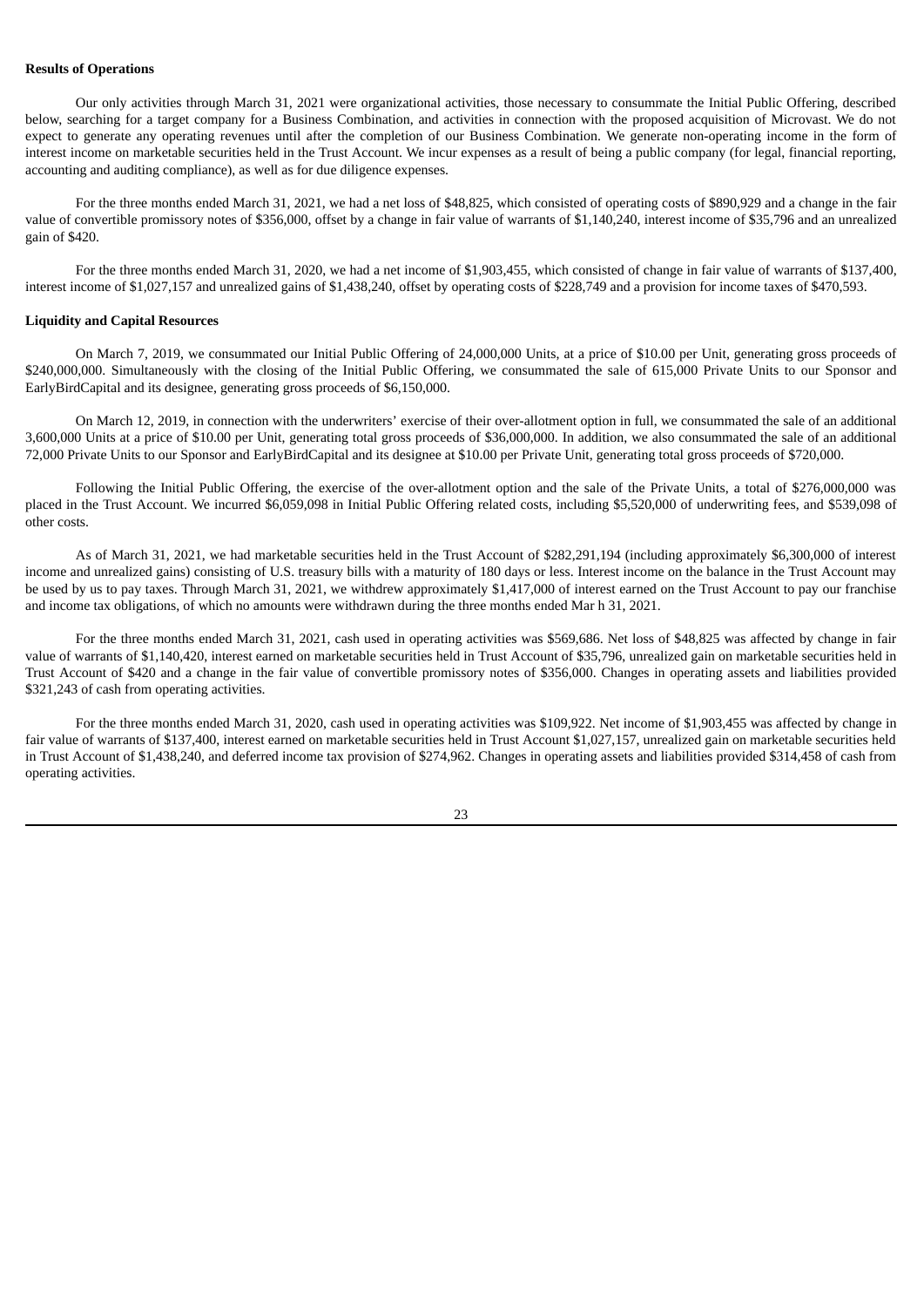We intend to use substantially all of the funds held in the Trust Account, to acquire a target business and to pay our expenses relating thereto, including a fee payable to EarlyBirdCapital, upon consummation of our initial Business Combination for assisting us in connection with our initial Business Combination. To the extent that our capital stock is used in whole or in part as consideration to effect a Business Combination, the remaining funds held in the Trust Account will be used as working capital to finance the operations of the target business. Such working capital funds could be used in a variety of ways including continuing or expanding the target business' operations, for strategic acquisitions and for marketing, research and development of existing or new products. Such funds could also be used to repay any operating expenses or finders' fees which we had incurred prior to the completion of our Business Combination if the funds available to us outside of the Trust Account were insufficient to cover such expenses.

As of March 31, 2021, we had cash of \$44,096. We intend to use the funds held outside the Trust Account for identifying and evaluating prospective acquisition candidates, performing business due diligence on prospective target businesses, traveling to and from the offices, plants or similar locations of prospective target businesses, reviewing corporate documents and material agreements of prospective target businesses, selecting the target business to acquire and structuring, negotiating and consummating the Business Combination.

On April 21, 2020, the Company issued an unsecured promissory note to the Sponsor in the aggregate amount of \$300,000 (the "Note"), of which \$200,000 was drawn upon on such date. On February 12, 2021, the Company issued an unsecured promissory note to the Sponsor in the aggregate amount of \$1,200,000 (together, with the Note, the "Convertible Promissory Notes"). The Convertible Promissory Notes are non-interest bearing and payable upon the consummation of a Business Combination. The Convertible Promissory Notes are convertible, at the lender's option, into units of the post Business Combination entity at a price of \$10.00 per unit. The units would be identical to the Private Units. If a Business Combination is not consummated, the Convertible Promissory Notes will not be repaid by the Company and all amounts owed thereunder by the Company will be forgiven except to the extent that the Company has funds available to it outside of its Trust Account.

In order to fund working capital deficiencies or finance transaction costs in connection with a Business Combination, the Sponsor or our officers and directors or their affiliates may, but are not obligated to, loan us funds on a non-interest basis as may be required, except as described above. If we complete our initial Business Combination, we will repay such loaned amounts. In the event that our initial Business Combination does not close, we may use a portion of the working capital held outside the Trust Account to repay such loaned amounts but no proceeds from our Trust Account would be used for such repayment. Up to \$1,500,000 of notes may be convertible into Private Units, at a price of \$10.00 per unit. The units would be identical to the Private Units.

As described above, our Sponsor committed to loan us a total of \$1.5 million (inclusive of amounts currently outstanding). We will need to raise additional capital through loans or additional investments from our Sponsor, stockholders, officers, directors, or third parties. Other than the \$1.5 million loan (inclusive of amounts currently outstanding) committed to us by our Sponsor, our Sponsor, officers, directors, or their affiliates may, but are not obligated to, loan us funds, from time to time or at any time, in whatever amount they deem reasonable in their sole discretion, to meet our working capital needs. Accordingly, we may not be able to obtain additional financing. If we are unable to raise such additional capital, we may be required to take additional measures to conserve liquidity, which could include, but not necessarily be limited to, curtailing operations, suspending the pursuit of a potential transaction, and reducing overhead expenses. We cannot provide any assurance that new financing will be available to us on commercially acceptable terms, if at all. These conditions raise substantial doubt about our ability to continue as a going concern through July 31, 2021, the date that we will be required to cease all operations, except for the purpose of winding up, if a business combination is not consummated. The financial statements included in this Form 10-Q do not include any adjustments relating to the recovery of the recorded assets or the classification of the liabilities that might be necessary should we be unable to continue as a going concern.

## **Off-Balance Sheet Financing Arrangements**

We did not have any off-balance sheet arrangements as of March 31, 2021.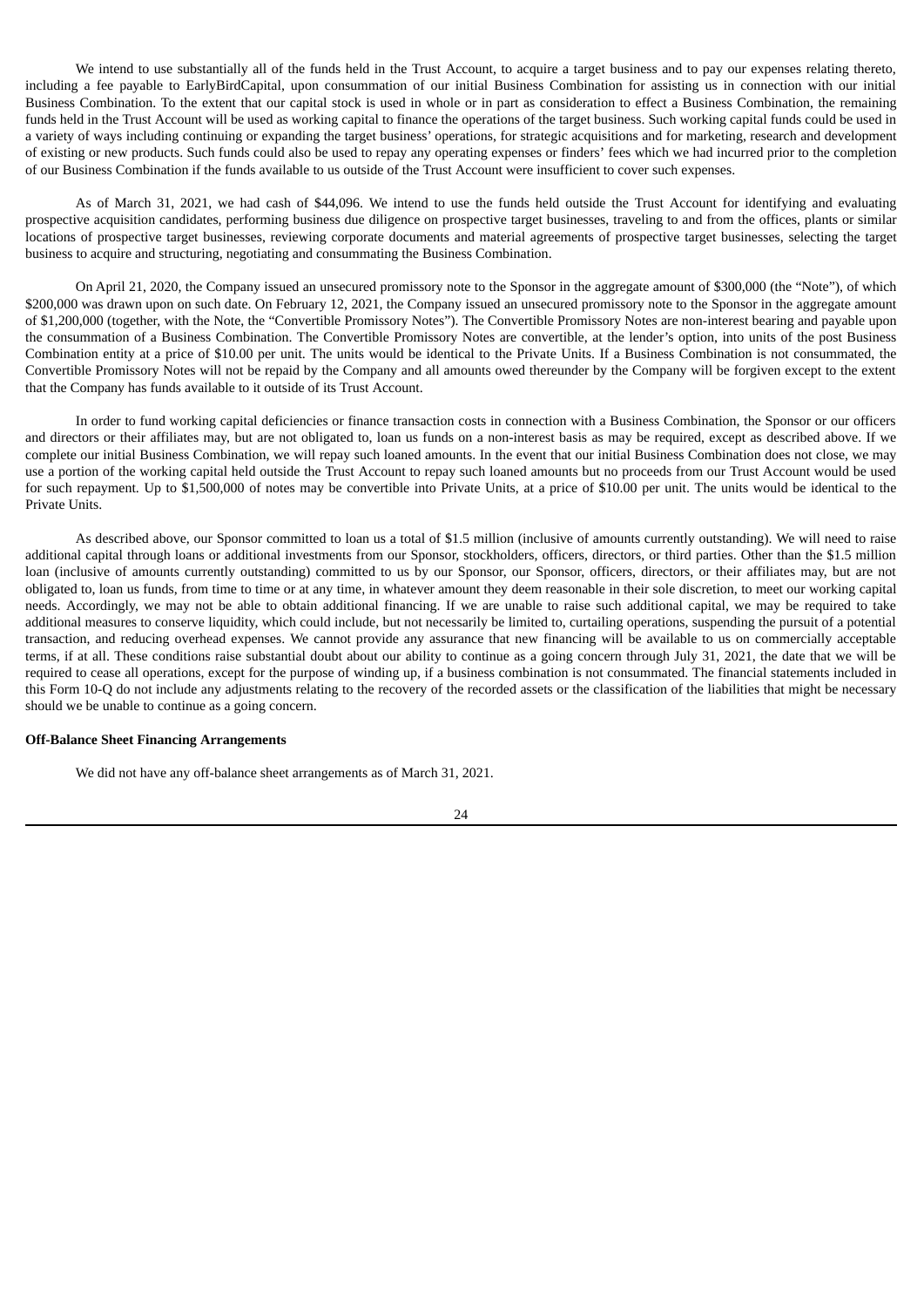#### **Contractual Obligations**

We do not have any long-term debt, capital lease obligations, operating lease obligations or long-term liabilities other than an agreement to pay an affiliate of our Sponsor a monthly fee of \$10,000 for office space, utilities and secretarial and administrative support. We began incurring these fees on March 5, 2019 and will continue to incur these fees monthly until the earlier of the completion of the Business Combination and our liquidation.

We have engaged EarlyBirdCapital and Morgan Stanley to provide financial advisory services in connection with our initial business combination, for which such firms will receive fees upon consummation of the transaction with Microvast, as described in more detail in Note 6 to the financial statements. We also engaged Morgan Stanley as placement agent in connection with the PIPE Financing, for which such firm will receive a fee as described in more detail in Note 6 to the financial statements.

## **Critical Accounting Policies**

The preparation of condensed financial statements and related disclosures in conformity with accounting principles generally accepted in the United States of America requires management to make estimates and assumptions that affect the reported amounts of assets and liabilities, disclosure of contingent assets and liabilities at the date of the financial statements, and income and expenses during the periods reported. Actual results could materially differ from those estimates. We have identified the following critical accounting policies:

#### *Warrant Liability*

We account for warrants in accordance with the guidance contained in ASC 815-40 under which the warrants do not meet the criteria for equity treatment and must be recorded as liabilities. As the Private Warrants meet the definition of a derivative as contemplated in ASC 815, we classify the Private Warrants as liabilities at their fair value and adjusts the Private Warrants to fair value at each reporting period. This liability is subject to remeasurement at each balance sheet date until exercised, and any change in fair value is recognized in our statement of operations. The Private Warrants for periods where no observable traded price was available were valued using a binomial lattice model.

#### *Common Stock Subject to Possible Redemption*

We account for common stock subject to possible redemption in accordance with the guidance in Accounting Standards Codification ("ASC") Topic 480 "Distinguishing Liabilities from Equity." Common stock subject to mandatory redemption is classified as a liability instrument and is measured at fair value. Conditionally redeemable common stock (including common stock that feature redemption rights that is either within the control of the holder or subject to redemption upon the occurrence of uncertain events not solely within our control) is classified as temporary equity. At all other times, common stock is classified as stockholders' equity. Our common stock features certain redemption rights that are considered to be outside of our control and subject to occurrence of uncertain future events. Accordingly, common stock subject to possible redemption is presented at redemption value as temporary equity, outside of the stockholders' equity section of our condensed balance sheets.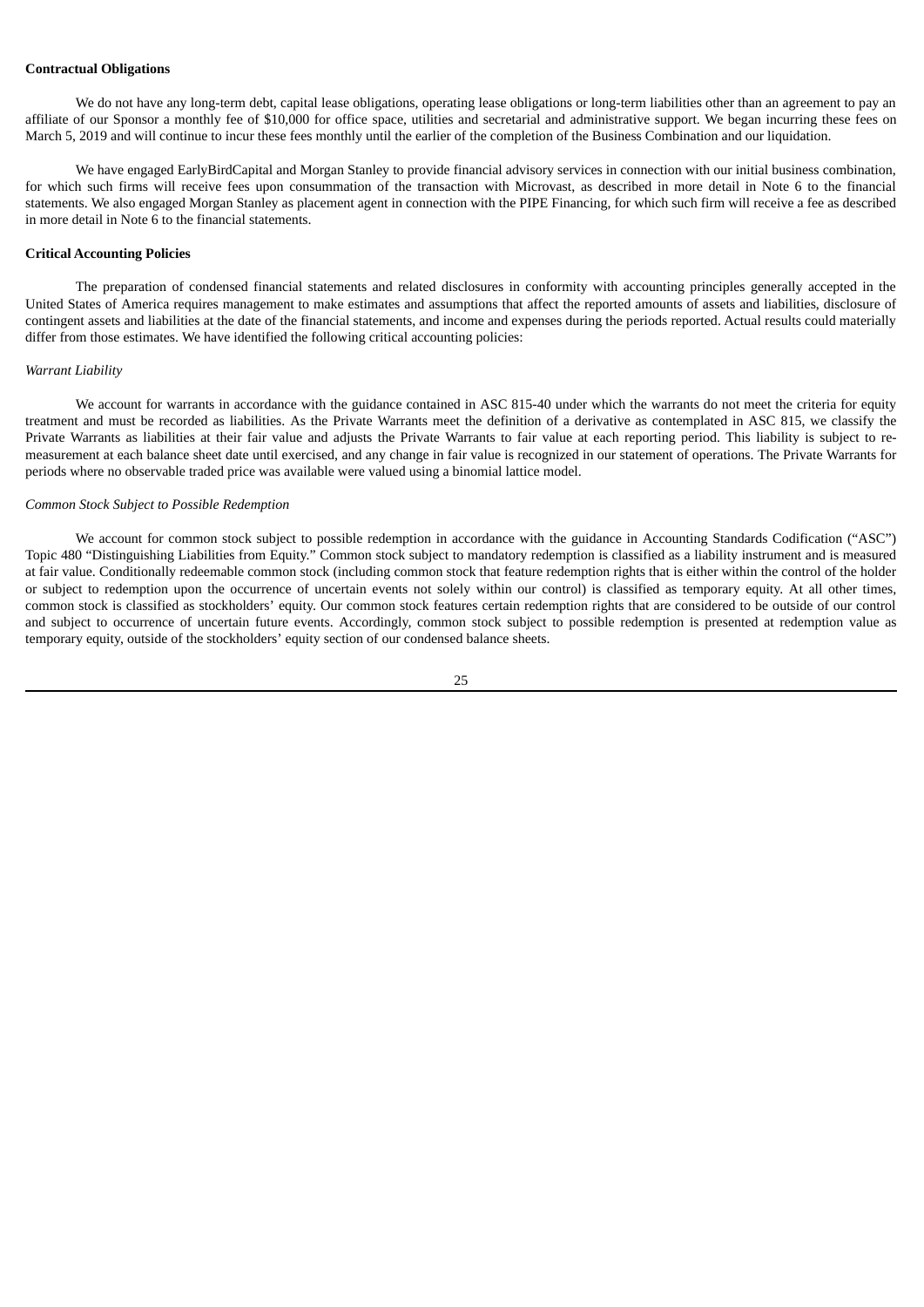#### *Net Loss Per Common Share*

We apply the two-class method in calculating earnings per share. Net income (loss) per common share, basic and diluted for common stock subject to possible redemption is calculated by dividing the interest income earned on the Trust Account, net of applicable taxes, if any, by the weighted average number of shares of common stock subject to possible redemption outstanding for the period. Net income (loss) per share, basic and diluted for and non-redeemable common stock is calculated by dividing net loss less income attributable to common stock subject to possible redemption, by the weighted average number of shares of non-redeemable common stock outstanding for the period presented.

#### *Recent Accounting Standards*

In August 2020, the FASB issued ASU No. 2020-06, "Debt—Debt with Conversion and Other Options (Subtopic 470-20) and Derivatives and Hedging—Contracts in Entity's Own Equity (Subtopic 815-40): Accounting for Convertible Instruments and Contracts in an Entity's Own Equity" ("ASU 2020-06"), which simplifies accounting for convertible instruments by removing major separation models required under current GAAP. ASU 2020-06 removes certain settlement conditions that are required for equity contracts to qualify for the derivative scope exception and it also simplifies the diluted earnings per share calculation in certain areas. ASU 2020-06 is effective for fiscal years beginning after December 15, 2023, including interim periods within those fiscal years, with early adoption permitted. We adopted ASU 2020-06 effective as of January 1, 2021. The adoption of ASU 2020-06 did not have an impact on our financial statements.

Management does not believe that any other recently issued, but not yet effective, accounting standards, if currently adopted, would have a material effect on our condensed financial statements.

## <span id="page-27-0"></span>**ITEM 3. QUANTITATIVE AND QUALITATIVE DISCLOSURES ABOUT MARKET RISK**

Not required for smaller reporting companies.

## <span id="page-27-1"></span>**ITEM 4. CONTROLS AND PROCEDURES**

Disclosure controls and procedures are controls and other procedures that are designed to ensure that information required to be disclosed in our reports filed or submitted under the Exchange Act is recorded, processed, summarized and reported within the time periods specified in the SEC's rules and forms. Disclosure controls and procedures include, without limitation, controls and procedures designed to ensure that information required to be disclosed in our reports filed or submitted under the Exchange Act is accumulated and communicated to our management, including our Chief Executive Officer and Chief Financial Officer, to allow timely decisions regarding required disclosure.

#### *Evaluation of Disclosure Controls and Procedures*

Under the supervision and with the participation of our management, including our principal executive officer and principal financial and accounting officer, we conducted an evaluation of the effectiveness of our disclosure controls and procedures as of the end of the fiscal quarter ended March 31, 2021, as such term is defined in Rules 13a-15(e) and 15d-15(e) under the Exchange Act. Based on this evaluation, our principal executive officer and principal financial and accounting officer have concluded that, solely due to the events that led to the Company's restatement of its financial statements to reclassify the Company's Private Warrants as liabilities (which are described in the Company's Amendment No. 1 to its Annual Report on Form 10-K/A filed on June 1, 2021) (the "Restatement"), during the period covered by this report, a material weakness existed and our disclosure controls and procedures were not effective.

We do not expect that our disclosure controls and procedures will prevent all errors and all instances of fraud. Disclosure controls and procedures, no matter how well conceived and operated, can provide only reasonable, not absolute, assurance that the objectives of the disclosure controls and procedures are met. Further, the design of disclosure controls and procedures must reflect the fact that there are resource constraints, and the benefits must be considered relative to their costs. Because of the inherent limitations in all disclosure controls and procedures, no evaluation of disclosure controls and procedures can provide absolute assurance that we have detected all our control deficiencies and instances of fraud, if any. The design of disclosure controls and procedures also is based partly on certain assumptions about the likelihood of future events, and there can be no assurance that any design will succeed in achieving its stated goals under all potential future conditions.

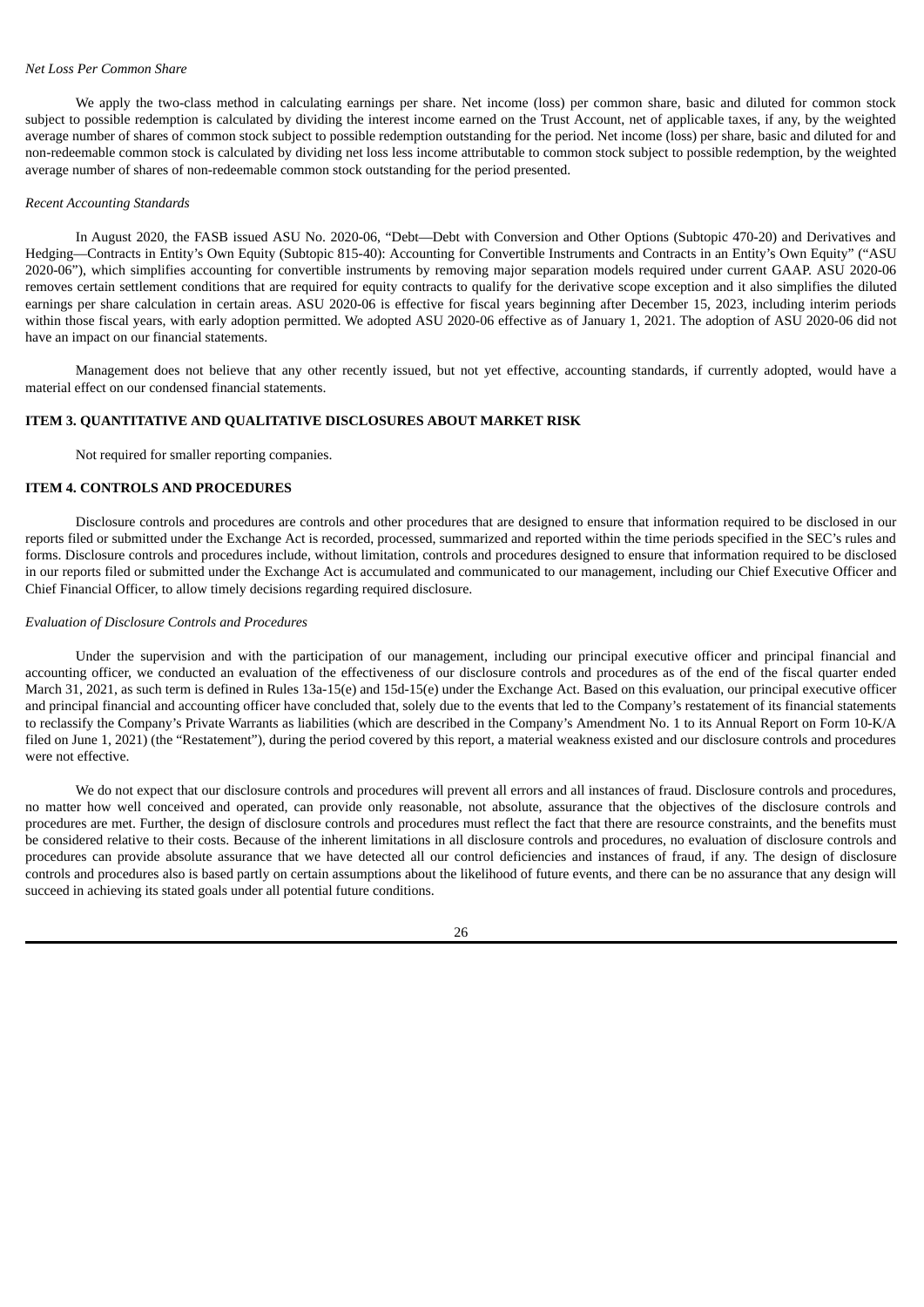#### *Changes in Internal Control Over Financial Reporting*

During the most recently completed fiscal quarter, there has been no change in our internal control over financial reporting that has materially affected, or is reasonably likely to materially affect, our internal control over financial reporting, as the circumstances that led to the Restatement of our financial statements had not yet been identified. Due solely to the events that led to our Restatement of our financial statements, management has identified a material weakness in our internal control over financial reporting relating to the accounting for our Private Warrants. To respond to this material weakness, we have devoted, and plan to continue to devote, significant effort and resources to the remediation and improvement of our internal control over financial reporting. While we have processes to identify and appropriately apply applicable accounting requirements, we plan to enhance these processes to better evaluate our research and understanding of the nuances of the complex accounting standards that apply to our financial statements. Our plans at this time include providing enhanced access to accounting literature, research materials and documents and increased communication among our personnel and third-party professionals with whom we consult regarding complex accounting applications. The elements of our remediation plan can only be accomplished over time, and we can offer no assurance that these initiatives will ultimately have the intended effects.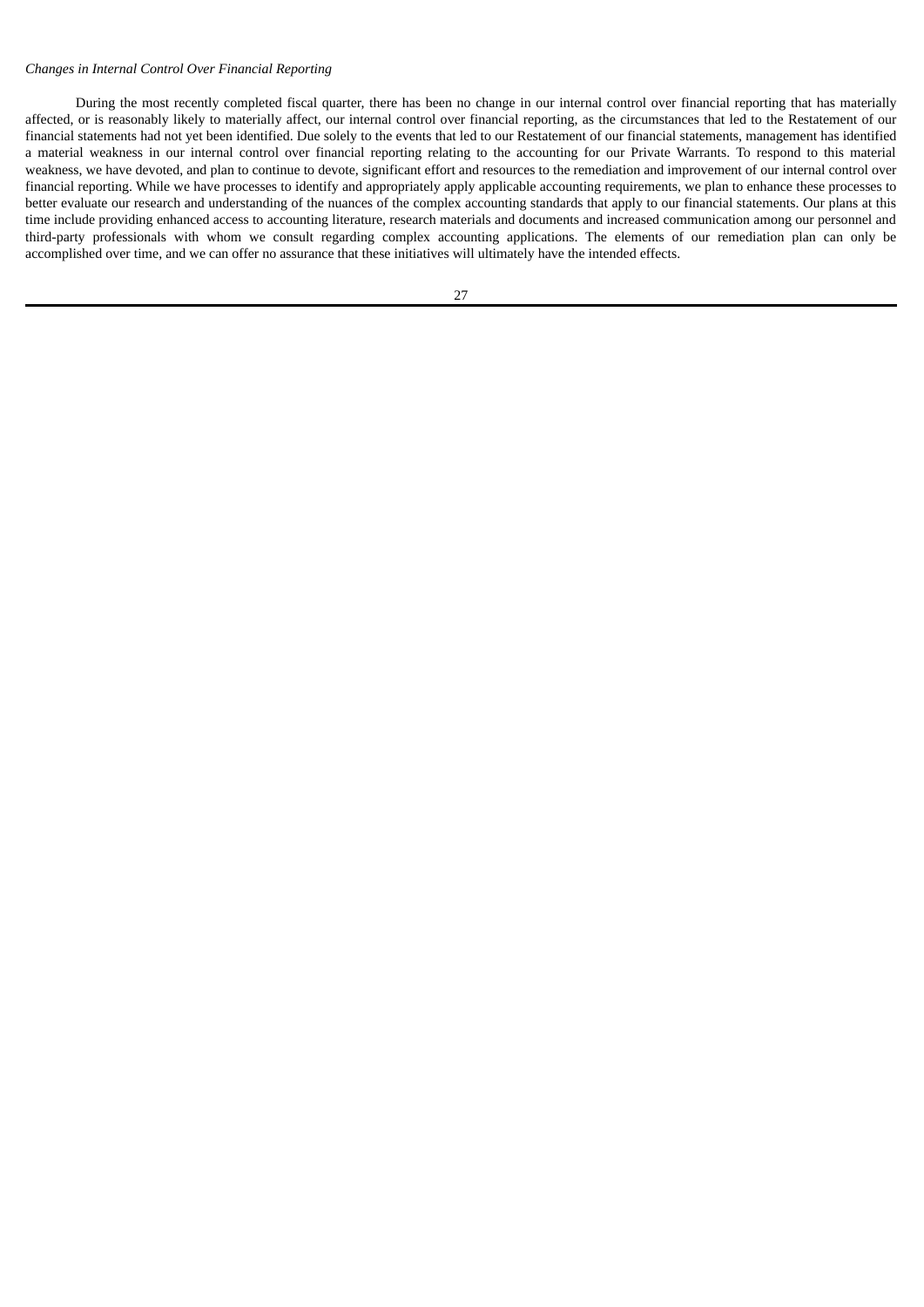## **PART II - OTHER INFORMATION**

## <span id="page-29-0"></span>**ITEM 1. LEGAL PROCEEDINGS**

None.

## <span id="page-29-1"></span>**ITEM 1A. RISK FACTORS**

Factors that could cause our actual results to differ materially from those in this report include the risk factors described in our Annual Report on Form 10-K/A for the year ended December 31, 2020 filed with the SEC on June 1, 2021. As of the date of this Report, there have been no material changes to the risk factors disclosed in our Annual Report filed with the SEC.

## <span id="page-29-2"></span>**ITEM 2. UNREGISTERED SALES OF EQUITY SECURITIES AND USE OF PROCEEDS**

None.

## **ITEM 3. DEFAULTS UPON SENIOR SECURITIES**

None.

# **ITEM 4. MINE SAFETY DISCLOSURES**

None.

## **ITEM 5. OTHER INFORMATION**

None.

# <span id="page-29-3"></span>**ITEM 6. EXHIBITS.**

The following exhibits are filed as part of, or incorporated by reference into, this Quarterly Report on Form 10-Q.

| No.        | <b>Description of Exhibit</b>                                                                                                             |
|------------|-------------------------------------------------------------------------------------------------------------------------------------------|
| $31.1*$    | Certification of Principal Executive Officer Pursuant to Securities Exchange Act Rules 13a-14(a) and 15(d)-14(a), as adopted Pursuant to  |
|            | Section 302 of the Sarbanes-Oxley Act of 2002                                                                                             |
| $31.2*$    | Certification of Principal Financial Officer Pursuant to Securities Exchange Act Rules 13a-14(a) and 15(d)-14(a), as adopted Pursuant to  |
|            | Section 302 of the Sarbanes-Oxley Act of 2002                                                                                             |
| $32.1**$   | Certification of Principal Executive Officer Pursuant to 18 U.S.C. Section 1350, as adopted Pursuant to Section 906 of the Sarbanes-Oxley |
|            | <b>Act of 2002</b>                                                                                                                        |
| $32.2**$   | Certification of Principal Financial Officer Pursuant to 18 U.S.C. Section 1350, as adopted Pursuant to Section 906 of the Sarbanes-Oxley |
|            | <b>Act of 2002</b>                                                                                                                        |
| $101.INS*$ | <b>XBRL Instance Document</b>                                                                                                             |
| $101.CAL*$ | XBRL Taxonomy Extension Calculation Linkbase Document                                                                                     |
| 101.SCH*   | XBRL Taxonomy Extension Schema Document                                                                                                   |
| $101.DEF*$ | XBRL Taxonomy Extension Definition Linkbase Document                                                                                      |
| $101.LAB*$ | XBRL Taxonomy Extension Labels Linkbase Document                                                                                          |
| 101.PRE*   | XBRL Taxonomy Extension Presentation Linkbase Document                                                                                    |

Filed herewith.

Furnished.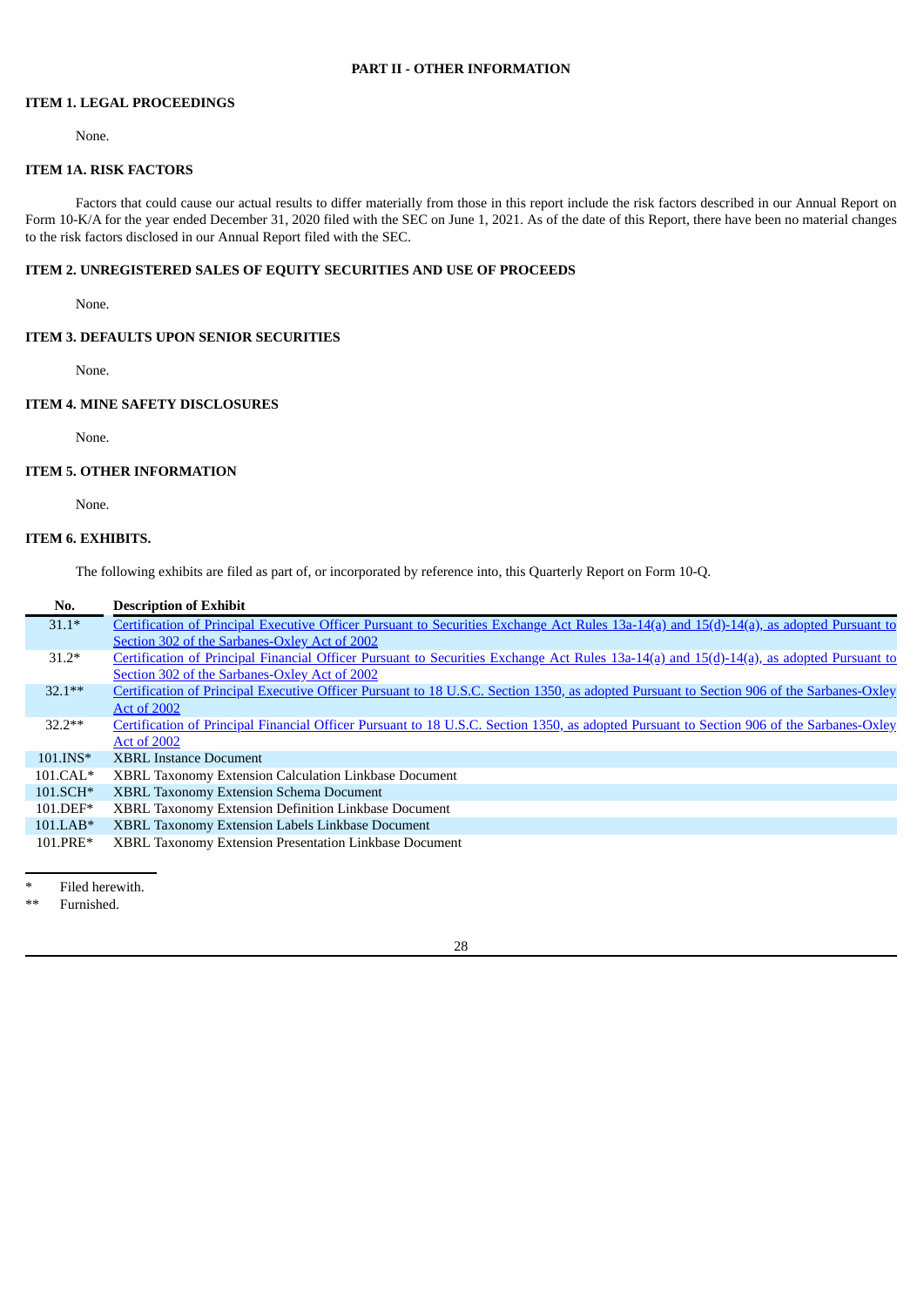## **SIGNATURES**

<span id="page-30-0"></span>Pursuant to the requirements of Securities Exchange Act of 1934, the registrant has duly caused this report to be signed on its behalf by the undersigned, thereunto duly authorized.

Date: June 1, 2021

Date: June 1, 2021

# **TUSCAN HOLDINGS CORP.**

| /s/ Stephen A. Vogel                                             |
|------------------------------------------------------------------|
| Name: Stephen A. Vogel                                           |
| Title: Chief Executive Officer                                   |
| (Principal Executive Officer)                                    |
|                                                                  |
| /s/ Ruth Epstein                                                 |
| $\mathbf{r}$ $\mathbf{r}$ $\mathbf{r}$ $\mathbf{r}$ $\mathbf{r}$ |

Name: Ruth Epstein Title: Chief Financial Officer (Principal Financial and Accounting Officer)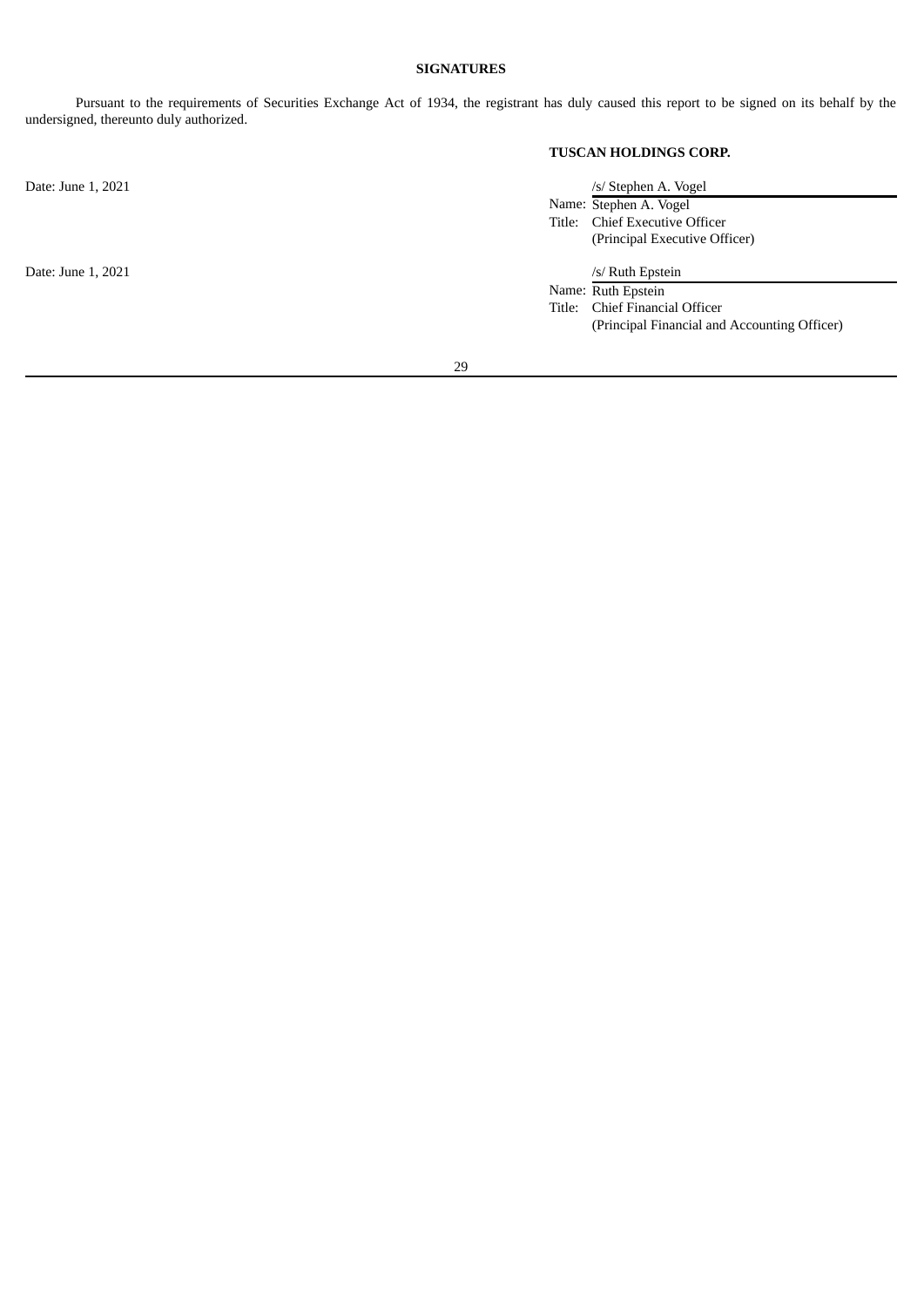## **CERTIFICATIONS**

<span id="page-31-0"></span>I, Stephen A. Vogel, certify that:

- 1. I have reviewed this Quarterly Report on Form 10-Q of Tuscan Holdings Corp.;
- 2. Based on my knowledge, this report does not contain any untrue statement of a material fact or omit to state a material fact necessary to make the statements made, in light of the circumstances under which such statements were made, not misleading with respect to the period covered by this report;
- 3. Based on my knowledge, the financial statements, and other financial information included in this report, fairly present in all material respects the financial condition, results of operations and cash flows of the registrant as of, and for, the periods presented in this report;
- 4. The registrant's other certifying officer and I are responsible for establishing and maintaining disclosure controls and procedures (as defined in Exchange Act Rules 13a-15(e) and 15d-15(e)) and internal control over financial reporting (as defined in Exchange Act Rules 13a-15(f) and 15d- $15(f)$ ) for the registrant and have:
	- a) Designed such disclosure controls and procedures, or caused such disclosure controls and procedures to be designed under our supervision, to ensure that material information relating to the registrant, is made known to us by others within those entities, particularly during the period in which this report is being prepared;
	- b) Designed such internal control over financial reporting, or caused such internal control over financial reporting to be designed under my supervision, to provide reasonable assurance regarding the reliability of financial reporting and the preparation of financial statements for external purposes in accordance with generally accepted accounting principles; and
	- c) Evaluated the effectiveness of the registrant's disclosure controls and procedures and presented in this report our conclusions about the effectiveness of the disclosure controls and procedures, as of the end of the period covered by this report based on such evaluation; and
	- d) Disclosed in this report any change in the registrant's internal control over financial reporting that occurred during the registrant's most recent fiscal quarter (the registrant's fourth fiscal quarter in the case of an annual report) that has materially affected, or is reasonably likely to materially affect, the registrant's internal control over financial reporting; and
- 5. The registrant's other certifying officer and I have disclosed, based on our most recent evaluation of internal control over financial reporting, to the registrant's auditors and the audit committee of the registrant's board of directors (or persons performing the equivalent functions):
	- (a) All significant deficiencies and material weaknesses in the design or operation of internal control over financial reporting which are reasonably likely to adversely affect the registrant's ability to record, process, summarize and report financial information; and
	- (b) Any fraud, whether or not material, that involves management or other employees who have a significant role in the registrant's internal control over financial reporting.

# Date: June 1, 2021 By: /s/ Stephen A. Vogel

Stephen A. Vogel Chief Executive Officer (Principal Executive Officer)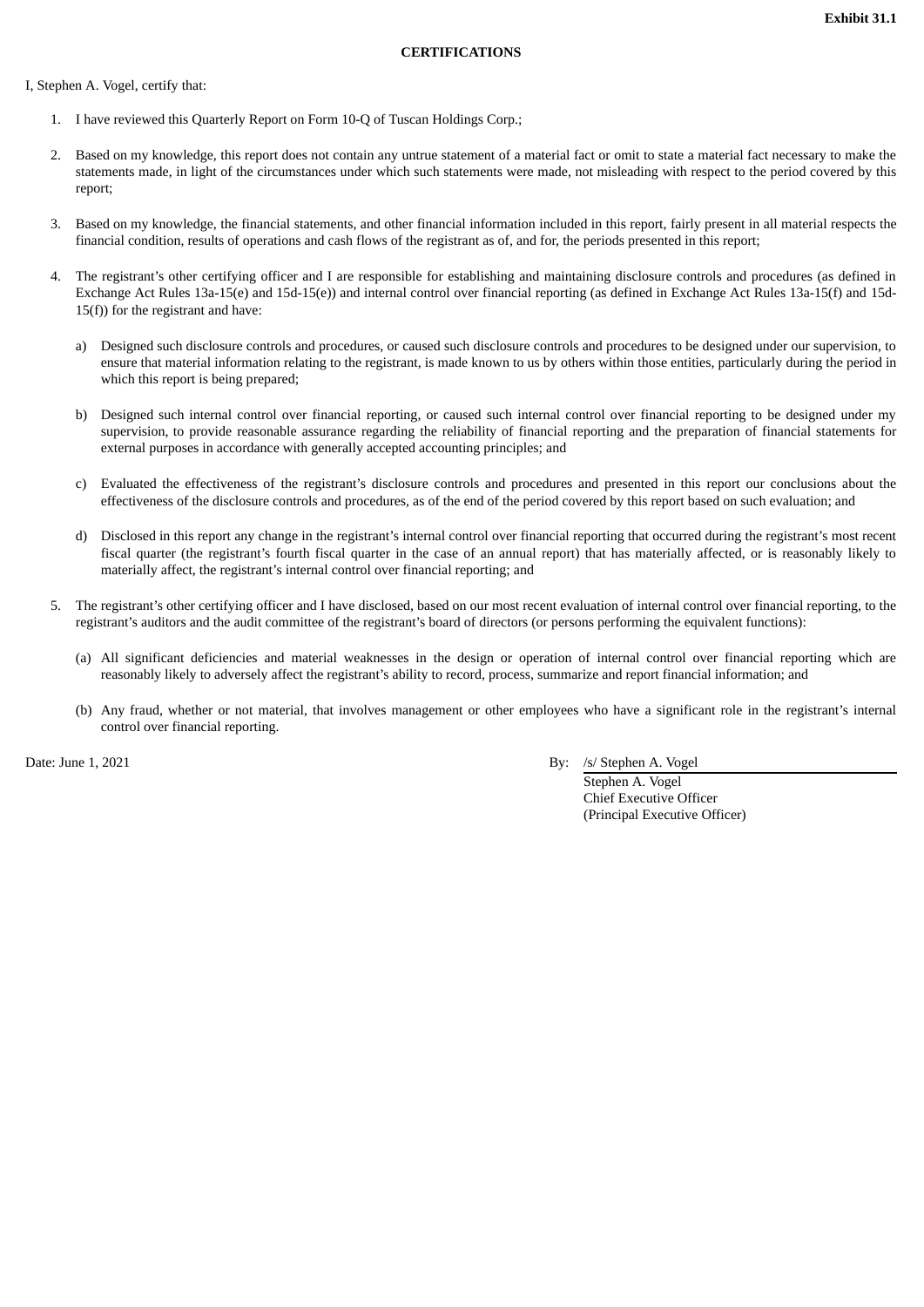## **CERTIFICATIONS**

<span id="page-32-0"></span>I, Ruth Epstein, certify that:

- 1. I have reviewed this Quarterly Report on Form 10-Q of Tuscan Holdings Corp.;
- 2. Based on my knowledge, this report does not contain any untrue statement of a material fact or omit to state a material fact necessary to make the statements made, in light of the circumstances under which such statements were made, not misleading with respect to the period covered by this report;
- 3. Based on my knowledge, the financial statements, and other financial information included in this report, fairly present in all material respects the financial condition, results of operations and cash flows of the registrant as of, and for, the periods presented in this report;
- 4. The registrant's other certifying officer and I are responsible for establishing and maintaining disclosure controls and procedures (as defined in Exchange Act Rules 13a-15(e) and 15d-15(e)) and internal control over financial reporting (as defined in Exchange Act Rules 13a-15(f) and 15d-15(f)) for the registrant and have:
	- a) Designed such disclosure controls and procedures, or caused such disclosure controls and procedures to be designed under our supervision, to ensure that material information relating to the registrant, is made known to us by others within those entities, particularly during the period in which this report is being prepared;
	- b) Designed such internal control over financial reporting, or caused such internal control over financial reporting to be designed under my supervision, to provide reasonable assurance regarding the reliability of financial reporting and the preparation of financial statements for external purposes in accordance with generally accepted accounting principles; and
	- c) Evaluated the effectiveness of the registrant's disclosure controls and procedures and presented in this report our conclusions about the effectiveness of the disclosure controls and procedures, as of the end of the period covered by this report based on such evaluation; and
	- d) Disclosed in this report any change in the registrant's internal control over financial reporting that occurred during the registrant's most recent fiscal quarter (the registrant's fourth fiscal quarter in the case of an annual report) that has materially affected, or is reasonably likely to materially affect, the registrant's internal control over financial reporting; and
- 5. The registrant's other certifying officer and I have disclosed, based on our most recent evaluation of internal control over financial reporting, to the registrant's auditors and the audit committee of the registrant's board of directors (or persons performing the equivalent functions):
	- (a) All significant deficiencies and material weaknesses in the design or operation of internal control over financial reporting which are reasonably likely to adversely affect the registrant's ability to record, process, summarize and report financial information; and
	- (b) Any fraud, whether or not material, that involves management or other employees who have a significant role in the registrant's internal control over financial reporting.

Date: June 1, 2021 By: /s/ Ruth Epstein

Ruth Epstein Chief Financial Officer (Principal Financial and Accounting Officer)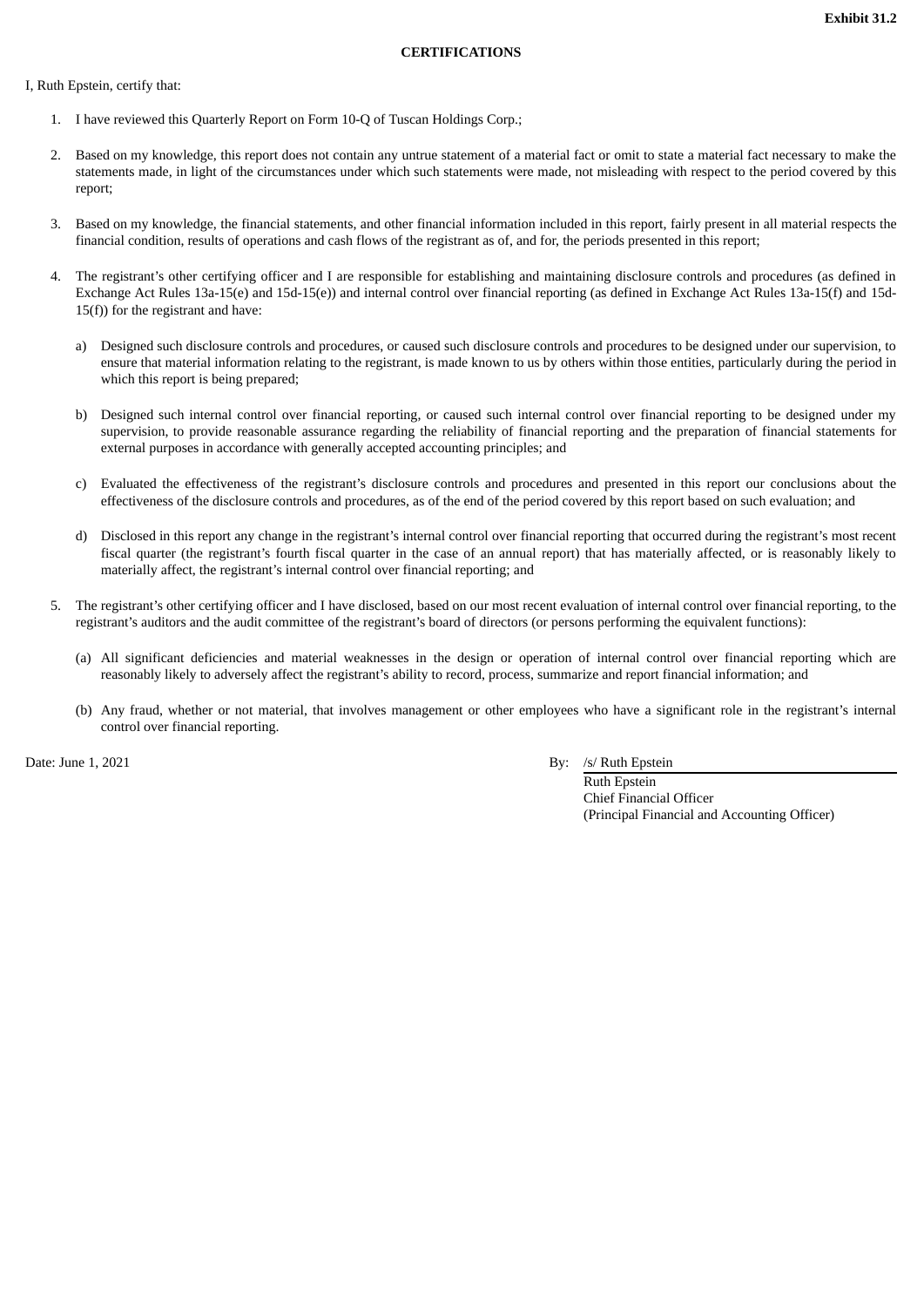## **CERTIFICATION PURSUANT TO 18 U.S.C. SECTION 1350, AS ADDED BY SECTION 906 OF THE SARBANES-OXLEY ACT OF 2002**

<span id="page-33-0"></span>In connection with the Quarterly Report of Tuscan Holdings Corp. (the "Company") on Form 10-Q for the quarterly period ended March 31, 2021, as filed with the Securities and Exchange Commission (the "Report"), I, Stephen A. Vogel, Chief Executive Officer of the Company, certify, pursuant to 18 U.S.C. §1350, as added by §906 of the Sarbanes-Oxley Act of 2002, that:

- 1. The Report fully complies with the requirements of Section 13(a) or 15(d) of the Securities Exchange Act of 1934; and
- 2. To my knowledge, the information contained in the Report fairly presents, in all material respects, the financial condition and results of operations of the Company as of and for the period covered by the Report.

Date: June 1, 2021 By: /s/ Stephen A. Vogel

Stephen A. Vogel Chief Executive Officer (Principal Executive Officer)